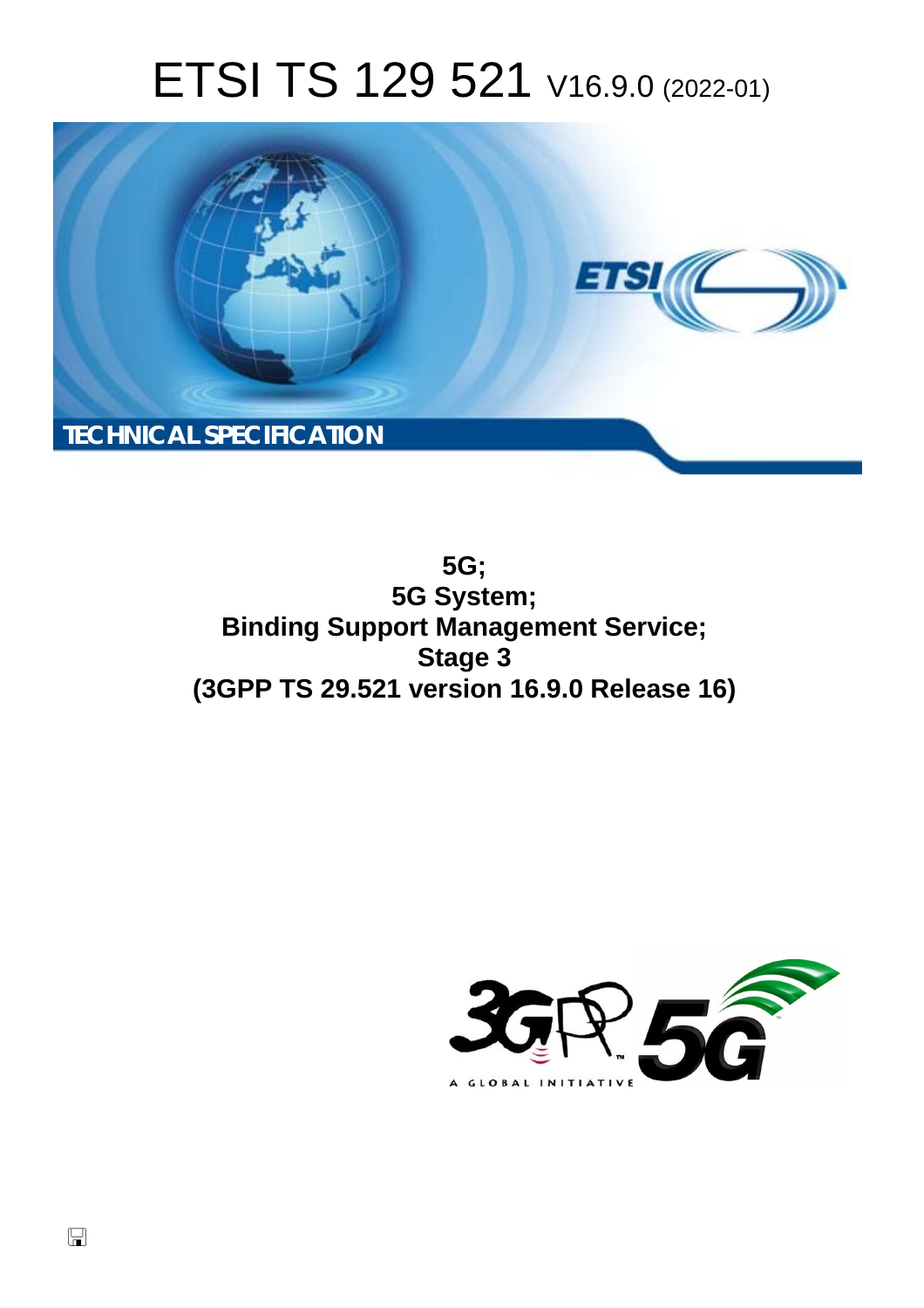Reference RTS/TSGC-0329521vg90

Keywords

 $\overline{5G}$ 

#### *ETSI*

650 Route des Lucioles F-06921 Sophia Antipolis Cedex - FRANCE

Tel.: +33 4 92 94 42 00 Fax: +33 4 93 65 47 16

Siret N° 348 623 562 00017 - APE 7112B Association à but non lucratif enregistrée à la Sous-Préfecture de Grasse (06) N° w061004871

#### *Important notice*

The present document can be downloaded from: <http://www.etsi.org/standards-search>

The present document may be made available in electronic versions and/or in print. The content of any electronic and/or print versions of the present document shall not be modified without the prior written authorization of ETSI. In case of any existing or perceived difference in contents between such versions and/or in print, the prevailing version of an ETSI deliverable is the one made publicly available in PDF format at [www.etsi.org/deliver](http://www.etsi.org/deliver).

Users of the present document should be aware that the document may be subject to revision or change of status. Information on the current status of this and other ETSI documents is available at <https://portal.etsi.org/TB/ETSIDeliverableStatus.aspx>

If you find errors in the present document, please send your comment to one of the following services: <https://portal.etsi.org/People/CommiteeSupportStaff.aspx>

#### *Notice of disclaimer & limitation of liability*

The information provided in the present deliverable is directed solely to professionals who have the appropriate degree of experience to understand and interpret its content in accordance with generally accepted engineering or other professional standard and applicable regulations.

No recommendation as to products and services or vendors is made or should be implied.

No representation or warranty is made that this deliverable is technically accurate or sufficient or conforms to any law and/or governmental rule and/or regulation and further, no representation or warranty is made of merchantability or fitness for any particular purpose or against infringement of intellectual property rights.

In no event shall ETSI be held liable for loss of profits or any other incidental or consequential damages.

Any software contained in this deliverable is provided "AS IS" with no warranties, express or implied, including but not limited to, the warranties of merchantability, fitness for a particular purpose and non-infringement of intellectual property rights and ETSI shall not be held liable in any event for any damages whatsoever (including, without limitation, damages for loss of profits, business interruption, loss of information, or any other pecuniary loss) arising out of or related to the use of or inability to use the software.

#### *Copyright Notification*

No part may be reproduced or utilized in any form or by any means, electronic or mechanical, including photocopying and microfilm except as authorized by written permission of ETSI. The content of the PDF version shall not be modified without the written authorization of ETSI.

The copyright and the foregoing restriction extend to reproduction in all media.

© ETSI 2022. All rights reserved.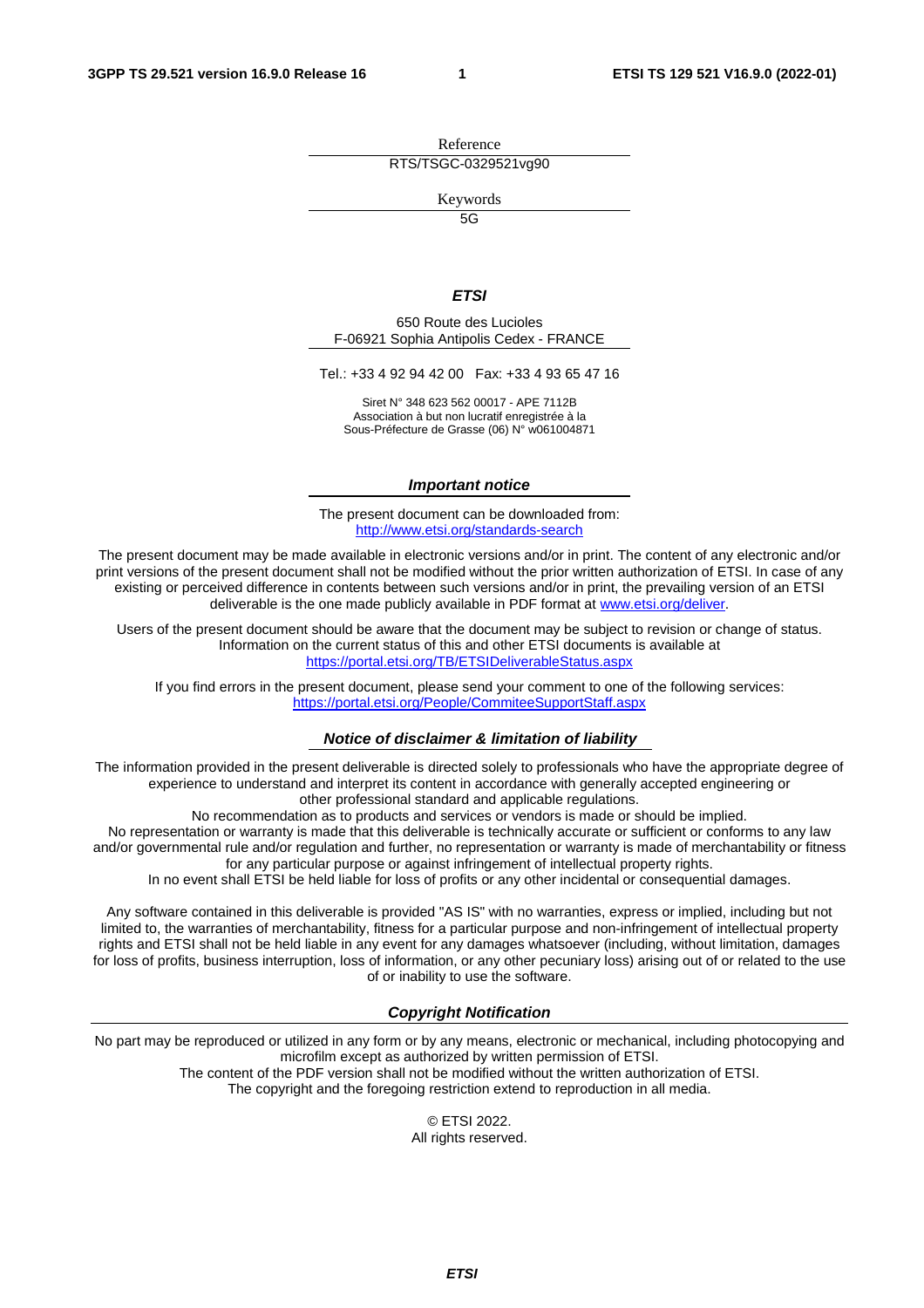# Intellectual Property Rights

#### Essential patents

IPRs essential or potentially essential to normative deliverables may have been declared to ETSI. The declarations pertaining to these essential IPRs, if any, are publicly available for **ETSI members and non-members**, and can be found in ETSI SR 000 314: *"Intellectual Property Rights (IPRs); Essential, or potentially Essential, IPRs notified to ETSI in respect of ETSI standards"*, which is available from the ETSI Secretariat. Latest updates are available on the ETSI Web server ([https://ipr.etsi.org/\)](https://ipr.etsi.org/).

Pursuant to the ETSI Directives including the ETSI IPR Policy, no investigation regarding the essentiality of IPRs, including IPR searches, has been carried out by ETSI. No guarantee can be given as to the existence of other IPRs not referenced in ETSI SR 000 314 (or the updates on the ETSI Web server) which are, or may be, or may become, essential to the present document.

#### **Trademarks**

The present document may include trademarks and/or tradenames which are asserted and/or registered by their owners. ETSI claims no ownership of these except for any which are indicated as being the property of ETSI, and conveys no right to use or reproduce any trademark and/or tradename. Mention of those trademarks in the present document does not constitute an endorsement by ETSI of products, services or organizations associated with those trademarks.

**DECT™**, **PLUGTESTS™**, **UMTS™** and the ETSI logo are trademarks of ETSI registered for the benefit of its Members. **3GPP™** and **LTE™** are trademarks of ETSI registered for the benefit of its Members and of the 3GPP Organizational Partners. **oneM2M™** logo is a trademark of ETSI registered for the benefit of its Members and of the oneM2M Partners. **GSM**® and the GSM logo are trademarks registered and owned by the GSM Association.

# Legal Notice

This Technical Specification (TS) has been produced by ETSI 3rd Generation Partnership Project (3GPP).

The present document may refer to technical specifications or reports using their 3GPP identities. These shall be interpreted as being references to the corresponding ETSI deliverables.

The cross reference between 3GPP and ETSI identities can be found under<http://webapp.etsi.org/key/queryform.asp>.

# Modal verbs terminology

In the present document "**shall**", "**shall not**", "**should**", "**should not**", "**may**", "**need not**", "**will**", "**will not**", "**can**" and "**cannot**" are to be interpreted as described in clause 3.2 of the [ETSI Drafting Rules](https://portal.etsi.org/Services/editHelp!/Howtostart/ETSIDraftingRules.aspx) (Verbal forms for the expression of provisions).

"**must**" and "**must not**" are **NOT** allowed in ETSI deliverables except when used in direct citation.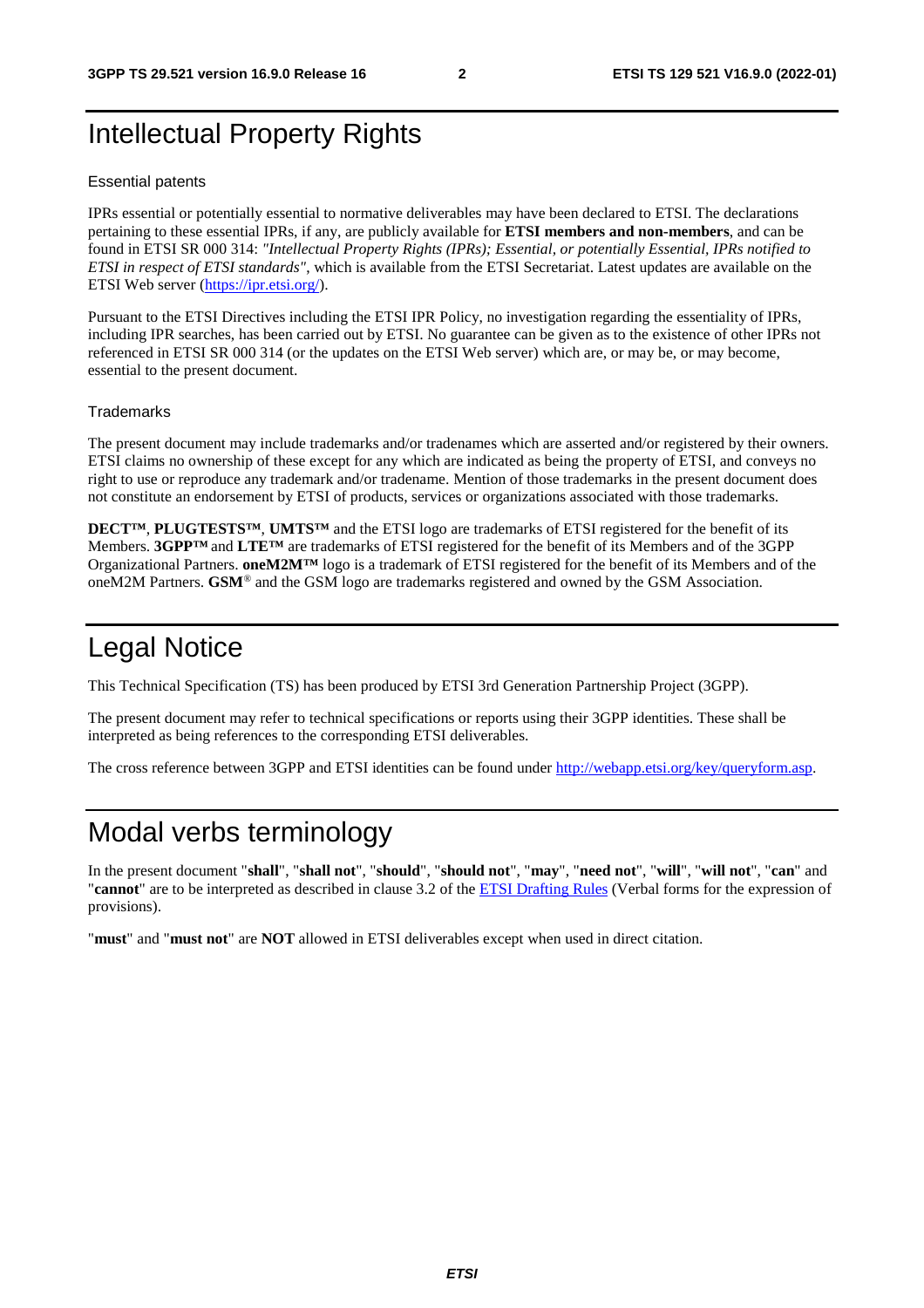$\mathbf{3}$ 

# Contents

| 1          |                |  |  |  |  |  |  |  |
|------------|----------------|--|--|--|--|--|--|--|
| 2          |                |  |  |  |  |  |  |  |
| 3          |                |  |  |  |  |  |  |  |
| 3.1<br>3.2 |                |  |  |  |  |  |  |  |
| 4          |                |  |  |  |  |  |  |  |
| 4.1        |                |  |  |  |  |  |  |  |
| 4.1.1      |                |  |  |  |  |  |  |  |
| 4.1.2      |                |  |  |  |  |  |  |  |
| 4.1.3      |                |  |  |  |  |  |  |  |
| 4.1.3.1    |                |  |  |  |  |  |  |  |
| 4.1.3.2    |                |  |  |  |  |  |  |  |
| 4.2        |                |  |  |  |  |  |  |  |
| 4.2.1      |                |  |  |  |  |  |  |  |
| 4.2.2      |                |  |  |  |  |  |  |  |
| 4.2.2.1    |                |  |  |  |  |  |  |  |
| 4.2.2.2    |                |  |  |  |  |  |  |  |
| 4.2.3      |                |  |  |  |  |  |  |  |
| 4.2.3.1    |                |  |  |  |  |  |  |  |
| 4.2.3.2    |                |  |  |  |  |  |  |  |
| 4.2.4      |                |  |  |  |  |  |  |  |
| 4.2.4.1    |                |  |  |  |  |  |  |  |
| 4.2.4.2    |                |  |  |  |  |  |  |  |
| 4.2.5      |                |  |  |  |  |  |  |  |
| 4.2.5.1    |                |  |  |  |  |  |  |  |
| 4.2.5.2    |                |  |  |  |  |  |  |  |
| 5          |                |  |  |  |  |  |  |  |
| 5.1        |                |  |  |  |  |  |  |  |
|            |                |  |  |  |  |  |  |  |
| 5.2        |                |  |  |  |  |  |  |  |
| 5.2.1      | <b>General</b> |  |  |  |  |  |  |  |
| 5.2.2      |                |  |  |  |  |  |  |  |
| 5.2.2.1    |                |  |  |  |  |  |  |  |
| 5.2.2.2    |                |  |  |  |  |  |  |  |
| 5.2.3      |                |  |  |  |  |  |  |  |
| 5.2.3.1    |                |  |  |  |  |  |  |  |
| 5.3        |                |  |  |  |  |  |  |  |
| 5.3.1      |                |  |  |  |  |  |  |  |
| 5.3.2      |                |  |  |  |  |  |  |  |
| 5.3.2.1    |                |  |  |  |  |  |  |  |
| 5.3.2.2    |                |  |  |  |  |  |  |  |
| 5.3.2.3    |                |  |  |  |  |  |  |  |
| 5.3.2.3.1  |                |  |  |  |  |  |  |  |
| 5.3.2.3.2  |                |  |  |  |  |  |  |  |
| 5.3.3      |                |  |  |  |  |  |  |  |
| 5.3.3.1    |                |  |  |  |  |  |  |  |
| 5.3.3.2    |                |  |  |  |  |  |  |  |
| 5.3.3.3    |                |  |  |  |  |  |  |  |
| 5.3.3.3.1  |                |  |  |  |  |  |  |  |
| 5.3.3.3.2  |                |  |  |  |  |  |  |  |
|            |                |  |  |  |  |  |  |  |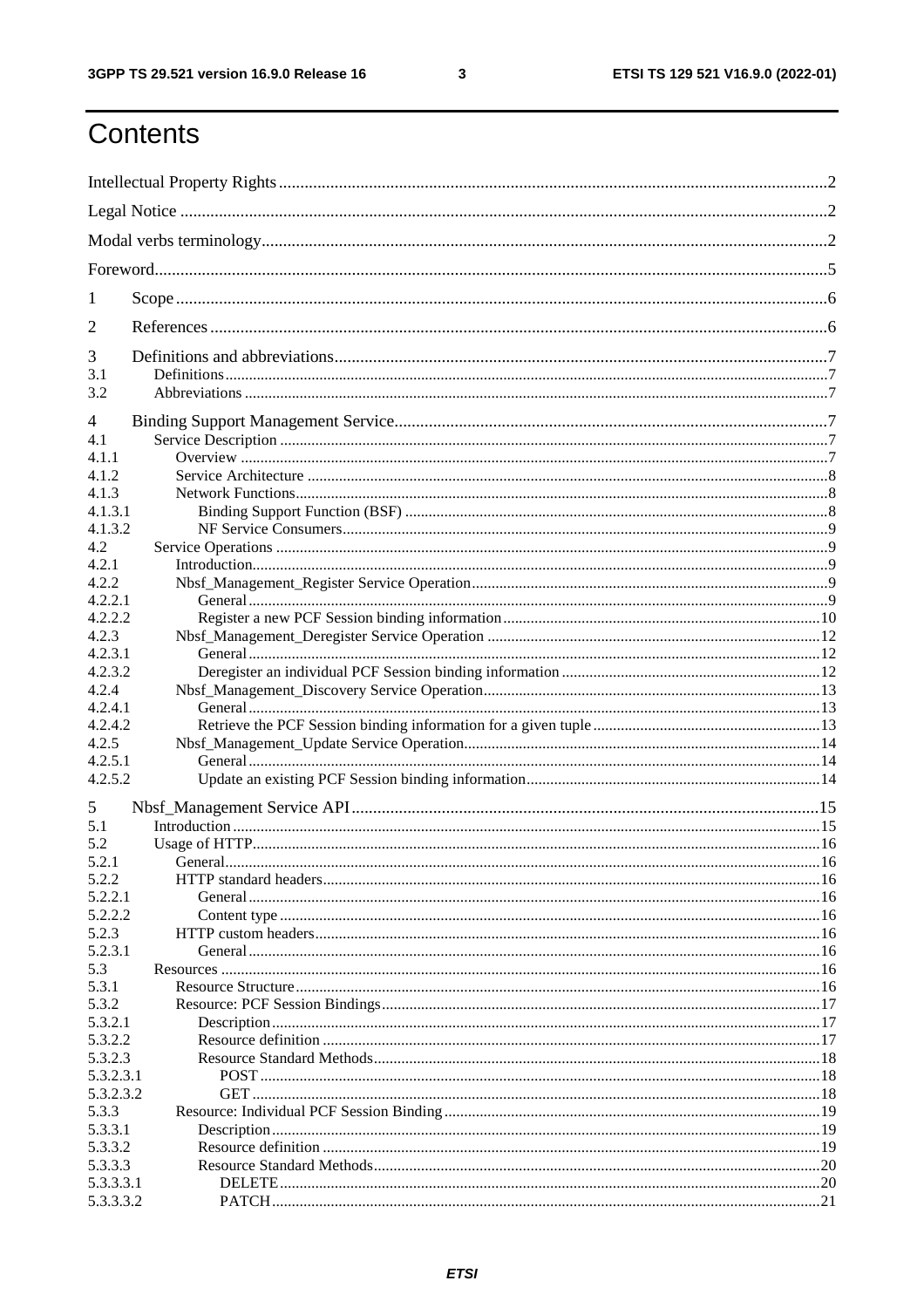#### $\overline{\mathbf{4}}$

| 5.4     |                                                                                              |  |  |  |  |  |  |  |
|---------|----------------------------------------------------------------------------------------------|--|--|--|--|--|--|--|
| 5.5     |                                                                                              |  |  |  |  |  |  |  |
| 5.6     |                                                                                              |  |  |  |  |  |  |  |
| 5.6.1   |                                                                                              |  |  |  |  |  |  |  |
| 5.6.2   |                                                                                              |  |  |  |  |  |  |  |
| 5.6.2.1 |                                                                                              |  |  |  |  |  |  |  |
| 5.6.2.2 |                                                                                              |  |  |  |  |  |  |  |
| 5.6.2.3 |                                                                                              |  |  |  |  |  |  |  |
| 5.6.2.4 |                                                                                              |  |  |  |  |  |  |  |
| 5.6.2.5 |                                                                                              |  |  |  |  |  |  |  |
| 5.6.2.6 |                                                                                              |  |  |  |  |  |  |  |
| 5.6.3   |                                                                                              |  |  |  |  |  |  |  |
| 5.6.3.1 |                                                                                              |  |  |  |  |  |  |  |
| 5.6.3.2 |                                                                                              |  |  |  |  |  |  |  |
| 5.6.3.3 |                                                                                              |  |  |  |  |  |  |  |
| 5.7     |                                                                                              |  |  |  |  |  |  |  |
| 5.7.1   |                                                                                              |  |  |  |  |  |  |  |
| 5.7.2   |                                                                                              |  |  |  |  |  |  |  |
| 5.7.3   |                                                                                              |  |  |  |  |  |  |  |
| 5.8     |                                                                                              |  |  |  |  |  |  |  |
| 5.9     |                                                                                              |  |  |  |  |  |  |  |
|         |                                                                                              |  |  |  |  |  |  |  |
|         | <b>Annex A (normative):</b>                                                                  |  |  |  |  |  |  |  |
| A.1     |                                                                                              |  |  |  |  |  |  |  |
| A.2     |                                                                                              |  |  |  |  |  |  |  |
|         | <b>Annex B</b> (informative):<br>Deployment option to support BSF and DRA coexistence due to |  |  |  |  |  |  |  |
|         | <b>Annex C</b> (informative):                                                                |  |  |  |  |  |  |  |
|         |                                                                                              |  |  |  |  |  |  |  |
|         |                                                                                              |  |  |  |  |  |  |  |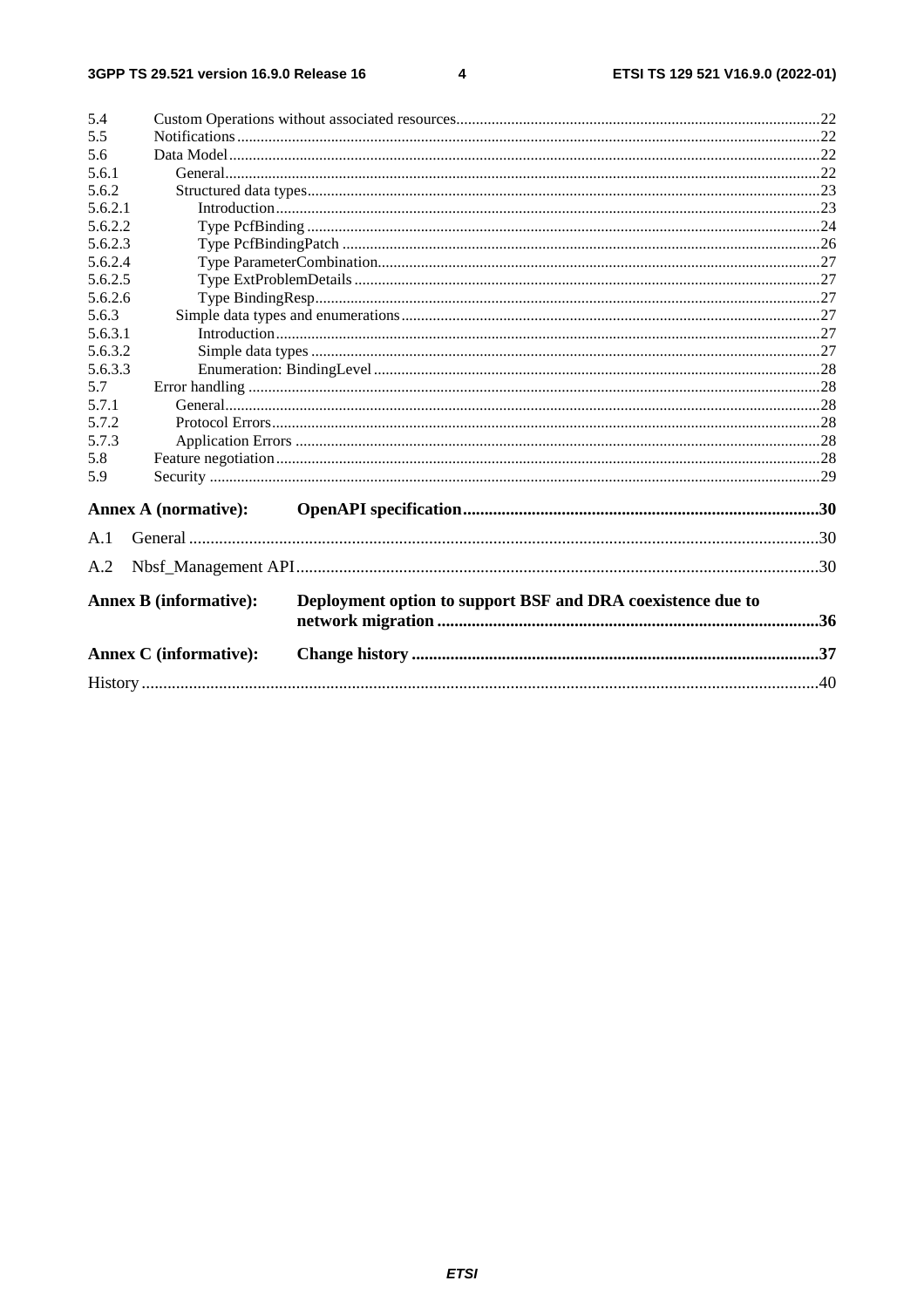# Foreword

This Technical Specification has been produced by the 3<sup>rd</sup> Generation Partnership Project (3GPP).

The contents of the present document are subject to continuing work within the TSG and may change following formal TSG approval. Should the TSG modify the contents of the present document, it will be re-released by the TSG with an identifying change of release date and an increase in version number as follows:

Version x.y.z

where:

- x the first digit:
	- 1 presented to TSG for information;
	- 2 presented to TSG for approval;
	- 3 or greater indicates TSG approved document under change control.
- y the second digit is incremented for all changes of substance, i.e. technical enhancements, corrections, updates, etc.
- z the third digit is incremented when editorial only changes have been incorporated in the document.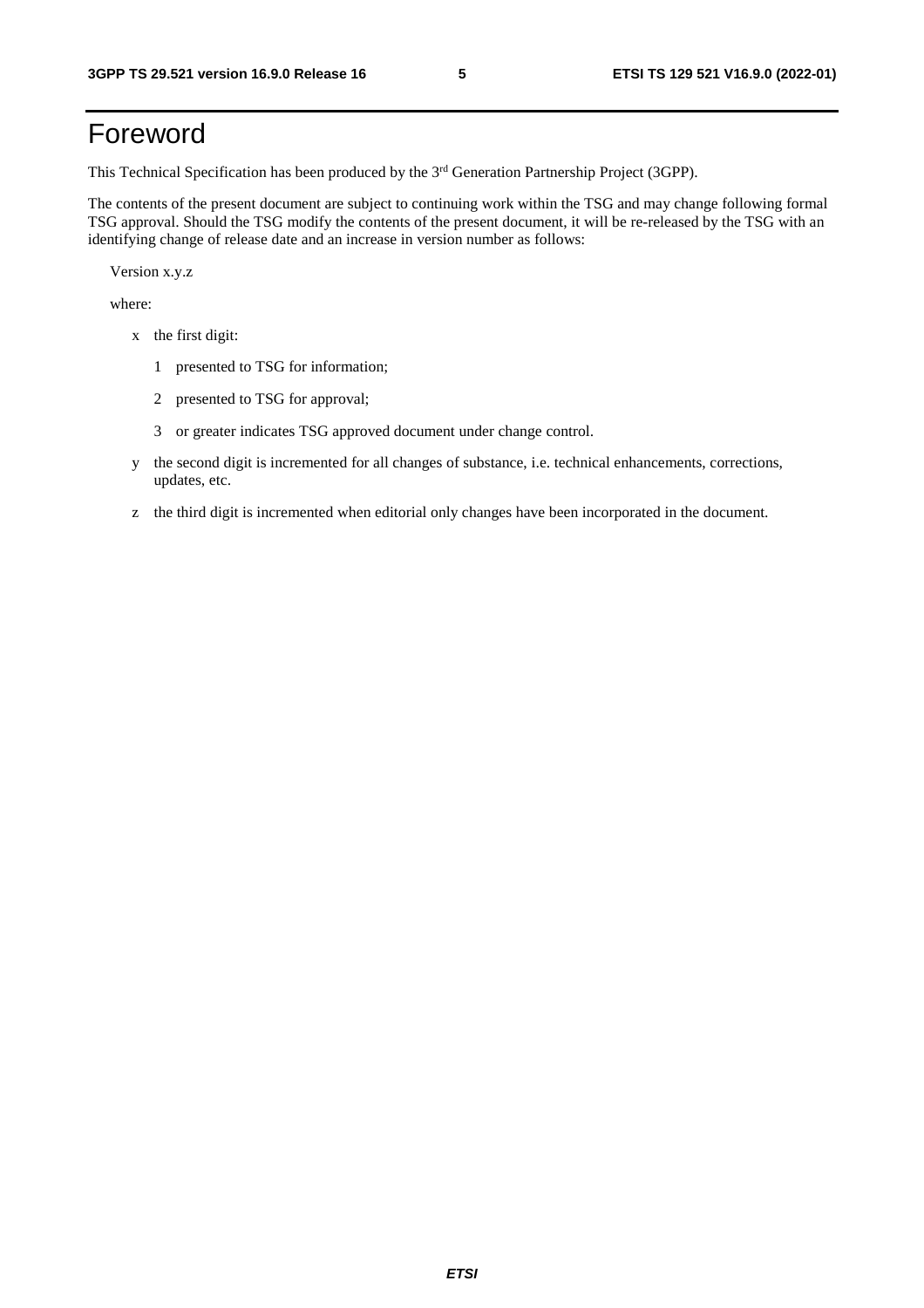# 1 Scope

The present specification provides the stage 3 definition of the Binding Support Management Service of the 5G System.

The 5G System Architecture is defined in 3GPP TS 23.501 [2]. The stage 2 definition and related procedures for Binding Support Management Service is specified in 3GPP TS 23.502 [3] and 3GPP TS 23.503 [4].

The 5G System stage 3 call flows are provided in 3GPP TS 29.513 [5].

The Technical Realization of the Service Based Architecture and the Principles and Guidelines for Services Definition are specified in 3GPP TS 29.500 [6] and 3GPP TS 29.501 [7].

The Binding Support Management Service is provided by the Binding Support Function (BSF).

# 2 References

The following documents contain provisions which, through reference in this text, constitute provisions of the present document.

- References are either specific (identified by date of publication, edition number, version number, etc.) or non-specific.
- For a specific reference, subsequent revisions do not apply.
- For a non-specific reference, the latest version applies. In the case of a reference to a 3GPP document (including a GSM document), a non-specific reference implicitly refers to the latest version of that document *in the same Release as the present document*.
- [1] 3GPP TR 21.905: "Vocabulary for 3GPP Specifications".
- [2] 3GPP TS 23.501: "System Architecture for the 5G System; Stage 2".
- [3] 3GPP TS 23.502: "Procedures for the 5G System; Stage 2".
- [4] 3GPP TS 23.503: "Policy and Charging Control Framework for the 5G System; Stage 2".
- [5] 3GPP TS 29.513: "5G System; Policy and Charging Control signalling flows and QoS parameter mapping; Stage 3".
- [6] 3GPP TS 29.500: "5G System; Technical Realization of Service Based Architecture; Stage 3".
- [7] 3GPP TS 29.501: "5G System; Principles and Guidelines for Services Definition; Stage 3".
- [8] IETF RFC 7540: "Hypertext Transfer Protocol Version 2 (HTTP/2)".
- [9] IETF RFC 8259: "The JavaScript Object Notation (JSON) Data Interchange Format".
- [10] 3GPP TS 29.571: "5G System; Common Data Types for Service Based Interfaces Stage 3".
- [11] OpenAPI: "OpenAPI 3.0.0 Specification", [https://github.com/OAI/OpenAPI](https://github.com/OAI/OpenAPI-Specification/blob/master/versions/3.0.0.md)-[Specification/blob/master/versions/3.0.0.md](https://github.com/OAI/OpenAPI-Specification/blob/master/versions/3.0.0.md).
- [12] 3GPP TS 29.510: "5G System; Network Function Repository Services; Stage 3".
- [13] IETF RFC 7807: "Problem Details for HTTP APIs".
- [14] 3GPP TS 29.213: " Policy and Charging Control signalling flows and Quality of Service (QoS) parameter mapping".
- [15] 3GPP TS 33.501: "Security architecture and procedures for 5G system".
- [16] IETF RFC 6749: "The OAuth 2.0 Authorization Framework".
- [17] 3GPP TS 23.527: "5G System; Restoration Procedures".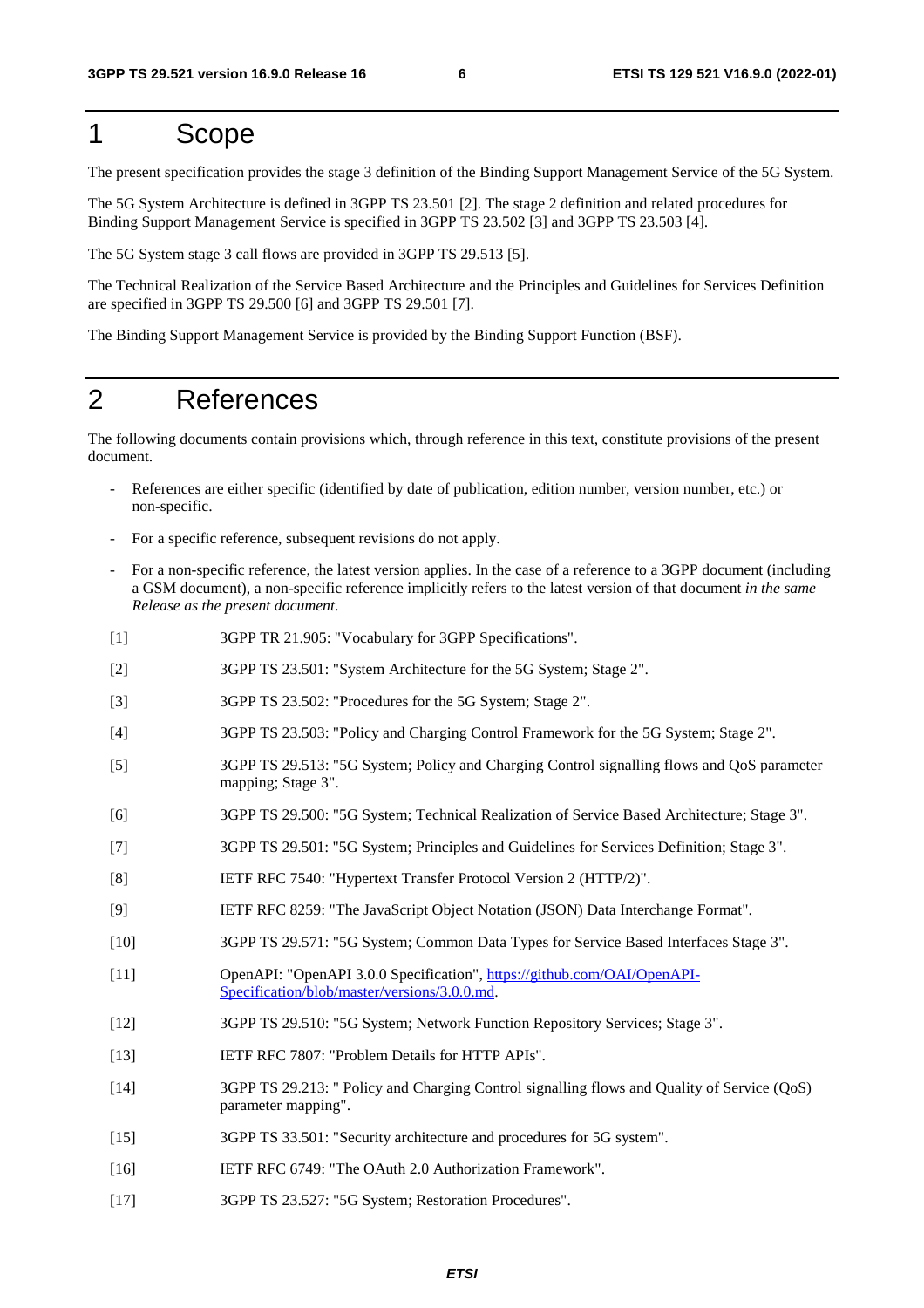- [18] 3GPP TR 21.900: "Technical Specification Group working methods".
- [19] 3GPP TS 23.316: "Wireless and wireline convergence access support for the 5G System (5GS)".
- [20] **IETF RFC 7396: "JSON Merge Patch".**
- [21] 3GPP TS 29.512: "5G System; Session Management Policy Control Service; Stage 3".

# 3 Definitions and abbreviations

# 3.1 Definitions

For the purposes of the present document, the terms and definitions given in 3GPP TR 21.905 [1] and the following apply. A term defined in the present document takes precedence over the definition of the same term, if any, in 3GPP TR 21.905 [1].

# 3.2 Abbreviations

For the purposes of the present document, the abbreviations given in 3GPP TR 21.905 [1] and the following apply. An abbreviation defined in the present document takes precedence over the definition of the same abbreviation, if any, in 3GPP TR 21.905 [1].

| $5G-RG$      | 5G Residential Gateway                                      |
|--------------|-------------------------------------------------------------|
| AF           | <b>Application Function</b>                                 |
| BSF          | <b>Binding Support Function</b>                             |
| <b>DNN</b>   | Data Network Name                                           |
| DRA          | Diameter Routing Agent                                      |
| <b>HTTP</b>  | <b>Hypertext Transfer Protocol</b>                          |
| <b>FN-RG</b> | <b>Fixed Network Residential Gateway</b>                    |
| <b>FQDN</b>  | <b>Fully Qualified Domain Name</b>                          |
| <b>GPSI</b>  | Generic Public Subscription Identifier                      |
| <b>JSON</b>  | JavaScript Object Notation HTTP Hypertext Transfer Protocol |
| <b>MAC</b>   | Media Access Control                                        |
| <b>NEF</b>   | <b>Network Exposure Function</b>                            |
| <b>NRF</b>   | <b>Network Repository Function</b>                          |
| <b>NWDAF</b> | <b>Network Data Analytics Function</b>                      |
| PCF          | <b>Policy Control Function</b>                              |
| <b>SMF</b>   | <b>Session Management Function</b>                          |
| S-NSSAI      | Single Network Slice Selection Assistance Information       |
| <b>SUPI</b>  | <b>Subscription Permanent Identifier</b>                    |
| UDR          | Unified Data Repository                                     |
|              |                                                             |

# 4 Binding Support Management Service

# 4.1 Service Description

# 4.1.1 Overview

The Binding Support Management Service as defined in 3GPP TS 23.502 [3] and 3GPP TS 23.503 [4], is provided by the Binding Support Function (BSF).

The Nbsf\_Management service is used to provide a PDU session binding functionality, which ensures that an AF request for a certain PDU Session reaches the relevant PCF holding that PDU Session information, or ensures that the same PCF is selected for multiple PDU sessions.

This service: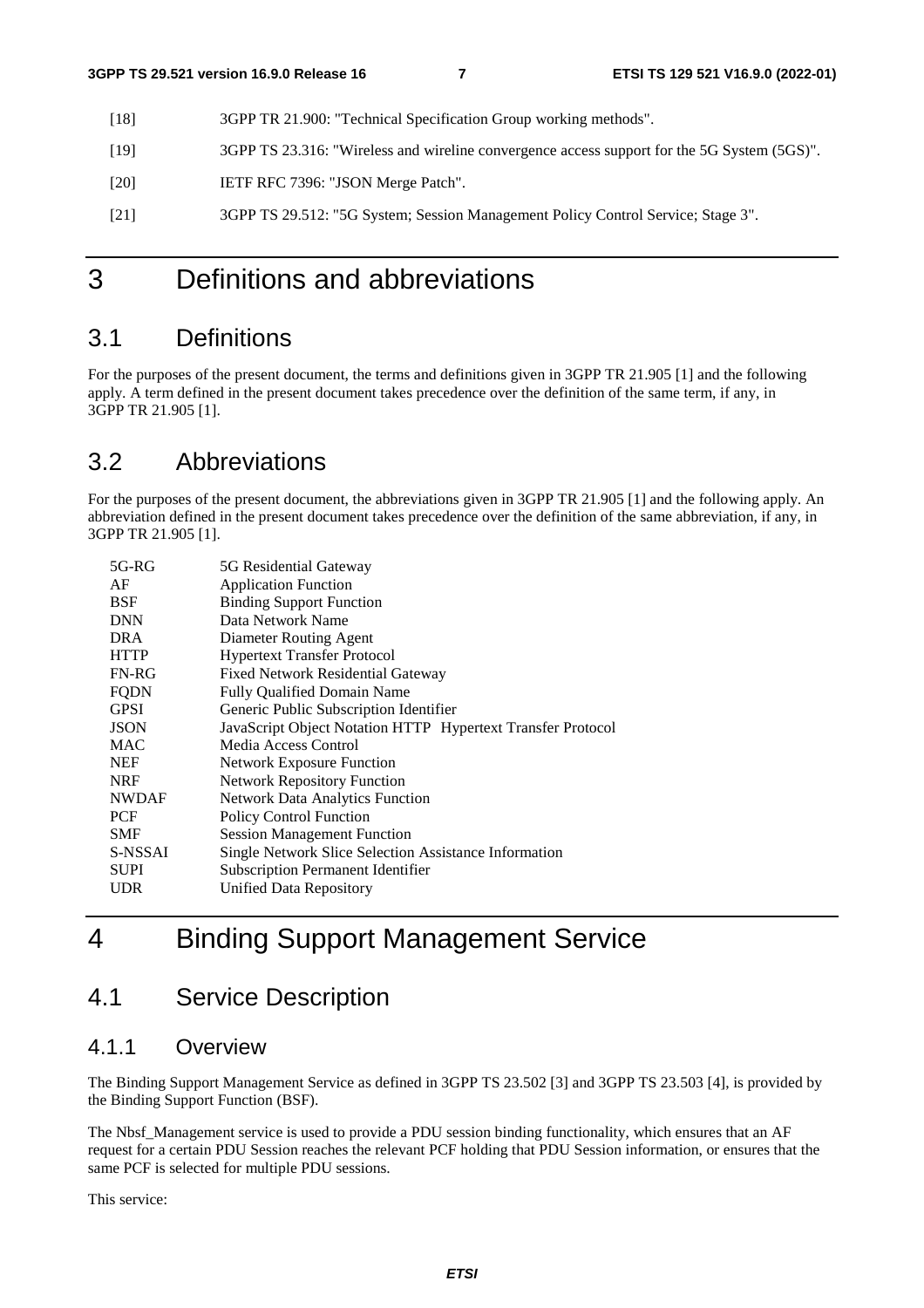- allows NF service consumers to register, update and remove binding information; and
- allows NF service consumers to retrieve binding information.

# 4.1.2 Service Architecture

The 5G System Architecture is defined in 3GPP TS 23.501 [2]. The Policy and Charging related 5G architecture is also described in 3GPP TS 23.503 [4] and 3GPP TS 29.513 [5].

The Binding Support Management Service (Nbsf\_Management) is exhibited by the Binding Support Function (BSF).

The known consumers of the Nbsf\_Management service are:

- Policy Control Function (PCF)
- Network Exposure Function (NEF)
- Application Function (AF); and
- Network Data Analytics Function (NWDAF)

As described in 3GPP TS 23.503 [4], the BSF is a function that can be deployed standalone or as a functionality provided by other network functions, such as PCF, UDR, NRF, SMF.

- NOTE 1: The PCF accesses the Nbsf\_Management service at the BSF via an internal interface when it is collocated with BSF.
- NOTE 2: The DRA decides to select a BSF based on user IP address range when the DRA has no binding information for the subscriber to get the relevant PCF address. DRA and BSF coexistence is described in 3GPP TS 29.513 [5], Annex A.



**Figure 4.1.2-1: Reference Architecture for the Nbsf\_Management service; SBI representation** 

### 4.1.3 Network Functions

### 4.1.3.1 Binding Support Function (BSF)

The BSF:

- stores the binding information for a certain PDU Session; and
- enables the discovery of binding information (e.g. the address information of the selected PCF).

The BSF allows NF service consumers (e.g. PCF) to register, update and remove a binding information, and allows NF service consumers (e.g. AF, NEF, NWDAF) to discover a binding information (e.g. the address information of the selected PCF).

The BSF can be deployed standalone or collocated with other network functions, such as PCF, UDR, NRF and SMF.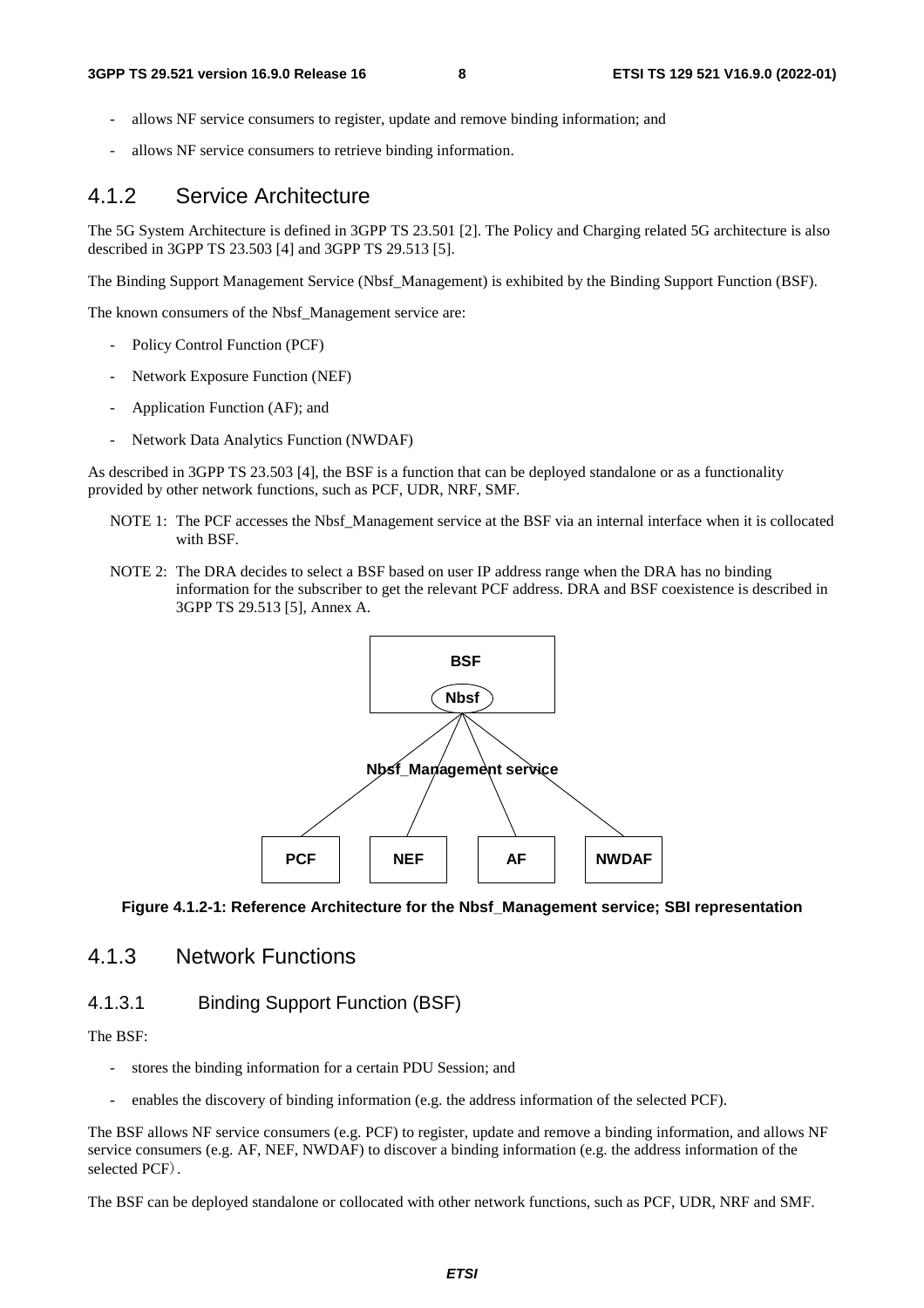#### 4.1.3.2 NF Service Consumers

The Policy Control Function (PCF):

- registers binding information in the BSF for a UE when an IPv4 address and/or IPv6 prefix is allocated, or a MAC address is used for the PDU session;
- updates binding information in the BSF when a UE address information is changed for the PDU Session; and
- removes binding information in the BSF when an IPv4 address and/or IPv6 prefix is released, or a MAC address is not used for the PDU Session.

The Network Exposure Function (NEF):

- provides means for the Application Functions to securely interact with the Policy framework for policy control to 3GPP network. During the procedure, it needs to discover the selected PCF by using the Nbsf\_Management\_Discovery service operation.

The Application Function (AF):

discovers the selected PCF by using the Nbsf\_Management\_Discovery service operation when it is allowed to interact directly with the policy framework for policy control.

The Network Data Analytics Function (NWDAF):

discovers the selected PCF by using the Nbsf\_Management\_Discovery service operation.

# 4.2 Service Operations

### 4.2.1 Introduction

| Service operation name     | <b>Description</b>                                                                            | Initiated by                            |
|----------------------------|-----------------------------------------------------------------------------------------------|-----------------------------------------|
| Nbsf_Management_Register   | This service operation is used to register the binding<br>information for a UE.               | NF service consumer<br>(PCF)            |
| Nbsf_Management_Deregister | This service operation is used to deregister the binding<br>information for a UE.             | NF service consumer<br>(PCF)            |
| Nbsf_Management_Discovery  | This service operation is used by an NEF or AF or<br>NWDAF to discover a selected PCF.        | NF service consumer<br>(NEF, AF, NWDAF) |
| Nbsf_Management_Update     | This service operation is used to update an existing<br>session binding information for a UE. | NF service consumer<br>(PCF)            |

#### **Table 4.2.1-1: Operations of the Nbsf\_Management Service**

# 4.2.2 Nbsf\_Management\_Register Service Operation

#### 4.2.2.1 General

This service operation allows a NF service consumer (e.g. PCF) to register the session binding information for a UE in the BSF by providing the user identity, the DNN, the UE address(es) and the selected PCF address for a certain PDU Session to the BSF, and BSF stores the information.

If the BindingUpdate feature is not supported and the NF service consumer (e.g. PCF) receives a new UE address (e.g. IPv6 prefix) and has already registered session binding information for this PDU session, the NF service consumer (e.g. PCF) shall register a new session binding information in the BSF.

If the SamePcf feature or the ExtendedSamePcf feature is supported, this service operation allows the PCF to check whether PCF addressing information for Npcf\_SMPolicyControl service is already registered in the BSF by another PCF for a combination of the UE ID, DNN and S-NSSAI parameters of the PDU session.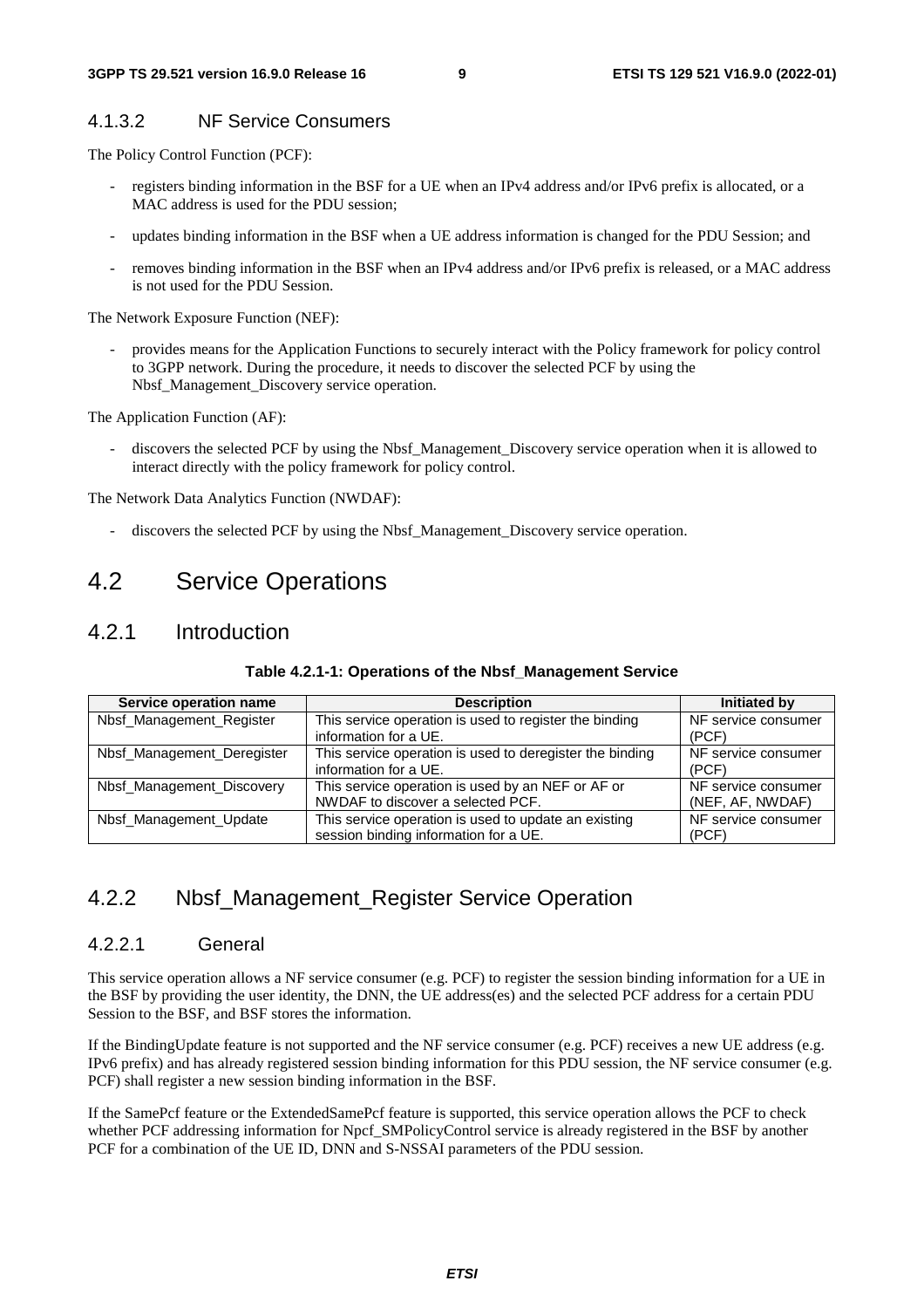#### 4.2.2.2 Register a new PCF Session binding information



**Figure 4.2.2.2-1: NF service consumer register a new PCF Session binding information** 

The NF service consumer shall invoke the Nbsf\_Management\_Register service operation to register the session binding information for a UE in the BSF. The NF service consumer shall send for this an HTTP POST request with "{apiRoot}/nbsf-management/v1/pcfBindings" as Resource URI representing the "PCF Session Bindings", as shown in figure 4.2.2.2-1, step 1, to create a binding information for an "Individual PCF Session Binding" according to the information (e.g. UE address(es), SUPI, GPSI, DNN, S-NSSAI) in the message body. When the "ExtendedSamePcf" feature is not supported, the "PcfBinding" data structure provided in the request body shall include:

- if the "MultiUeAddr" feature is not supported or not yet known, address information of the served UE consisting of:
	- (i) either IP address information consisting of:
		- + the IPv4 address encoded as "ipv4Addr" attribute; and/or
		- + the /128 IPv6 address, the IPv6 address prefix or an IPv6 prefix shorter than /64 encoded as "ipv6Prefix" attribute; or
	- (ii) the MAC address encoded as "macAddr48" attribute;

Otherwise, address information of the served UE consisting of:

- (i) any IP address information consisting of:
	- + the IPv4 address encoded as "ipv4Addr" attribute;
	- + the /128 IPv6 address, the IPv6 address prefix or an IPv6 prefix shorter than /64 encoded as "ipv6Prefix" attribute; and/or
	- + the additional /128 IPv6 addresses, the IPv6 address prefixes or IPv6 prefixes shorter than /64 encoded as "addIpv6Prefixes" attribute; or
- (ii) the MAC address encoded as "macAddr48" attribute and/or the additional MAC addresses encoded as "addMacAddrs" attribute;
- PCF address information consisting of:
	- (i) if the PCF supports the Npcf\_PolicyAuthorization service:
		- + the FQDN of the PCF encoded as "pcfFqdn" attribute; and/or
		- + a description of IP endpoints at the PCF hosting the Npcf\_PolicyAuthorization service encoded as "pcfIpEndPoints" attribute; and
	- (ii) if the PCF supports the Rx interface:
		- + the Diameter host id of the PCF encoded as "pcfDiamHost"; and
		- + the Diameter realm of the PCF encoded as"pcfDiamRealm" attributes;
- DNN encoded as "dnn" attribute;
- S-NSSAI encoded as "snssai" attribute; and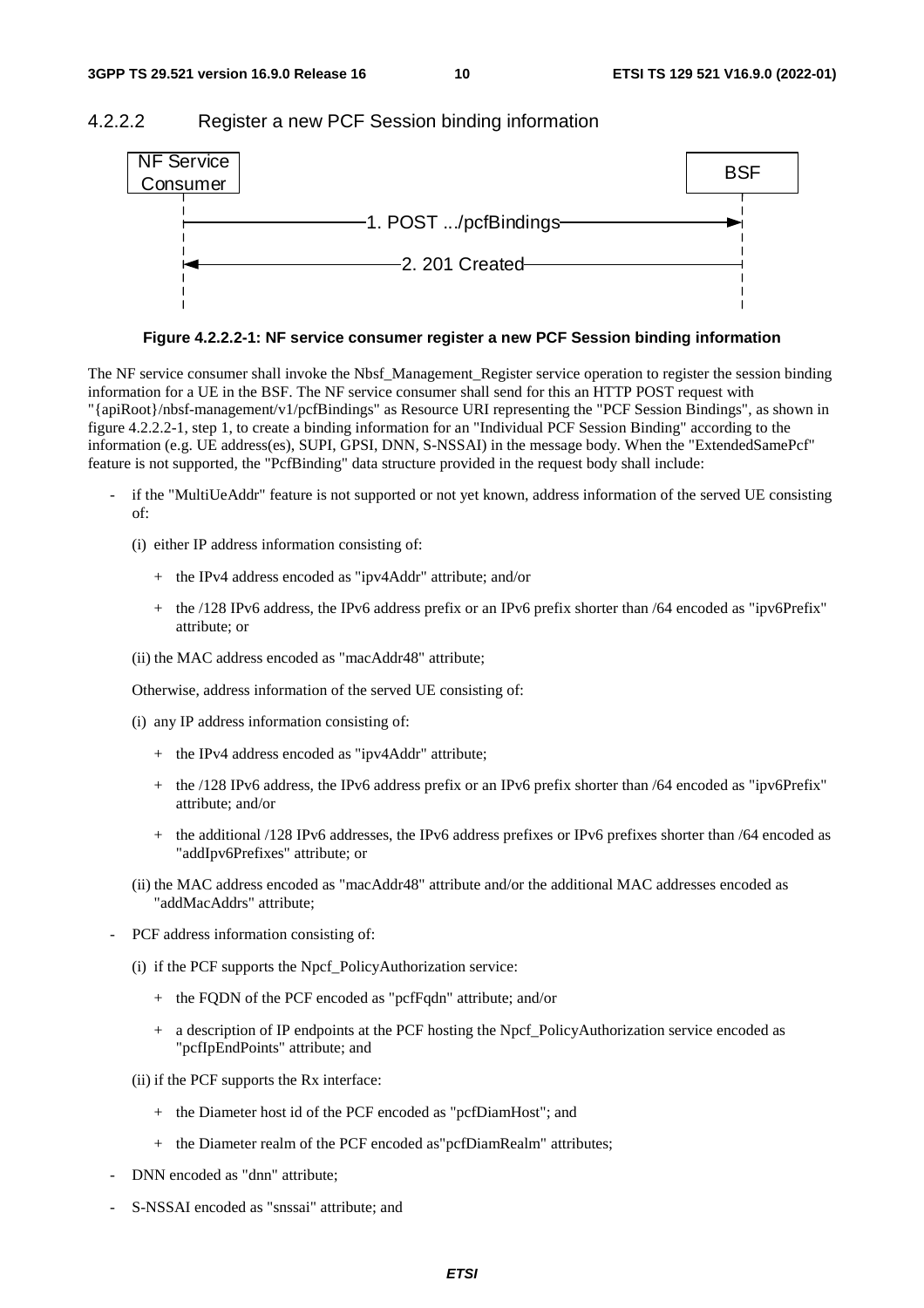- if the "SamePcf" feature defined in subclause 5.8 is supported and the PCF determines based on operator policies that the same PCF shall be selected for the SM Policy associations:
	- (i) PCF address information for Npcf\_SMPolicyControl service consisting of:
		- + the FQDN of the PCF encoded as "pcfSmFqdn" attribute; or
		- + a description of IP endpoints at the PCF hosting the Npcf\_SMPolicyControl service encoded as "pcfSmIpEndPoints" attribute; and
	- (ii) the parameters combination for selecting the same PCF encoded within the "paraCom" attribute if the PCF registers the binding information for the indicated parameter combination for the first time.
- NOTE 1: When the "SamePcf" feature is supported, the PCF omits the "paraCom" attribute when creates the corresponding binding information related to the subsequent PDU sessions for the same parameter combination.

and may include:

- SUPI encoded as "supi" attribute;
- GPSI encoded as "gpsi" attribute;
- IPv4 address domain encoded as "ipDomain" attribute; and
- framed routes consisting of:
	- (i) one or more framed routes within the "ipv4FrameRouteList" attribute for IPv4; and/or
	- (ii) one or more framed routes within the "ipv6FrameRouteList" attribute for IPv6.

When the "TimeSensitiveNetworking" feature is supported by the PCF as defined in subclause 5.8 of 3GPP TS 29.512 [21], the address information of the served UE contains the MAC address of the DS-TT encoded in the "macAddr48" attribute as received by the PCF when reporting the bridge information attribute.

When the "ExtendedSamePcf" feature is supported the address information of the served UE may be provided if available, i.e., the "ipv4Addr", the "ipv6Prefix" and/or "addIpv6Prefixes" attributes or the "macAddr48" and/or "addMacAddrs" attributes may be provided if available.

When the "ExtendedSamePcf" feature is supported the PCF address for the Npcf\_PolicyAuthorization and/or Rx interface may be provided if available, i.e., the "pcfFqdn" and/or the "pcfIpEndPoints" attributes, and/or the "pcfDiamHost" and/or the "pcfDiamRealm" attributes may be provided if available.

NOTE 2: Before requesting the BSF to check if there is an existing PCF binding information for the same UE ID, S-NSSAI and DNN combination registered by other PCF(s), the PCF determines whether the BSF supports the "SamePcf" and/or "ExtendedSamePcf" features either via local configuration or by checking the BSF profile retrieved from the NRF as specified in 3GPP TS 29.510 [12].

Upon the reception of an HTTP POST request with: "{apiRoot}/nbsf-management/v1/pcfBindings" as Resource URI and "PcfBinding" data structure as request body, the BSF shall:

- create new binding information;
- assign a bindingId; and
- store the binding information.

The PCF as NF service consumer may provide PCF Id in "pcfId" attribute and recovery timestamp in "recoveryTime" attribute. The BSF may use the "pcfId" attribute to supervise the status of the PCF as described in subclause 5.2 of 3GPP TS 29.510 [12] and perform necessary clean up upon status change of the PCF later, and/or both the "pcfId" attribute and the "recoveryTime" attribute in clean up procedure as described in subclause 6.4 of 3GPP TS 23.527 [17].

The PCF as a NF service consumer may provide PCF Set Id within the "pcfSetId" attribute and "bindLevel" attribute set to NF\_SET or provide PCF Set Id within the "pcfSetId" attribute, PCF instance Id within the "pcfId" attribute and "bindLevel" attribute set to NF\_INSTANCE.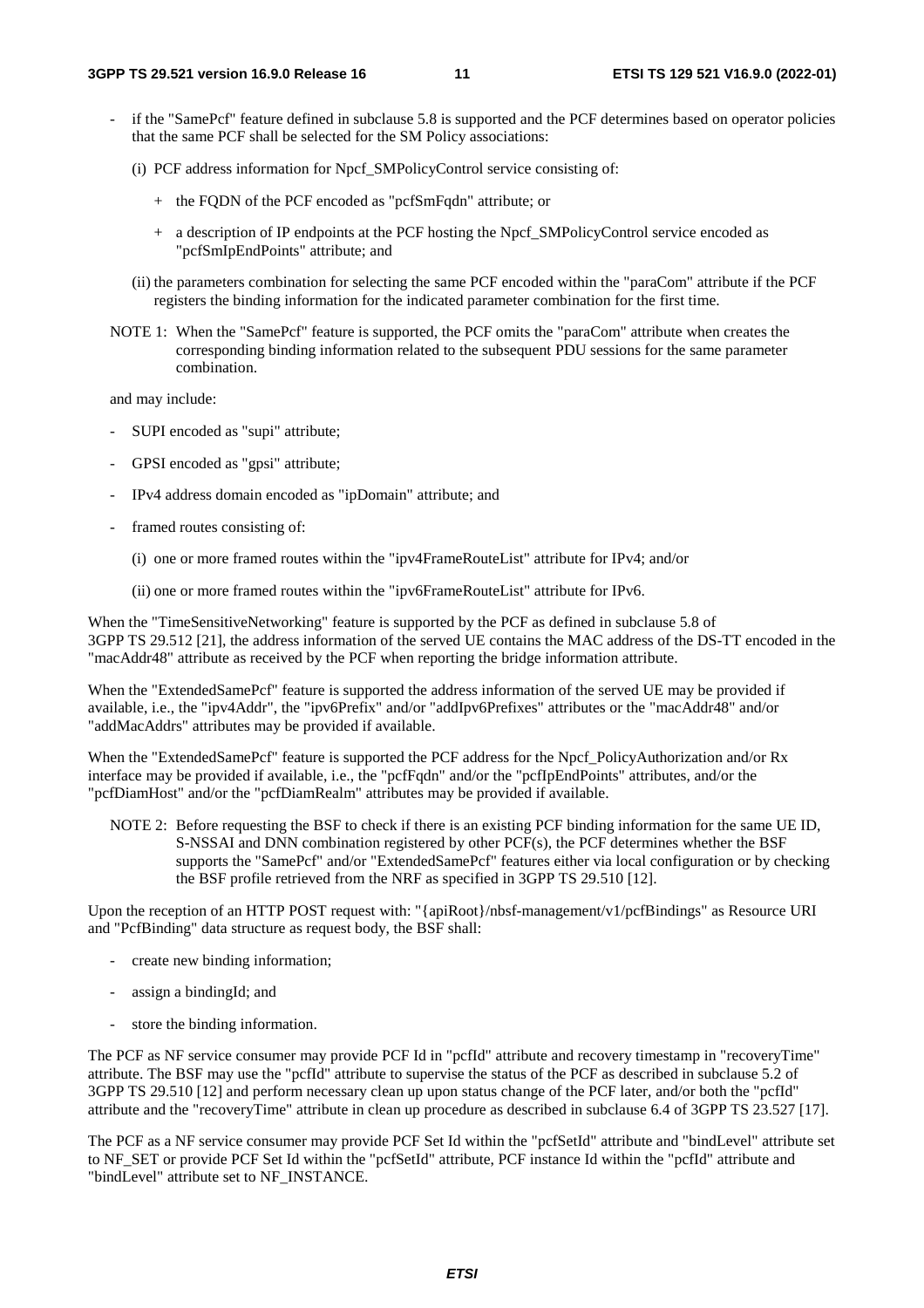If the BSF created an "Individual PCF Session Binding" resource, the BSF shall respond with "201 Created" status code with the message body containing a representation of the created binding information, as shown in figure 4.2.2.2-1, step 2. The BSF shall include a Location HTTP header field containing the URI of the created binding information, i.e. "{apiRoot}/nbsf-management/v1/pcfBindings/{bindingId}".

If errors occur when processing the HTTP POST request, the PCF shall apply error handling procedures as specified in subclause 5.7.

If the "SamePcf" feature defined in subclause 5.8 is supported and the "paraCom" attribute is included in the HTTP POST message, the BSF shall check the received "paraCom" attribute. If the BSF detects that there is an existing PCF binding information including the same "dnn", "snssai" and "supi" attribute values as each of the corresponding attribute values within the "paraCom" attribute, the BSF shall reject the request with an HTTP "403 Forbidden" status code and shall include in the response the "ExtProblemDetails" data structure including the FQDN of the existing PCF hosting the Npcf\_SMPolicyControl service within the "pcfSmFqdn" attribute or the description of IP endpoints at the existing PCF hosting the Npcf\_SMPolicyControl service within the "pcfSmIpEndPoints" attribute of "BindingResp" data structure, and the "cause" attribute of the "ProblemDetails" data structure set to "EXISTING\_BINDING\_INFO\_FOUND".

# 4.2.3 Nbsf\_Management\_Deregister Service Operation

#### 4.2.3.1 General

This service operation allows the service consumer to remove the session binding information for a UE in the BSF. It is executed by deleting a given resource identified by an "Individual PCF Session Binding" resource identifier. The operation is invoked by issuing an HTTP DELETE request on the URI representing the specific session binding information.

#### 4.2.3.2 Deregister an individual PCF Session binding information





The NF service consumer shall invoke the Nbsf\_Management\_Deregister service operation to deregister the session binding information for a UE in the BSF. The NF service consumer shall send an HTTP DELETE request with "{apiRoot}/nbsf-management/v1/pcfBindings/{bindingId}" as Resource URI, where "{bindingId}" is the "Individual PCF Session Binding" resource identifier that is to be deleted, as shown in figure 4.2.3.2-1, step 1.

Upon the reception of an HTTP DELETE request with: "{apiRoot}/nbsf-management/v1/pcfBindings/{bindingId}" as Resource URI, the BSF shall:

remove the corresponding binding information.

If the HTTP DELETE request message from the NF service consumer is accepted, the BSF shall respond with "204 No Content" status code, as shown in figure 4.2.3.2-1, step 2.

If errors occur when processing the HTTP DELETE request, the BSF shall send an HTTP error response as specified in subclause 5.7.

If the Individual PCF Session Binding resource does not exist, the BSF shall respond with "404 Not Found" error code.

If the feature "ES3XX" is supported, and the BSF determines the received HTTP DELETE request needs to be redirected, the BSF shall send an HTTP redirect response as specified in subclause 6.10.9 of 3GPP TS 29.500 [6].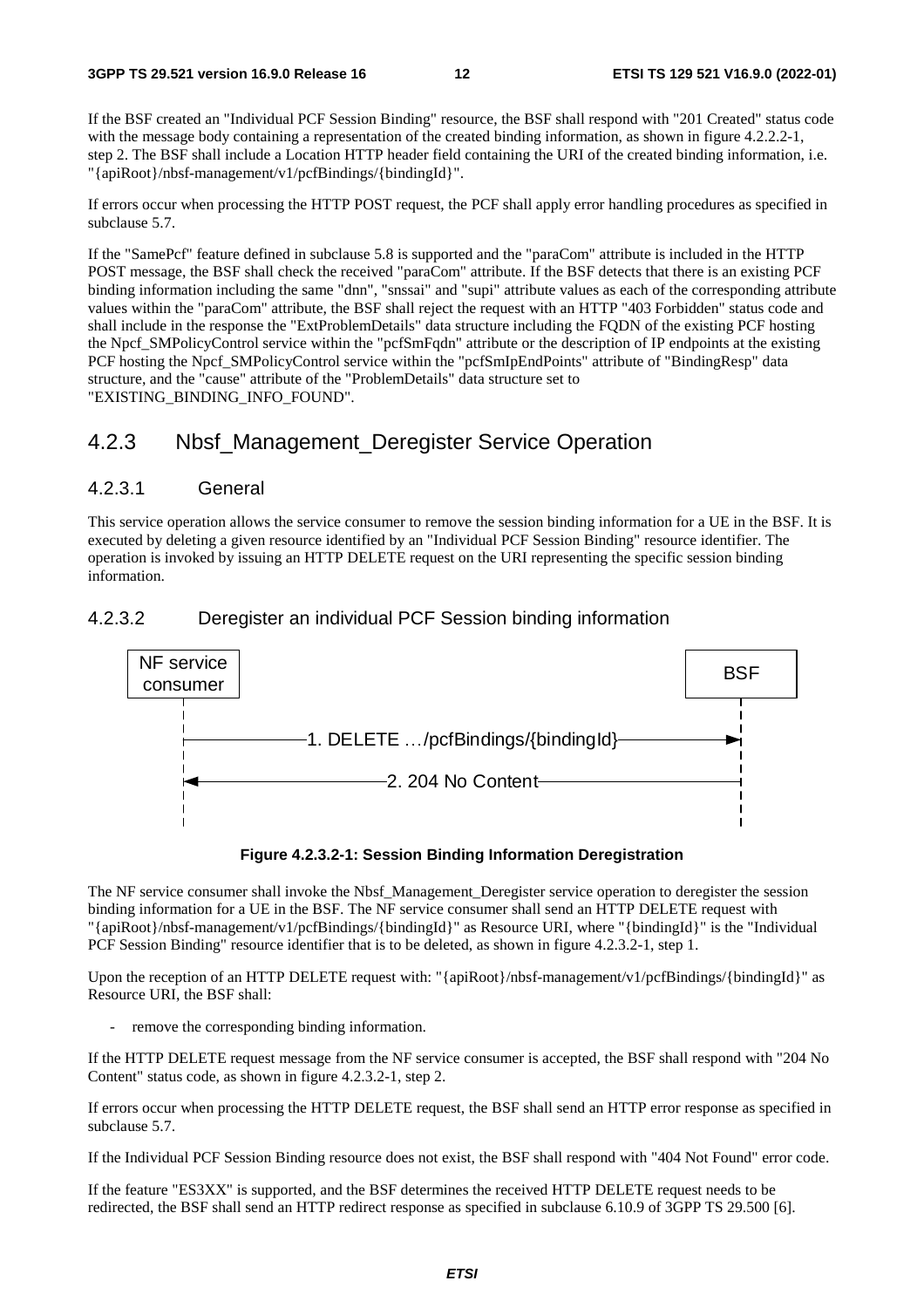# 4.2.4 Nbsf\_Management\_Discovery Service Operation

#### 4.2.4.1 General

This service operation allows the service consumer to use the HTTP GET method to obtain the address information of the selected PCF.

### 4.2.4.2 Retrieve the PCF Session binding information for a given tuple



#### **Figure 4.2.4.2-1: NF service consumer retrieve the PCF Session binding information for a given tuple**

The NF service consumer shall invoke the Nbsf\_Management\_Discovery service operation to obtain address information of the selected PCF for a PDU session in the BSF. The NF service consumer shall send an HTTP GET request with "{apiRoot}/nbsf-management/v1/pcfBindings" as Resource URI, and "query parameters" that shall include:

- UE address;

and may include:

- SUPI or GPSI;
- DNN and optionally S-NSSAI; and
- IPv4 address domain.
- NOTE: The query parameters S-NSSAI and/or IPv4 address domain are helpful in the scenario of IPv4 address overlapping where the same IPv4 address may be allocated to UE PDU sessions.

Upon the reception of an HTTP GET request with: "{apiRoot}/nbsf-management/v1/pcfBindings" as Resource URI, the BSF shall search the corresponding binding information. If "ipv6Prefix" is used as an UE IPv6 address in the query parameters, the BSF shall use the longest prefix match to find a matching IPv6 prefix so that the IPv6 address in the query parameters is within the address range covered by that matching IPv6 prefix. The IPv6 address in the query parameters shall be formatted as an IPv6 prefix value including the trailing prefix length "/128". If the framed routes exist in the binding information, the BSF shall use framed routes to match the UE address in the query parameters.

If the HTTP request message from the NF service consumer is accepted and a session binding resource matching the query parameters exists, the BSF shall reply with an HTTP "200 OK" response, as shown in figure 4.2.4.2-1, step 2, containing the corresponding "PcfBinding" data structure, as provided by the PCF during the Nbsf\_Management\_Register Service Operation, in the response body containing PCF addressing information, and if available, the related PCF Set Id and PCF instance Id. If there is no PCF session binding information matching the query parameters, the BSF shall respond with an HTTP "204 No Content".

NOTE 2: If the NF service consumer (such as the AF or NEF) is not able to reach the received PCF address(es), the NF service consumer can use the PCF Set Id and the PCF instance Id as specified in 3GPP TS 29.513 [5] subclause 6.2.

If the "PCF Session Bindings" resource does not exist, the BSF shall respond with "404 Not Found" HTTP error code. If an invalid combination of query parameters (i.e. a combination without UE address) is contained in the request URI, the BSF shall respond with an HTTP "400 Bad Request" error code containing

"MANDATORY\_QUERY\_PARAM\_MISSING" as application error within the ProblemDetails IE. If more than one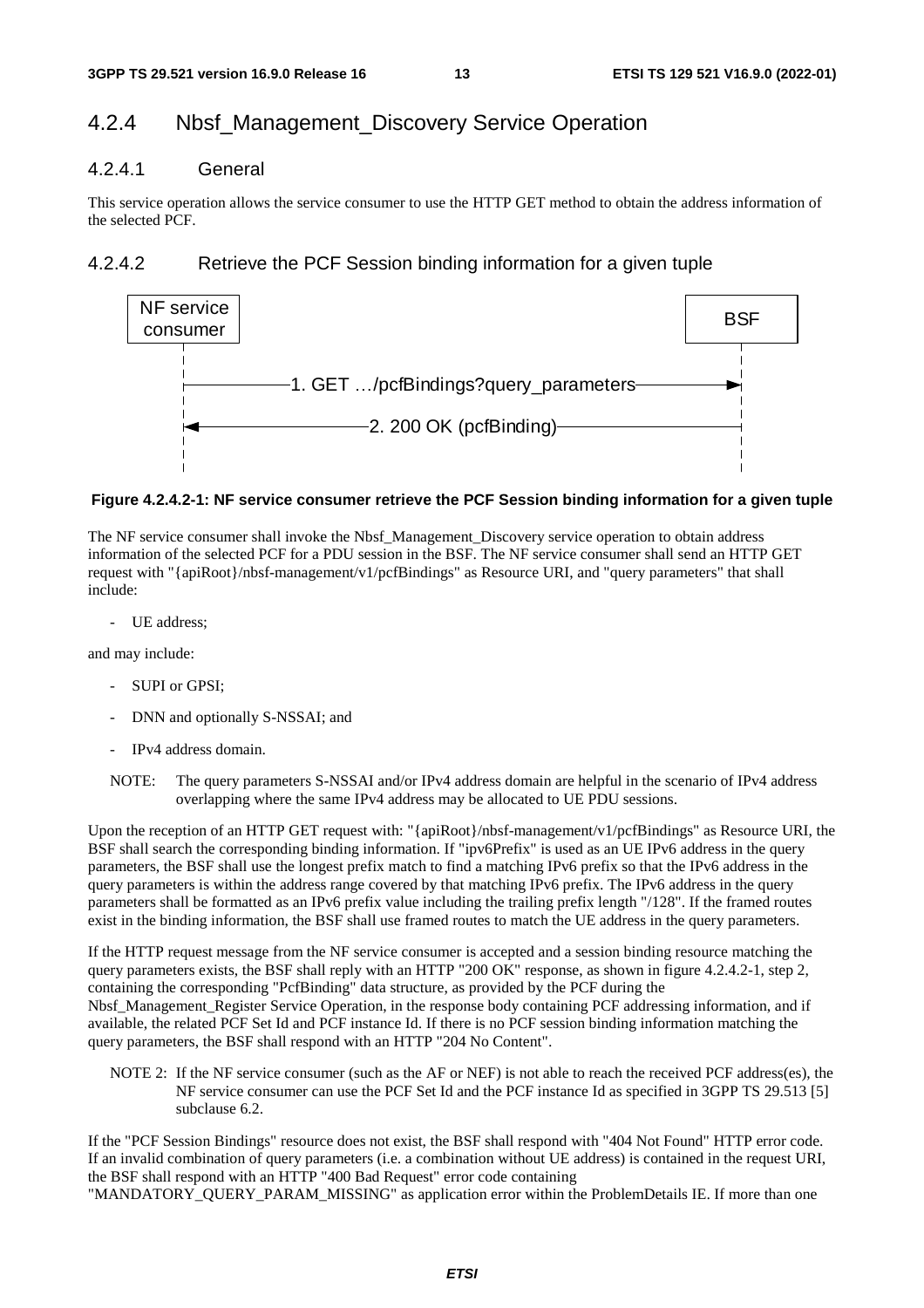PCF Session Binding resources are found, the BSF shall respond with an HTTP "400 Bad Request" error code containing "MULTIPLE\_BINDING\_INFO\_FOUND" as application error within the ProblemDetails IE.

### 4.2.5 Nbsf\_Management\_Update Service Operation

#### 4.2.5.1 General

This service operation allows the NF service consumer to update an existing session binding information for a UE in the BSF by providing information to be updated (e.g. the UE address(es)) for a PDU Session, and BSF updates the session binding information.

#### 4.2.5.2 Update an existing PCF Session binding information





If the feature "BindingUpdate" is supported, the NF service consumer shall invoke the Nbsf\_Management\_Update service operation to update the session binding information for a UE in the BSF. The NF service consumer shall send an HTTP PATCH request with "{apiRoot}/nbsf-management/v1/pcfBindings/{bindingId}" as Resource URI, where "{bindingId}" is the "Individual PCF Session Binding" resource identifier that is to be updated, as shown in figure 4.2.5.2-1, step 1. The "PcfBindingPatch" data structure provided in the request body shall contain the information to be updated as follows.

The "PcfBindingPatch" data structure:

- for the IP address information of the served UE:
	- a) shall contain the "ipv4Addr" attribute if the IPv4 address is modified, or if the "ExtendedSamePcf" feature is supported, if the IPv4 address was not previously provided, and may contain the "ipDomain" attribute if the IPv4 address domain is modified or if the "ExtendedSamePcf" feature is supported, if the IPv4 address domain was not previously provided and applies. To remove the IPv4 address the "ipv4Addr" attribute shall be set to "null" and if applicable, the "ipDomain" attribute shall be set to "null"; and/or
	- b) shall contain the "ipv6Prefix" attribute if the IPv6 address information is modified, or if the "ExtendedSamePcf" feature is supported, if the IPv6 address information was not previously provided. The "ipv6Prefix" attribute shall be set to "null" if the IPv6 address information is removed; and/or
	- c) if the "MultiUeAddr" feature is supported, shall contain:
		- 1) the "addIpv6Prefixes" attribute containing the new complete list of additional IPv6 Address Prefixes if the additional IPv6 address information is modified, or if the "ExtendedSamePcf" feature is supported, the current list of IPv6 address prefixes if it was not previously provided; or
		- 2) the "addIpv6Prefixes" attribute set to "null" if all additional IPv6 Address Prefixes are removed; or
- for the MAC address information of the served UE:
	- a) shall contain the "macAddr48" attribute if the MAC address is modified, or if the "ExtendedSamePcf" feature is supported, if the MAC address was not previously provided. The "macAddr48" attribute shall be set to "null" if the MAC address is removed; and/or
	- b) if the "MultiUeAddr" feature is supported, shall contain: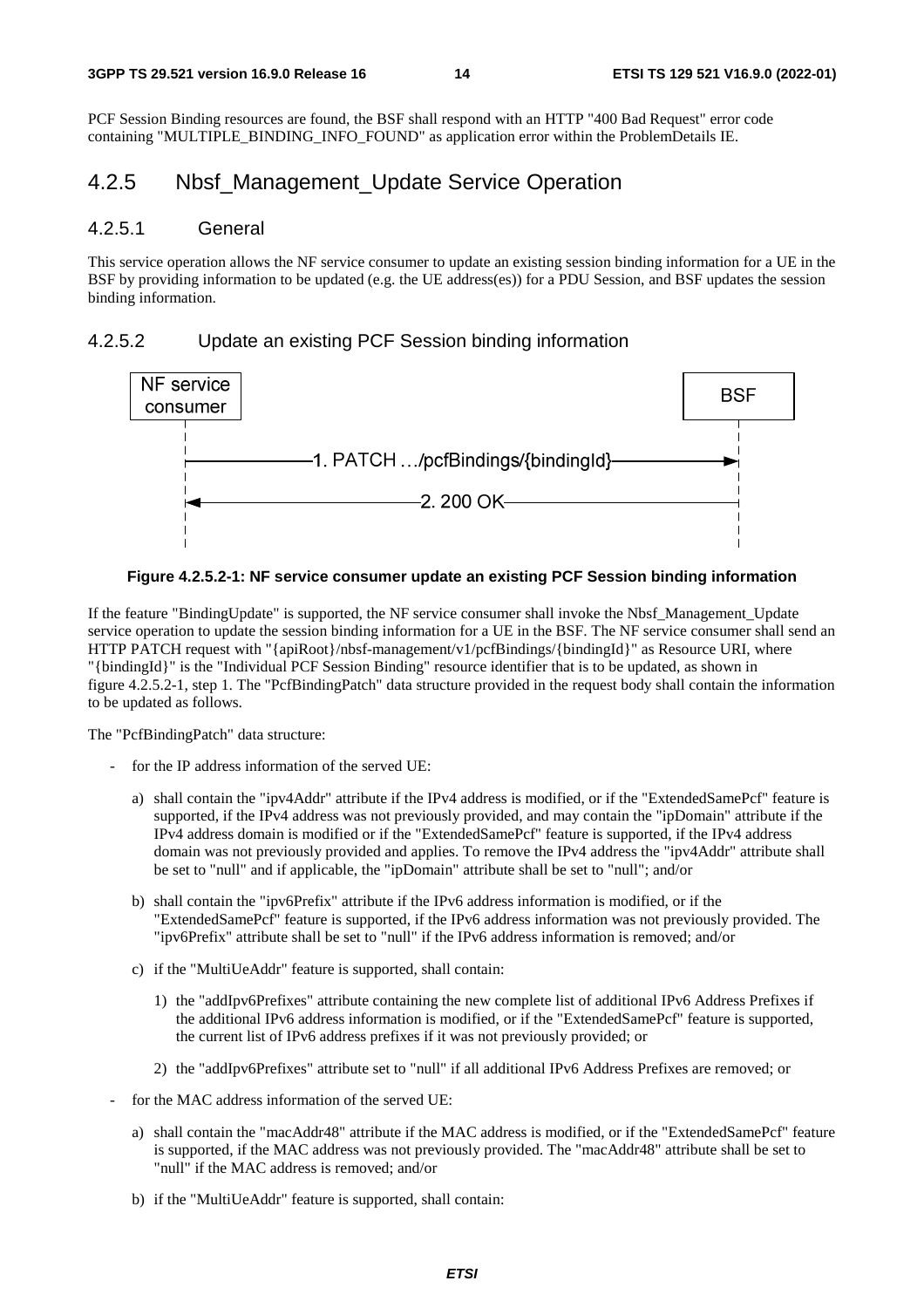- 1) the "addMacAddrs" attribute containing the new complete list of additional MAC addresses if the additional MAC address information is modified, or if the "ExtendedSamePcf" feature is supported, the current list of MAC address(es) if it was not previously provided; or
- 2) the "addMacAddrs" attribute set to "null" if all additional MAC addresses are removed; or
- for the PCF instance and the associated PCF address information of the PCF holding the SM policy association, should contain if a new PCF instance is selected:
	- a) the PCF instance ID encoded as "pcfId" attribute;
	- b) if the PCF supports the Npcf\_PolicyAuthorization service:
		- 1) the FQDN of the PCF encoded as "pcfFqdn" attribute; and/or
		- 2) a description of IP endpoints at the PCF hosting the Npcf\_PolicyAuthorization service encoded as "pcfIpEndPoints" attribute; and/or
	- c) if the PCF supports the Rx interface:
		- 1) the Diameter host id of the PCF encoded as "pcfDiamHost"; and
		- 2) the Diameter realm of the PCF and "pcfDiamRealm" attributes.

If the BSF cannot successfully fulfil the received HTTP PATCH request due to the internal BSF error or due to the error in the HTTP PATCH request, the BSF shall send the HTTP error response as specified in subclause 5.7.

Otherwise, upon the reception of the HTTP PATCH request with: "{apiRoot}/nbsfmanagement/v1/pcfBindings/{bindingId}" as Resource URI and the "PcfBindingPatch" data structure as request body, the BSF shall update the binding information.

If the BSF successfully updated an "Individual PCF Session Binding" resource, the BSF shall respond with "200 OK" status code with the message body containing the resource representation with the updated session binding information in the "PcfBinding" data structure, as shown in figure 4.2.5.2-1, step 2.

If errors occur when processing the HTTP PATCH request, the BSF shall send an HTTP error response as specified in subclause 5.7.

If the feature "ES3XX" is supported, and the BSF determines the received HTTP PATCH request needs to be redirected, the BSF shall send an HTTP redirect response as specified in subclause 6.10.9 of 3GPP TS 29.500 [6].

# 5 Nbsf\_Management Service API

# 5.1 Introduction

The Nbsf\_Management Service shall use the Nbsf\_Management API.

The API URI of the Nbsf\_Management API shall be:

#### **{apiRoot}/<apiName>/<apiVersion>/**

The request URIs used in HTTP requests from the NF service consumer towards the BSF shall have the Resource URI structure defined in subclause 4.4.1 of 3GPP TS 29.501 [7], i.e.:

#### **{apiRoot}/<apiName>/<apiVersion>/<apiSpecificResourceUriPart>**

with the following components:

- The {apiRoot} shall be set as described in 3GPP TS 29.501 [7].
- The <apiName> shall be "nbsf-management".
- The  $\langle$ apiVersion $\rangle$  shall be "v1".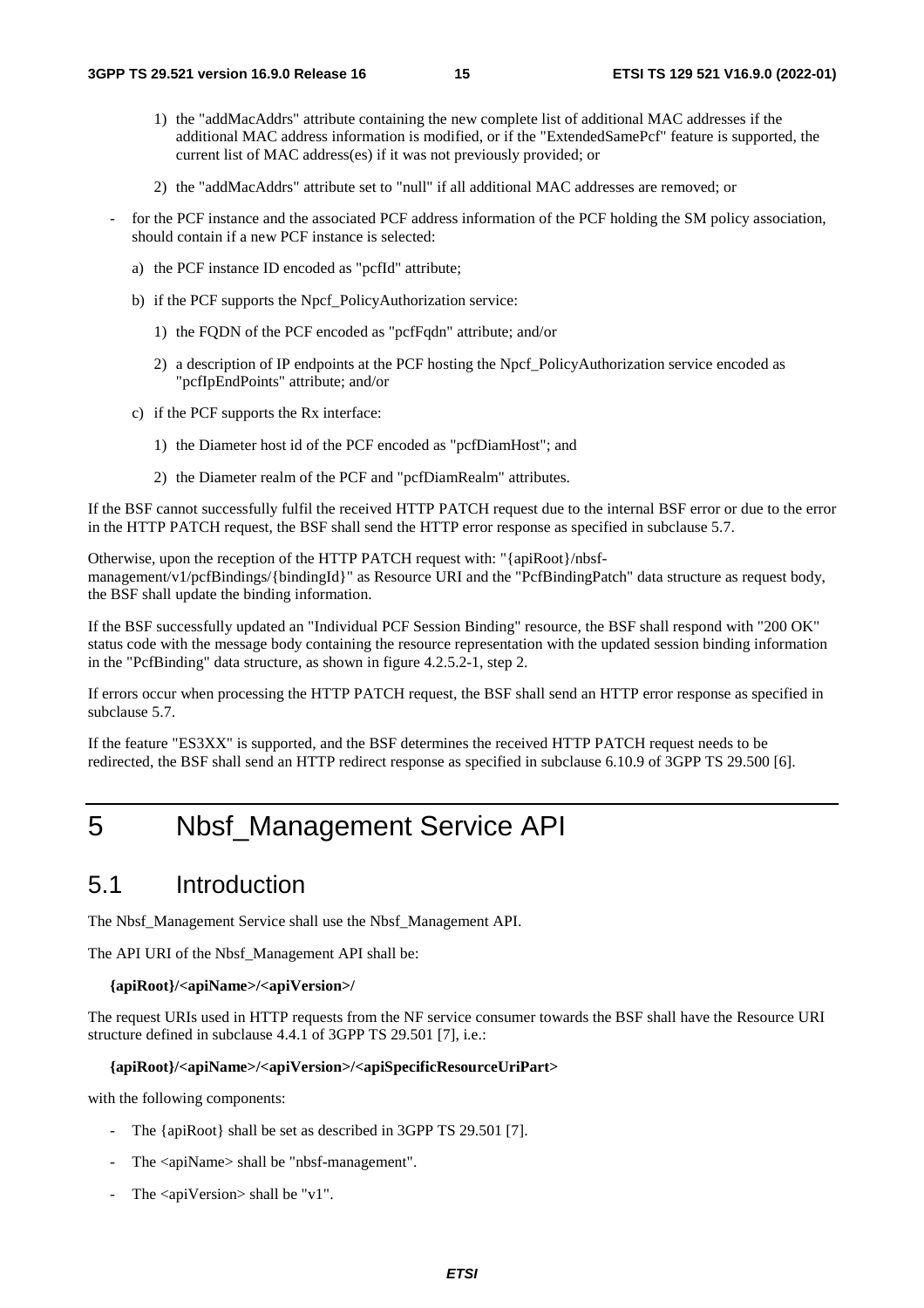The <apiSpecificResourceUriPart> shall be set as described in subclause 5.3.

# 5.2 Usage of HTTP

### 5.2.1 General

HTTP/2, IETF RFC 7540 [8], shall be used as specified in clause 5 of 3GPP TS 29.500 [6].

HTTP/2 shall be transported as specified in subclause 5.3 of 3GPP TS 29.500 [6].

The OpenAPI [11] specification of HTTP messages and content bodies for the Nbsf\_Management is contained in Annex A.

### 5.2.2 HTTP standard headers

#### 5.2.2.1 General

See subclause 5.2.2 of 3GPP TS 29.500 [6] for the usage of HTTP standard headers.

### 5.2.2.2 Content type

JSON, IETF RFC 8259 [9], shall be used as content type of the HTTP bodies specified in the present specification as specified in subclause 5.4 of 3GPP TS 29.500 [6]. The use of the JSON format shall be signalled by the content type "application/json".

"Problem Details" JSON object shall be used to indicate additional details of the error in a HTTP response body and shall be signalled by the content type "application/problem+json", as defined in IETF RFC 7807 [13].

JSON object used in the HTTP PATCH request shall be encoded according to "JSON Merge Patch" and shall be signalled by the content type "application/merge-patch+json", as defined in IETF RFC 7396 [20].

### 5.2.3 HTTP custom headers

### 5.2.3.1 General

The Nbsf\_Management Service API shall support HTTP custom header fields specified in subclause 5.2.3.2 of 3GPP TS 29.500 [6].

In this release of the specification, no specific custom headers are defined for the Nbsf\_Management Service API.

# 5.3 Resources

### 5.3.1 Resource Structure

The structure of the Resource URI of the Nbsf. Management service is shown in figure 5.3.1-1.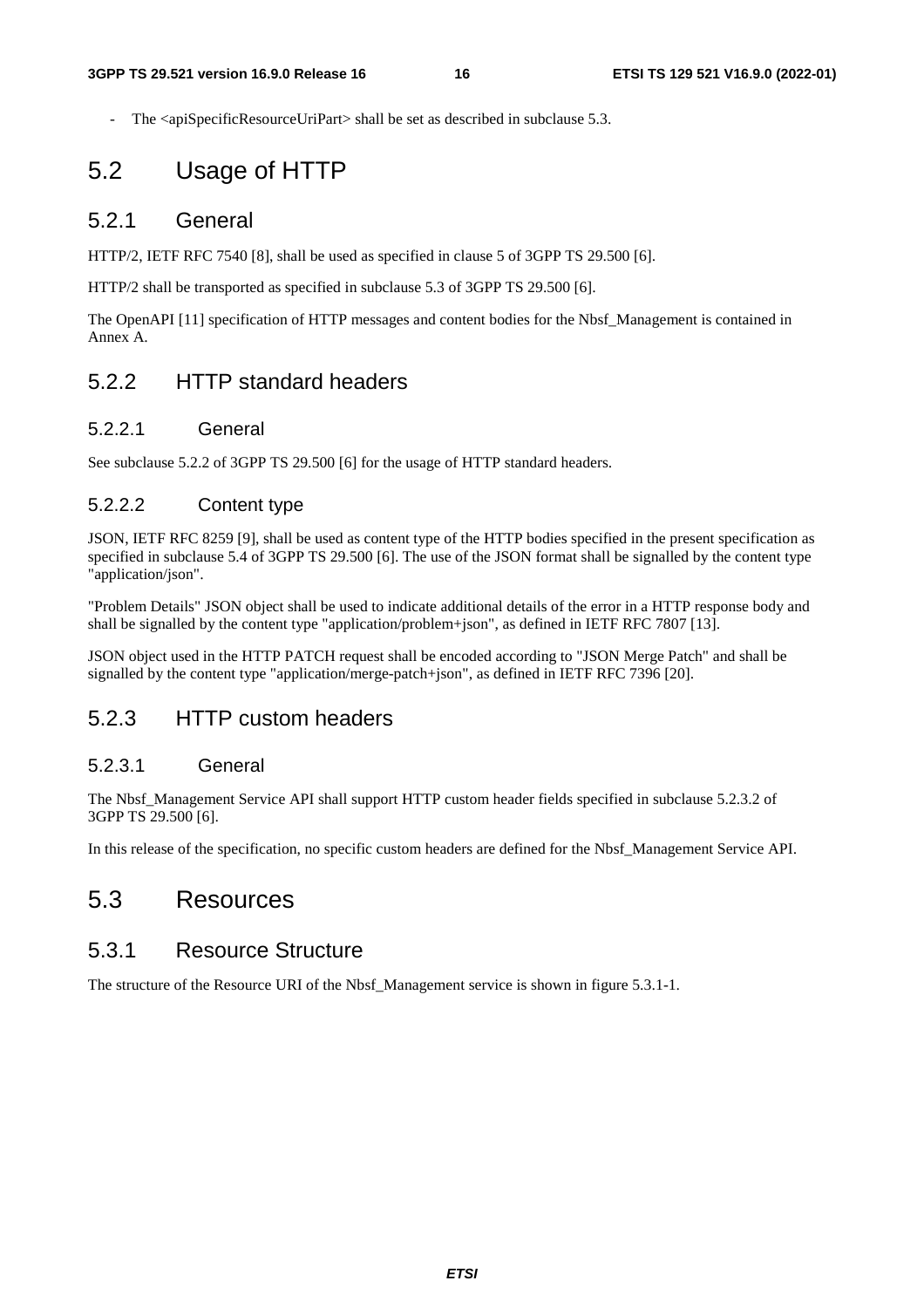

#### **Figure 5.3.1-1: Resource URI structure of the Nbsf\_Management API**

Table 5.3.1-1 provides an overview of the resources and applicable HTTP methods.

| Table 5.3.1-1: Resources and methods overview |  |  |  |  |  |  |  |
|-----------------------------------------------|--|--|--|--|--|--|--|
|-----------------------------------------------|--|--|--|--|--|--|--|

| Resource name                            | <b>Resource URI</b>          | <b>HTTP</b><br>method<br>or<br>custom<br>operation | <b>Description</b>                                                                                                                                    |
|------------------------------------------|------------------------------|----------------------------------------------------|-------------------------------------------------------------------------------------------------------------------------------------------------------|
|                                          |                              | <b>POST</b>                                        | Register a new PCF Session binding<br>information of a given UE address in<br>the BSF.                                                                |
| <b>PCF Session Bindings</b>              | /pcfBindings                 | <b>GET</b>                                         | Retrieve the Session binding<br>linformation i.e. PCF address<br>information of a given tuple (UE<br>laddress. SUPI: GPSI. DNN. S-<br><b>NSSAI</b> ). |
| Individual PCF Session<br><b>Binding</b> | /pcfBindings<br>/{bindingld} | <b>DELETE</b>                                      | Deregister an existing PCF Session<br>binding information from the BSF.                                                                               |
|                                          |                              | <b>PATCH</b>                                       | Update an existing PCF Session<br>binding information in the BSF.                                                                                     |

# 5.3.2 Resource: PCF Session Bindings

#### 5.3.2.1 Description

This resource represents a collection of the different PCF Session binding information of given UE address(es) registered in the BSF.

### 5.3.2.2 Resource definition

Resource URI: {apiRoot}/nbsf-management/v1/pcfBindings

This resource shall support the resource URI variables defined in table 5.3.2.2-1.

#### **Table 5.3.2.2-1: Resource URI variables for this resource**

| Nama<br>шс                                       | <b>LVDE</b><br>----- | $-1$<br>- -               |
|--------------------------------------------------|----------------------|---------------------------|
| $\cdot$ $\sim$<br>lapil<br>$\sim$ $\sim$<br>JOT. | Istrinc              | sur<br>pciause 5.<br>---- |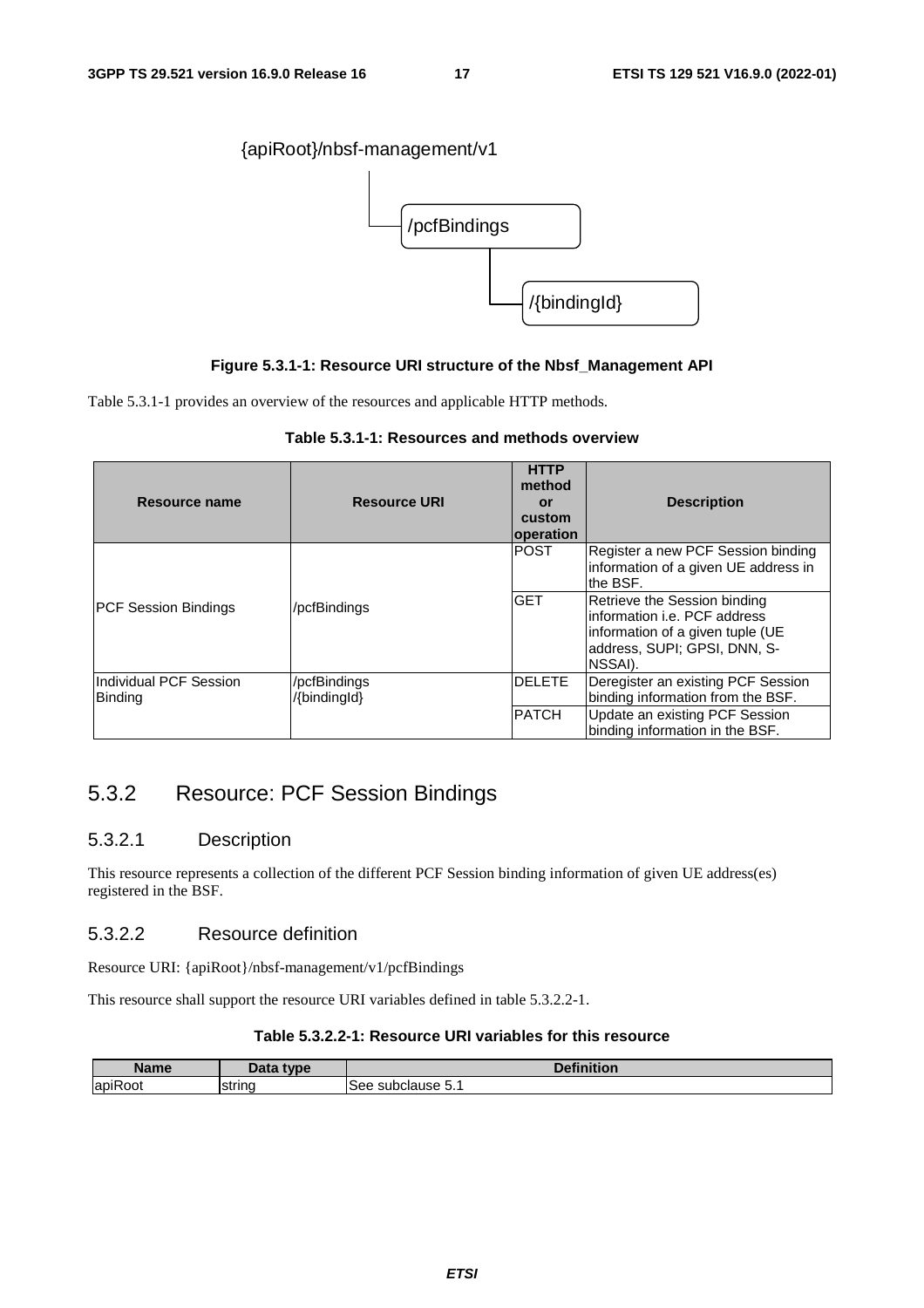### 5.3.2.3 Resource Standard Methods

#### 5.3.2.3.1 POST

This method shall support the URI query parameters specified in table 5.3.2.3.1-1.

#### **Table 5.3.2.3.1-1: URI query parameters supported by the POST method on this resource**

| <b>Name</b> | Data type.<br>Dala | .<br><b>STATISTICS</b><br>i 100 a 1 i 1 v 1 | <b>SARAFIALIAR</b><br>Description |
|-------------|--------------------|---------------------------------------------|-----------------------------------|
| m/a         |                    |                                             |                                   |

This method shall support the request data structures specified in table 5.3.2.3.1-2 and the response data structures and response codes specified in table 5.3.2.3.1-3.

#### **Table 5.3.2.3.1-2: Data structures supported by the POST Request Body on this resource**

| Data<br>type |   | Cardinality | scription?                                                             |
|--------------|---|-------------|------------------------------------------------------------------------|
| PcfBinding   | M |             | <b>PCF</b><br>information.<br>bindina<br>Individual<br>Redister<br>new |

#### **Table 5.3.2.3.1-3: Data structures supported by the POST Response Body on this resource**

| Data type                                                                                                                                      | P | <b>Cardinality</b> | <b>Response</b><br>codes | <b>Description</b>                                                                                   |  |  |
|------------------------------------------------------------------------------------------------------------------------------------------------|---|--------------------|--------------------------|------------------------------------------------------------------------------------------------------|--|--|
| PcfBinding                                                                                                                                     | м |                    | 201<br>Created           | The creation of an individual PCF session biding.                                                    |  |  |
| ExtProblemDetails   O                                                                                                                          |   | 0.1                | 403<br>Forbidden         | The existing PCF binding information stored in the BSF for the<br>indicated combination is returned. |  |  |
| <b>NOTE:</b><br>The mandatory HTTP error status codes for the POST method listed in table 5.2.7.1-1 of<br>3GPP TS 29.500 [6] shall also apply. |   |                    |                          |                                                                                                      |  |  |

#### **Table 5.3.2.3.1-4: Headers supported by the 201 Response Code on this resource**

| <b>Name</b>     | Data type | Ð | <b>Cardinality</b> | <b>Description</b>                                                                                                                      |
|-----------------|-----------|---|--------------------|-----------------------------------------------------------------------------------------------------------------------------------------|
| <b>Location</b> | string    | M |                    | Contains the URI of the newly created resource, according to<br>the structure: {apiRoot}/nbsf-<br>management/v1/pcfBindings/{bindingld} |

### 5.3.2.3.2 GET

This method shall support the URI query parameters specified in table 5.3.2.3.2-1.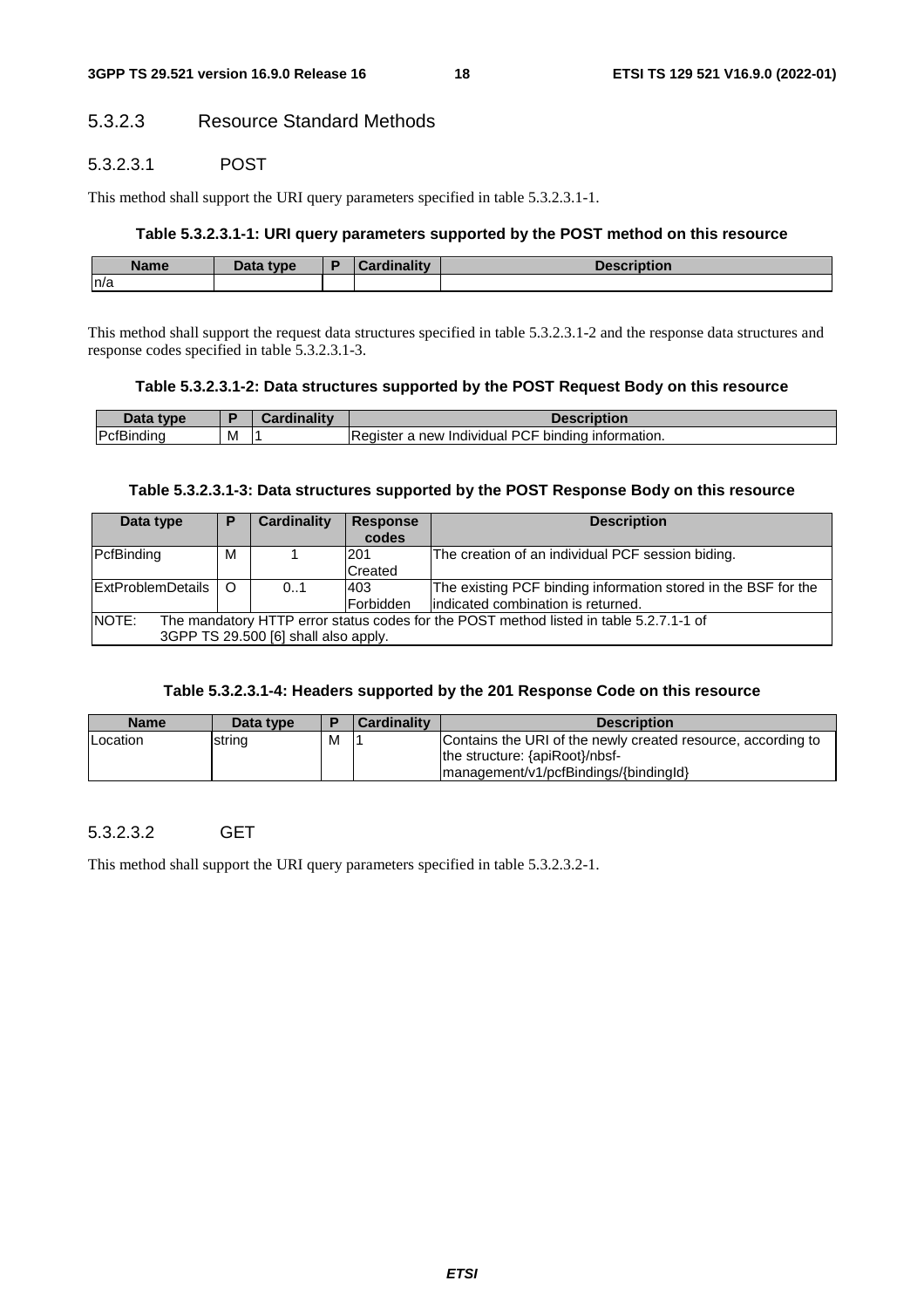| <b>Name</b>                                                                               | Data type                | P | <b>Cardinality</b> | <b>Description</b>                                                                                              |  |
|-------------------------------------------------------------------------------------------|--------------------------|---|--------------------|-----------------------------------------------------------------------------------------------------------------|--|
| ipv4Addr                                                                                  | lpv4Addr                 | С | 01                 | The IPv4 Address of the served UE. (NOTE 1) (NOTE 3)                                                            |  |
| lipv6Prefix                                                                               | Ipv6Prefix               | С | 0.1                | The IPv6 Address of the served UE. (NOTE 1) (NOTE 3)                                                            |  |
|                                                                                           |                          |   |                    | The NF service consumer shall append '/128' to the IPv6                                                         |  |
|                                                                                           |                          |   |                    | address in the attribute value. E.g.                                                                            |  |
|                                                                                           |                          |   |                    | '2001:db8:85a3::8a2e:370:7334/128'.                                                                             |  |
| ImacAddr48                                                                                | MacAddr48                | С | 01                 | The MAC Address of the served UE. (NOTE 1)                                                                      |  |
| dnn                                                                                       | Dnn                      | O | 0.1                | <b>DNN</b>                                                                                                      |  |
| supi                                                                                      | Supi                     | O | 0.1                | Subscription Permanent Identifier                                                                               |  |
| gpsi                                                                                      | Gpsi                     | O | 0.1                | Generic Public Subscription Identifier                                                                          |  |
| snssai                                                                                    | Snssai                   | O | 01                 | The identification of slice. (NOTE 2)                                                                           |  |
| <i>ipDomain</i>                                                                           | string                   | O | 01                 | The IPv4 address domain identifier. (NOTE 2)                                                                    |  |
| supp-feat                                                                                 | <b>SupportedFeatures</b> | O | 01                 | To filter irrelevant responses related to unsupported                                                           |  |
|                                                                                           |                          |   |                    | features.                                                                                                       |  |
|                                                                                           |                          |   |                    | NOTE 1: One and only one of query parameter ipv4Addr, ipv6Prefix or macAddr48 shall be present.                 |  |
|                                                                                           |                          |   |                    | NOTE 2: The query parameters snssai and/or ipDomain, if applicable (IPv4 address overlapping), shall be present |  |
| with query parameter ipv4Addr.                                                            |                          |   |                    |                                                                                                                 |  |
| NOTE 3: 5G-RG and FN-RG replaces UE for wireline access support. See 3GPP TS 23.316 [19]. |                          |   |                    |                                                                                                                 |  |
|                                                                                           |                          |   |                    | NOTE 4: The ipv4Addr and ipv6Prefix query parameters may include the IP address of devices in networks behind   |  |
| the UE (see subclause 5.6.14 of 3GPP TS 23.501 [2]).                                      |                          |   |                    |                                                                                                                 |  |

#### **Table 5.3.2.3.2-1: URI query parameters supported by the GET method on this resource**

This method shall support the request data structures specified in table 5.3.2.3.2-2 and the response data structures and response codes specified in table 5.3.2.3.2-3.

#### **Table 5.3.2.3.2-2: Data structures supported by the GET Request Body on this resource**

| Data type | <b>Cordinality</b><br> | Docorintiar<br><b>Description</b> |
|-----------|------------------------|-----------------------------------|
| n/a       |                        |                                   |

#### **Table 5.3.2.3.2-3: Data structures supported by the GET Response Body on this resource**

| Data type                                             | Р                                    | <b>Cardinality</b> | <b>Response</b> | <b>Description</b>                                                                            |  |  |
|-------------------------------------------------------|--------------------------------------|--------------------|-----------------|-----------------------------------------------------------------------------------------------|--|--|
|                                                       |                                      |                    | codes           |                                                                                               |  |  |
| PcfBinding                                            | M                                    |                    | 200 OK          | The individual PCF session binding information                                                |  |  |
|                                                       |                                      |                    |                 | resource matching the query parameter(s) is returned.                                         |  |  |
| n/a                                                   |                                      |                    |                 | 204 No Content There is no PCF session binding information matching                           |  |  |
|                                                       |                                      |                    |                 | the query parameter(s).                                                                       |  |  |
| ProblemDetails                                        | O                                    | 0.1                | 1400 Bad        | More than one binding information is found. (NOTE 2)                                          |  |  |
|                                                       |                                      |                    | Reauest         |                                                                                               |  |  |
|                                                       |                                      |                    |                 | NOTE 1: The mandatory HTTP error status codes for the GET method listed in table 5.2.7.1-1 of |  |  |
|                                                       | 3GPP TS 29.500 [6] shall also apply. |                    |                 |                                                                                               |  |  |
| NOTE 2: Failure cases are described in subclause 5.7. |                                      |                    |                 |                                                                                               |  |  |

# 5.3.3 Resource: Individual PCF Session Binding

### 5.3.3.1 Description

This resource represents a collection of the different PCF Session binding information of given UE address(es) registered in the BSF.

#### 5.3.3.2 Resource definition

#### Resource URI: **{apiRoot}/nbsf-management/v1/pcfBindings/{bindingId}**

This resource shall support the resource URI variables defined in table 5.3.3.2-1.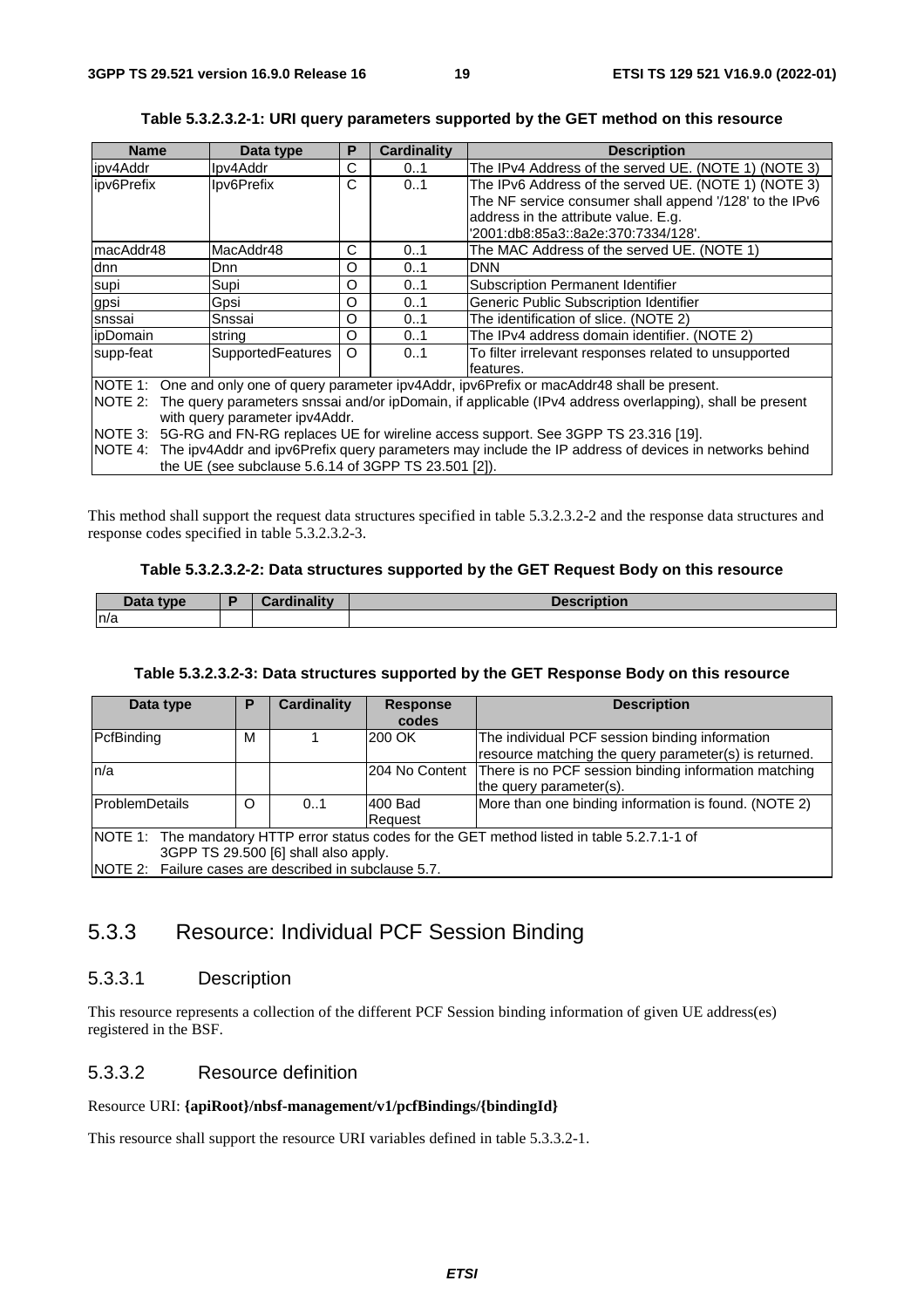| <b>Name</b> | Data type | <b>Definition</b>                                                                                                                                                                                                                                 |
|-------------|-----------|---------------------------------------------------------------------------------------------------------------------------------------------------------------------------------------------------------------------------------------------------|
| apiRoot     | string    | See subclause 5.1                                                                                                                                                                                                                                 |
| bindingld   | string    | Represents the individual PCF Session Binding.<br>To enable that the value is used as part of a URI, the string shall only contain<br>characters allowed according to the "lower-with-hyphen" naming convention<br>defined in 3GPP TS 29.501 [7]. |

**Table 5.3.3.2-1: Resource URI variables for this resource** 

### 5.3.3.3 Resource Standard Methods

#### 5.3.3.3.1 DELETE

This method shall support the URI query parameters specified in table 5.3.3.3.2-1.

#### **Table 5.3.3.3.1-1: URI query parameters supported by the DELETE method on this resource**

| Name | Data type<br>Putu | - 1945 - | ription<br>. |
|------|-------------------|----------|--------------|
| ln/a |                   |          |              |

This method shall support the request data structures specified in table 5.3.3.3.1-2 and the response data structures and response codes specified in table 5.3.3.3.1-3.

#### **Table 5.3.3.3.1-2: Data structures supported by the DELETE Request Body on this resource**

| Data type | أتستعدل والمسترا المستمركة | <b>Description</b> |
|-----------|----------------------------|--------------------|
| ln/a      |                            |                    |

#### **Table 5.3.3.3.1-3: Data structures supported by the DELETE Response Body on this resource**

| Data type                                                                                       | P       | <b>Cardinality</b> | <b>Response codes</b> | <b>Description</b>                                         |  |
|-------------------------------------------------------------------------------------------------|---------|--------------------|-----------------------|------------------------------------------------------------|--|
| ln/a                                                                                            |         |                    | 204 No Content        | Successful case: The Individual PCF session binding        |  |
|                                                                                                 |         |                    |                       | linformation resource is deleted.                          |  |
| <b>RedirectRespons</b>                                                                          | $\circ$ | 0.1                | 307 Temporary         | Temporary redirection, during Individual PCF Session       |  |
| le                                                                                              |         |                    | Redirect              | Binding deletion. The response shall include a Location    |  |
|                                                                                                 |         |                    |                       | header field containing an alternative URI of the resource |  |
|                                                                                                 |         |                    |                       | located in an alternative BSF (service) instance.          |  |
|                                                                                                 |         |                    |                       | Applicable if the feature "ES3XX" is supported.            |  |
| <b>RedirectRespons</b>                                                                          | O       | 0.1                | 308 Permanent         | Permanent redirection, during Individual PCF Session       |  |
| le                                                                                              |         |                    | Redirect              | Binding deletion. The response shall include a Location    |  |
|                                                                                                 |         |                    |                       | header field containing an alternative URI of the resource |  |
|                                                                                                 |         |                    |                       | located in an alternative BSF (service) instance.          |  |
|                                                                                                 |         |                    |                       | Applicable if the feature "ES3XX" is supported.            |  |
| NOTE:<br>The mandatory HTTP error status codes for the POST method listed in table 5.2.7.1-1 of |         |                    |                       |                                                            |  |
| 3GPP TS 29.500 [6] shall also apply.                                                            |         |                    |                       |                                                            |  |

#### **Table 5.3.3.3.1-4: Headers supported by the 307 Response Code on this resource**

| <b>Name</b>      | Data type      |   | <b>Cardinality</b> | <b>Description</b>                                               |
|------------------|----------------|---|--------------------|------------------------------------------------------------------|
| <b>ILocation</b> | string         | M |                    | IAn alternative URI of the resource located in an alternative    |
|                  |                |   |                    | <b>IBSF</b> (service) instance.                                  |
| 3gpp-Sbi-Target- | <b>Istring</b> |   | 101                | Identifier of the target NF (service) instance towards which the |
| Nf-Id            |                |   |                    | request is redirected.                                           |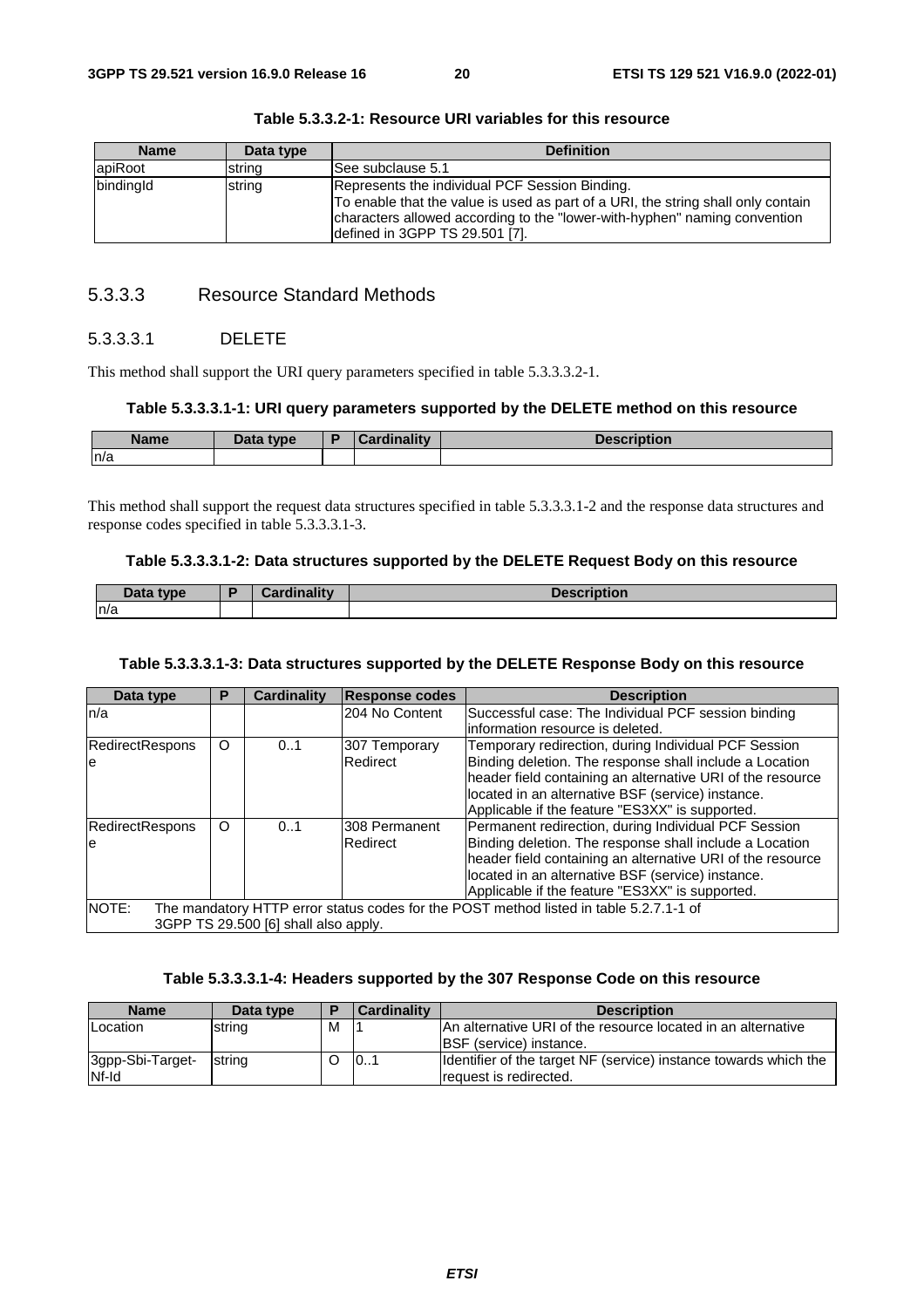| <b>Name</b>               | Data type      | D | <b>Cardinality</b> | <b>Description</b>                                                                               |
|---------------------------|----------------|---|--------------------|--------------------------------------------------------------------------------------------------|
| <b>Location</b>           | string         | м |                    | IAn alternative URI of the resource located in an alternative<br><b>IBSF</b> (service) instance. |
| 3gpp-Sbi-Target-<br>Nf-Id | <b>Istring</b> |   | 101                | Identifier of the target NF (service) instance towards which the<br>Irequest is redirected.      |

#### **Table 5.3.3.3.1-5: Headers supported by the 308 Response Code on this resource**

#### 5.3.3.3.2 PATCH

This method shall support the URI query parameters specified in table 5.3.3.3.2-1.

#### **Table 5.3.3.3.2-1: URI query parameters supported by the PATCH method on this resource**

| <b>Name</b> | <b>Pata type</b> | dinality<br>$\overline{\phantom{a}}$ | <b>JAAAHIMLIAH</b><br>Description |
|-------------|------------------|--------------------------------------|-----------------------------------|
| n/a         |                  |                                      |                                   |

This method shall support the request data structures specified in table 5.3.3.3.2-2 and the response data structures and response codes specified in table 5.3.3.3.2-3.

#### **Table 5.3.3.3.2-2: Data structures supported by the PATCH Request Body on this resource**

| Data type       |   | <b>Cardinality</b> | <b>Description</b>                            |
|-----------------|---|--------------------|-----------------------------------------------|
| PcfBindingPatch | M |                    | Update an individual PCF binding information. |

#### **Table 5.3.3.3.2-3: Data structures supported by the PATCH Response Body on this resource**

| Data type                                                                                                | Р       | <b>Cardinality</b>                   | <b>Response codes</b> | <b>Description</b>                                         |  |
|----------------------------------------------------------------------------------------------------------|---------|--------------------------------------|-----------------------|------------------------------------------------------------|--|
| PcfBinding                                                                                               | м       |                                      | 200 OK                | Successful case: The Individual PCF session binding        |  |
|                                                                                                          |         |                                      |                       | information resource is updated.                           |  |
| RedirectRespons                                                                                          | O       | 101                                  | 307 Temporary         | Temporary redirection, during Individual PCF Session       |  |
| le                                                                                                       |         |                                      | Redirect              | Binding modification. The response shall include a         |  |
|                                                                                                          |         |                                      |                       | Location header field containing an alternative URI of the |  |
|                                                                                                          |         |                                      |                       | resource located in an alternative BSF (service) instance. |  |
|                                                                                                          |         |                                      |                       | Applicable if the feature "ES3XX" is supported.            |  |
| <b>RedirectRespons</b>                                                                                   | $\circ$ | 0.1                                  | 308 Permanent         | Permanent redirection, during Individual PCF Session       |  |
| le                                                                                                       |         |                                      | Redirect              | Binding modification. The response shall include a         |  |
|                                                                                                          |         |                                      |                       | Location header field containing an alternative URI of the |  |
|                                                                                                          |         |                                      |                       | resource located in an alternative BSF (service) instance. |  |
|                                                                                                          |         |                                      |                       | Applicable if the feature "ES3XX" is supported.            |  |
| <b>INOTE:</b><br>The mandatory HTTP error status codes for the PATCH method listed in table 5.2.7.1-1 of |         |                                      |                       |                                                            |  |
|                                                                                                          |         | 3GPP TS 29.500 [6] shall also apply. |                       |                                                            |  |

#### **Table 5.3.3.3.2-4: Headers supported by the 307 Response Code on this resource**

| <b>Name</b>               | Data type | ь | Cardinality | <b>Description</b>                                                                          |
|---------------------------|-----------|---|-------------|---------------------------------------------------------------------------------------------|
| Location                  | string    | M |             | IAn alternative URI of the resource located in an alternative                               |
|                           |           |   |             | <b>IBSF</b> (service) instance.                                                             |
| 3gpp-Sbi-Target-<br>Nf-Id | strina    |   | 101         | Identifier of the target NF (service) instance towards which the<br>Irequest is redirected. |

#### **Table 5.3.3.3.2-5: Headers supported by the 308 Response Code on this resource**

| <b>Name</b>               | Data type | Е | <b>Cardinality</b> | <b>Description</b>                                                                              |
|---------------------------|-----------|---|--------------------|-------------------------------------------------------------------------------------------------|
| <b>Location</b>           | string    | M |                    | An alternative URI of the resource located in an alternative<br><b>IBSF</b> (service) instance. |
| 3gpp-Sbi-Target-<br>Nf-Id | string    |   | 101                | Identifier of the target NF (service) instance towards which the<br>request is redirected.      |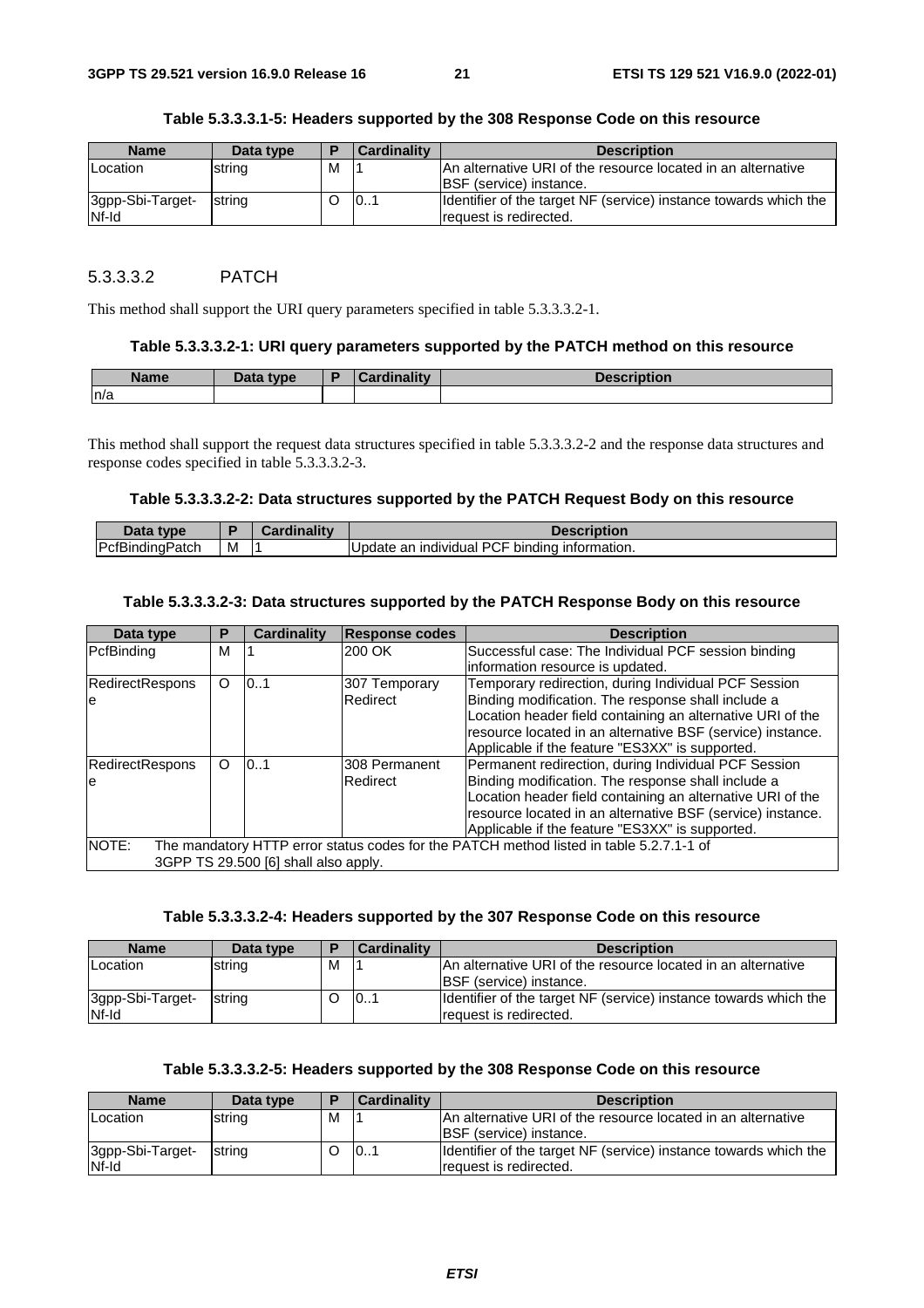# 5.4 Custom Operations without associated resources

None in this release of this specification.

# 5.5 Notifications

None in this release of this specification.

# 5.6 Data Model

# 5.6.1 General

This subclause specifies the application data model supported by the API.

Table 5.6.1-1 specifies the data types defined for the Nbsf\_Management service based interface protocol.

| Data type                | <b>Section defined</b> | <b>Description</b>                                                                                                                                            | <b>Applicability</b> |
|--------------------------|------------------------|---------------------------------------------------------------------------------------------------------------------------------------------------------------|----------------------|
| BindingResp              | 5.6.2.6                | Contains the binding information.                                                                                                                             | SamePcf              |
| BindingLevel             | 5.6.3.3                | Contains the binding level.                                                                                                                                   |                      |
| ParameterCombination     | 5.6.2.4                | The combination used by the BSF to check<br>whether there is an existing PCF binding<br>information.                                                          | SamePcf              |
| <b>ExtProblemDetails</b> | 5.6.2.5                | Contains the FQDN or IP endpoints of the<br>existing PCF and cause value if there is an<br>existing PCF binding information for the<br>indicated combination. | SamePcf              |
| PcfBinding               | 5.6.2.2                | Identifies an Individual PCF binding.                                                                                                                         |                      |
| PcfBindingPatch          | 5.6.2.3                | Identifies an Individual PCF binding used for<br>Patch method.                                                                                                | BindingUpdate        |

Table 5.6.1-2 specifies data types re-used by the Nbsf\_Management service based interface protocol from other specifications, including a reference to their respective specifications and when needed, a short description of their use within the Nbsf\_Management service based interface.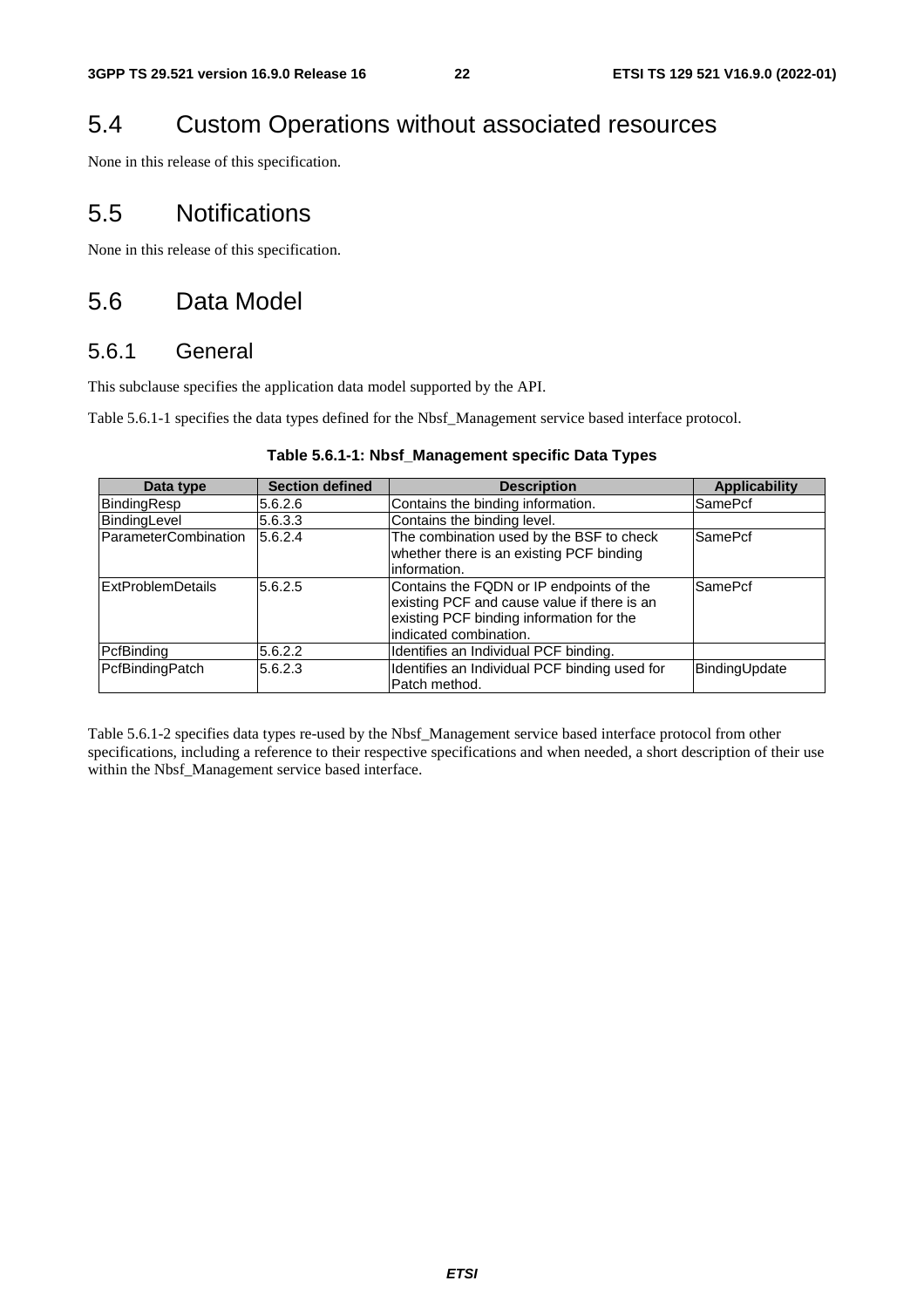| Data type         | <b>Reference</b>    | <b>Comments</b>                            | <b>Applicability</b> |
|-------------------|---------------------|--------------------------------------------|----------------------|
| DateTime          | 3GPP TS 29.571 [10] |                                            |                      |
| DiameterIdentity  | 3GPP TS 29.571 [10] |                                            |                      |
| Dnn               | 3GPP TS 29.571 [10] |                                            |                      |
| Fqdn              | 3GPP TS 29.510 [12] |                                            |                      |
| Gpsi              | 3GPP TS 29.571 [10] |                                            |                      |
| IpEndPoint        | 3GPP TS 29.510 [12] |                                            |                      |
| Ipv4Addr          | 3GPP TS 29.571 [10] |                                            |                      |
| Ipv4AddrMask      | 3GPP TS 29.571 [11] | String identifying an IPv4 address mask.   |                      |
| Ipv4AddrRm        | 3GPP TS 29.571 [10] |                                            |                      |
| Ipv6Prefix        | 3GPP TS 29.571 [10] |                                            |                      |
| Ipv6PrefixRm      | 3GPP TS 29.571 [10] |                                            |                      |
| MacAddr48         | 3GPP TS 29.571 [10] |                                            |                      |
| MacAddr48Rm       | 3GPP TS 29.571 [10] |                                            |                      |
| Nflnstanceld      | 3GPP TS 29.571 [10] |                                            |                      |
| <b>NfSetId</b>    | 3GPP TS 29.571 [10] |                                            |                      |
| ProblemDetails    | 3GPP TS 29.571 [10] | Used in error responses to provide more    |                      |
|                   |                     | detailed information about an error.       |                      |
| RedirectResponse  | 3GPP TS 29.571 [10] | Contains redirection related information.  | ES3XX                |
| Snssai            | 3GPP TS 29.571 [10] |                                            |                      |
| Supi              | 3GPP TS 29.571 [10] |                                            |                      |
| SupportedFeatures | 3GPP TS 29.571 [10] | Used to negotiate the applicability of the |                      |
|                   |                     | optional features defined in table 5.8-1.  |                      |

**Table 5.6.1-2: Nbsf\_Management re-used Data Types** 

# 5.6.2 Structured data types

### 5.6.2.1 Introduction

This subclause defines the structures to be used in resource representations.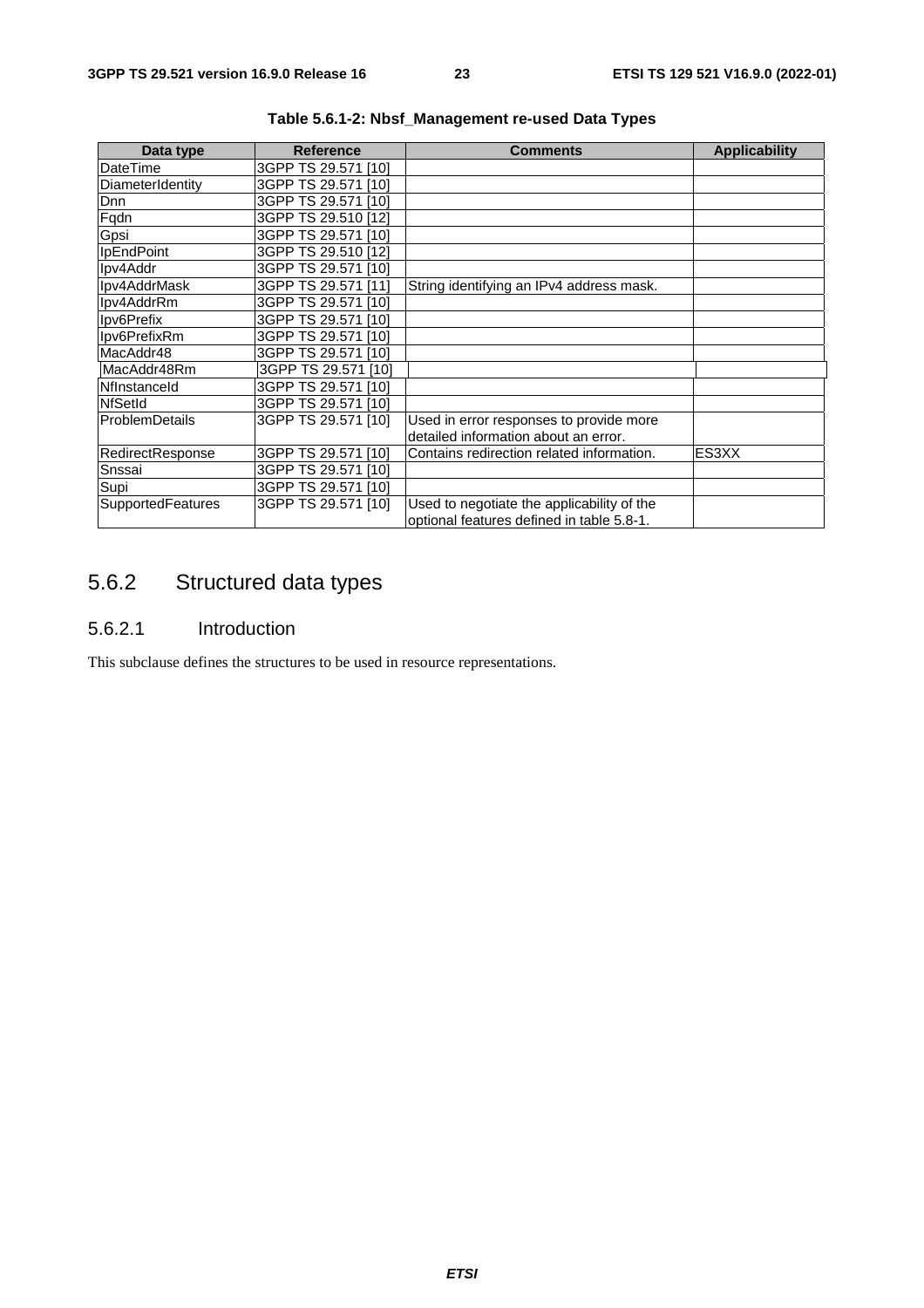5.6.2.2 Type PcfBinding

**Table 5.6.2.2-1: Definition of type PcfBinding**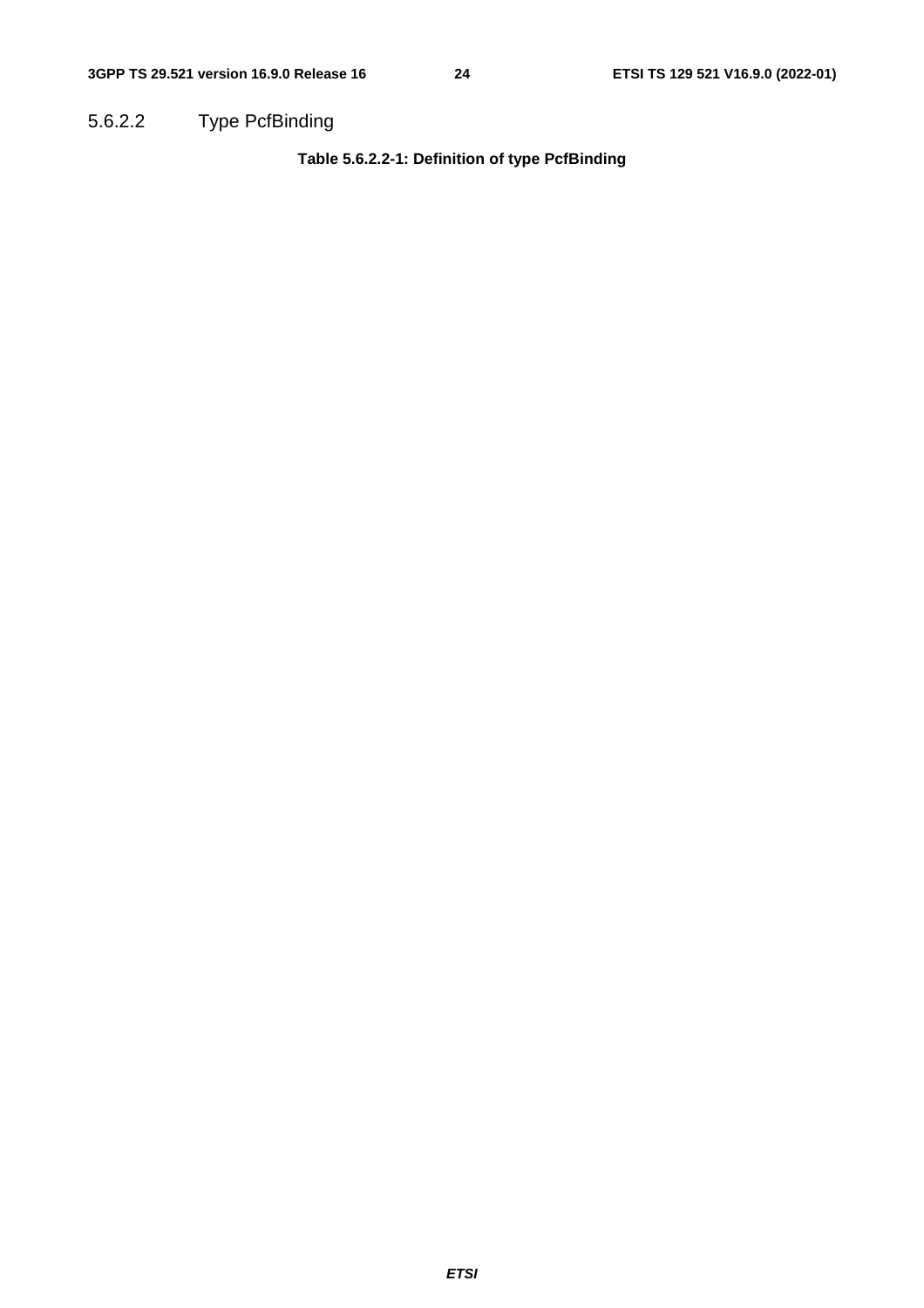| <b>Attribute name</b> | Data type         | P              | <b>Cardinality</b> | <b>Description</b>                                                    | <b>Applicability</b> |
|-----------------------|-------------------|----------------|--------------------|-----------------------------------------------------------------------|----------------------|
| supi                  | Supi              | O              | 01                 | Subscription Permanent Identifier                                     |                      |
| gpsi                  | Gpsi              | $\Omega$       | 0.1                | Generic Public Subscription                                           |                      |
|                       |                   |                |                    | Identifier                                                            |                      |
| ipv4Addr              | Ipv4Addr          | C              | 0.1                | The IPv4 Address of the served                                        |                      |
|                       |                   |                |                    | UE. (NOTE 4) (NOTE 8)                                                 |                      |
| ipv6Prefix            | Ipv6Prefix        | C              | 0.1                | The IPv6 Address Prefix of the                                        |                      |
|                       |                   |                |                    | served UE. (NOTE 4) (NOTE 5)                                          |                      |
|                       |                   |                |                    | (NOTE 8)                                                              |                      |
| addlpv6Prefixes       | array(Ipv6Prefix) | O              | 1N                 | The additional IPv6 Address                                           | MultiUeAddr          |
|                       |                   |                |                    | Prefixes of the served UE.                                            |                      |
| ipDomain              | string            | O              | 0.1                | (NOTE 4) (NOTE 5) (NOTE 8)<br>IPv4 address domain identifier.         |                      |
|                       |                   |                |                    | (NOTE 1) (NOTE 8)                                                     |                      |
| macAddr48             | MacAddr48         | C              | 0.1                | The MAC Address of the served                                         |                      |
|                       |                   |                |                    | UE. (NOTE 8)                                                          |                      |
| addMacAddrs           | array(MacAddr48   | O              | 1.N                | The additional MAC Addresses of                                       | MultiUeAddr          |
|                       |                   |                |                    | the served UE. (NOTE 8)                                               |                      |
| dnn                   | Dnn               | М              | $\mathbf{1}$       | DNN, a full DNN with both the                                         |                      |
|                       |                   |                |                    | Network Identifier and Operator                                       |                      |
|                       |                   |                |                    | Identifier, or a DNN with the                                         |                      |
|                       |                   |                |                    | Network Identifier only.                                              |                      |
| pcfFqdn               | Fqdn              | C              | 0.1                | FQDN of the PCF hosting the                                           |                      |
|                       |                   |                |                    | Npcf_PolicyAuthorization service.                                     |                      |
|                       |                   |                |                    | (NOTE 2) (NOTE 9)                                                     |                      |
| pcflpEndPoints        | array(IpEndPoint) | C              | 1N                 | IP end points of the PCF hosting                                      |                      |
|                       |                   |                |                    | the Npcf_PolicyAuthorization                                          |                      |
|                       |                   |                |                    | service. (NOTE 2) (NOTE 9)                                            |                      |
| pcfDiamHost           | DiameterIdentity  | $\mathsf{C}$   | 0.1                | The diameter host for an                                              |                      |
|                       |                   |                |                    | individual PCF. (NOTE 3)                                              |                      |
| pcfDiamRealm          | DiameterIdentity  | C              | 0.1                | (NOTE 9)<br>The diameter realm for an                                 |                      |
|                       |                   |                |                    | individual PCF. (NOTE 3)                                              |                      |
|                       |                   |                |                    | (NOTE 9)                                                              |                      |
| pcfSmFqdn             | Fqdn              | O              | 0.1                | FQDN of the PCF hosting the                                           | <b>SamePcf</b>       |
|                       |                   |                |                    | Npcf_SMPolicyControl service.                                         |                      |
|                       |                   |                |                    | (NOTE 7)                                                              |                      |
| pcfSmlpEndPoint       | array(IpEndPoint) | O              | 1N                 | IP end points of the PCF hosting                                      | <b>SamePcf</b>       |
| s                     |                   |                |                    | the Npcf_SMPolicyControl                                              |                      |
|                       |                   |                |                    | service. (NOTE 7)                                                     |                      |
| snssai                | Snssai            | М              | $\mathbf{1}$       | The identification of slice.                                          |                      |
| suppFeat              | SupportedFeatur   | $\overline{C}$ | 0.1                | Used to negotiate the supported                                       |                      |
|                       | es                |                |                    | optional features as described in                                     |                      |
|                       |                   |                |                    | subclause 5.8.                                                        |                      |
|                       |                   |                |                    | Shall be present in the HTTP                                          |                      |
|                       |                   |                |                    | POST request/response; or in the                                      |                      |
|                       |                   |                |                    | HTTP GET response if the "supp-<br>feat" attribute query parameter is |                      |
|                       |                   |                |                    | included in the HTTP GET                                              |                      |
|                       |                   |                |                    | request.                                                              |                      |
| pcfld                 | Nflnstanceld      | O              | 01                 | PCF instance identifier                                               |                      |
| pcfSetId              | NfSetId           | O              | 0.1                | The PCF set Id                                                        |                      |
| recoveryTime          | DateTime          | O              | 01                 | Recovery time of the PCF                                              |                      |
| paraCom               | ParameterCombi    | $\Omega$       | 0.1                | If it is included, the BSF shall                                      | SamePcf              |
|                       | nation            |                |                    | check whether there is an existing                                    |                      |
|                       |                   |                |                    | PCF binding information for the                                       |                      |
|                       |                   |                |                    | indicated combination. (NOTE 6)                                       |                      |
| bindLevel             | BindingLevel      | O              | 01                 | Contains the level of binding.                                        |                      |
| ipv4FrameRoute        | array(Ipv4AddrM   | O              | 1N                 | List of Framed Route information                                      |                      |
| List                  | ask)              |                |                    | of IPv4.                                                              |                      |
| ipv6FrameRoute        | array(Ipv6Prefix) | O              | 1N                 | List of Framed Route information                                      |                      |
| List                  |                   |                |                    | of IPv6.                                                              |                      |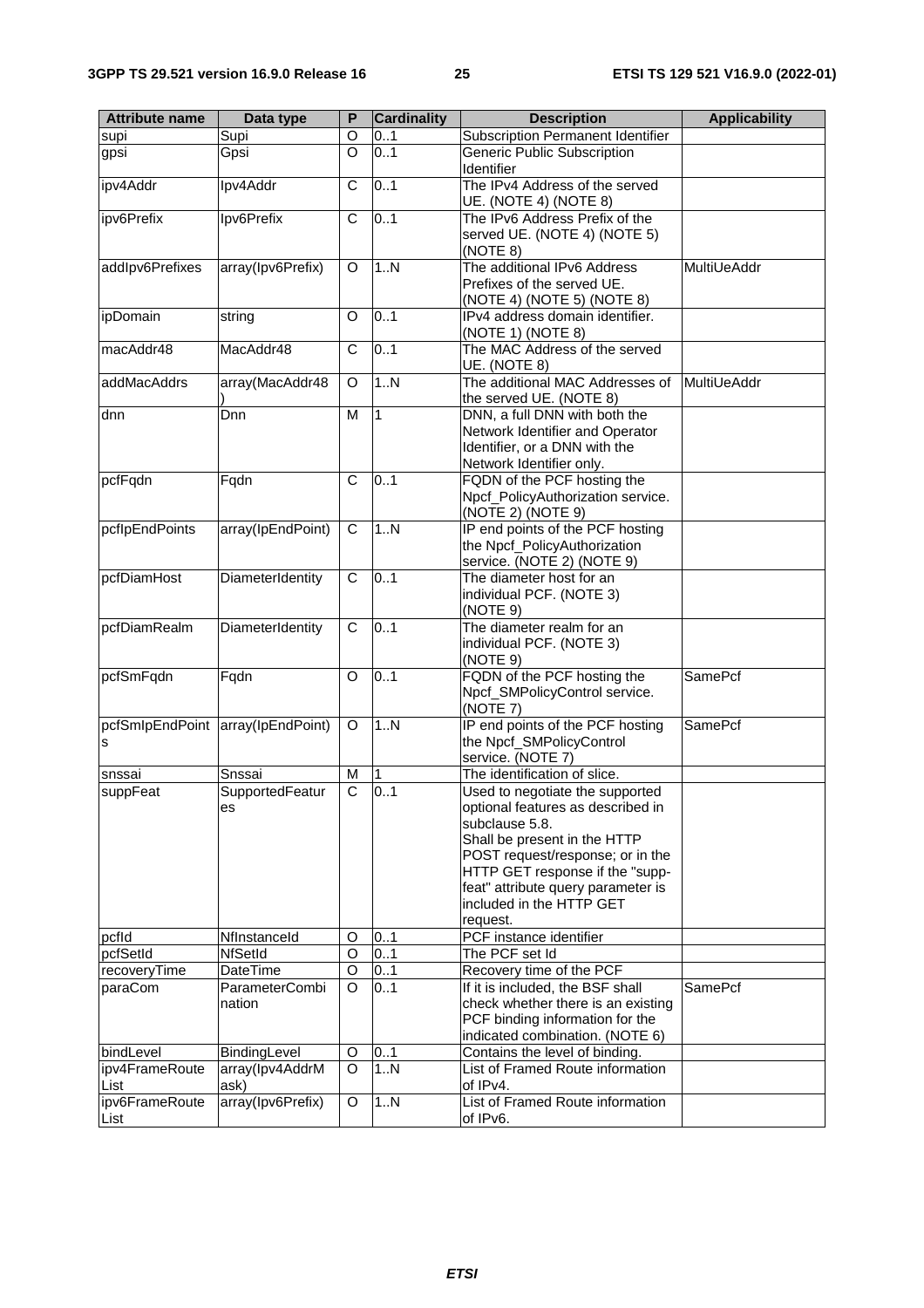NOTE 1: The ipDomain attribute may only be provided if the ipv4Addr attribute is present.<br>NOTE 2: When the "ExtendedSamePcf" feature is not supported, at least one of "pcfFqdn" When the "ExtendedSamePcf" feature is not supported, at least one of "pcfFqdn" or "pcfIpEndPoints" shall be included if the PCF supports the Npcf\_PolicyAuthorization service. When the "ExtendedSamePcf" feature is supported these attributes may be provided if available. NOTE 3: When the "ExtendedSamePcf" feature is not supported, both pcfDiamHost and pcfDiamRealm are provided if the PCF supports Rx interface. When the "ExtendedSamePcf" feature is supported these attributes may provided if available. NOTE 4: 5G-RG and FN-RG replaces UE for wireline access support. See 3GPP TS 23.316 [19]. NOTE 5: IPv6 prefix(es) shorter than /64 or full IPv6 address(es\_ with a /128 prefix may be encoded as the "ipv6Prefix" and "addIpv6Prefixes" attributes, according to 3GPP TS 23.316 [19], subclause 8.3.1. NOTE 6: If the BSF finds that there is an existing Individual PCF Session binding resource for the indicated combination containing Npcf\_SMPolicyControl service addressing information, the BSF shall not check other Individual PCF Session binding resources and shall reject the ongoing registration, and return the FQDN or IP endpoints of the Npcf\_SMPolicyControl service of the matching Individual PCF Session binding resource to the requesting PCF. NOTE 7: At least one of the "pcfSmFqdn" attribute or the "pcfSmIpEndPoints" attribute shall be included in the binding information, if the binding refers to an SM Policy association and if the "SamePcf" feature is supported and the PCF determines that the same PCF shall be selected for the SM Policy associations with the same SUPI/DNN/S-NSSAI parameter combination in the non-roaming or home-routed scenario based on operator's policies and configuration. NOTE 8: When the "ExtendedSamePcf" feature is not supported the address information of the served UE shall be provided, i.e., either the "ipv4Addr", the "ipv6Prefix" and/or "addIpv6Prefixes" attributes or the "macAddr48" and/or "addMacAddrs" attributes shall be provided as specified in subclause 4.2.2.2. NOTE 9: When the "ExtendedSamePcf" feature is not supported the address information of the Npcf\_PolicyAuthorization service and/or Rx interface shall be provided, i.e., both "pcfDiamHost" and "pcfDiamRealm" and/or at least one of the "pcfFqdn" or "pcfEndPoints" shall be provided as specified in subclause 4.2.2.2.

### 5.6.2.3 Type PcfBindingPatch

| <b>Attribute name</b> | Data type         | P | <b>Cardinality</b> | <b>Description</b>                                                                                                  | <b>Applicability</b> |
|-----------------------|-------------------|---|--------------------|---------------------------------------------------------------------------------------------------------------------|----------------------|
| ipv4Addr              | Ipv4AddrRm        | O | 01                 | The IPv4 Address of the served                                                                                      |                      |
|                       |                   |   |                    | UE. (NOTE 2)                                                                                                        |                      |
| ipDomain              | string            | O | 0.1                | IPv4 address domain identifier.                                                                                     |                      |
|                       |                   |   |                    | (NOTE 1)                                                                                                            |                      |
| ipv6Prefix            | Ipv6PrefixRm      | O | 01                 | The IPv6 Address Prefix of the                                                                                      |                      |
|                       |                   |   |                    | served UE. (NOTE 2) (NOTE 3)                                                                                        |                      |
| addlpv6Prefixes       | array(Ipv6Prefix) | O | 1N                 | The additional IPv6 Address                                                                                         | MultiUeAddr          |
|                       |                   |   |                    | Prefixes of the served UE.                                                                                          |                      |
|                       |                   |   |                    | (NOTE 2) (NOTE 3)                                                                                                   |                      |
| ImacAddr48            | MacAddr48Rm       | O | 0.1                | The MAC Address of the served                                                                                       |                      |
|                       |                   |   |                    | UE.                                                                                                                 |                      |
| addMacAddrs           | array(MacAddr48   | O | 1N                 | The additional MAC Addresses of                                                                                     | MultiUeAddr          |
|                       |                   |   |                    | the served UE.                                                                                                      |                      |
| pcfld                 | Nflnstanceld      | O | 0.1                | PCF instance identifier                                                                                             |                      |
| pcfFqdn               | Fqdn              | O | 0.1                | FQDN of the PCF hosting the                                                                                         |                      |
|                       |                   |   |                    | Npcf_PolicyAuthorization service.                                                                                   |                      |
| pcflpEndPoints        | array(IpEndPoint) | O | 1N                 | IP end points of the PCF hosting                                                                                    |                      |
|                       |                   |   |                    | the Npcf_PolicyAuthorization                                                                                        |                      |
|                       |                   |   |                    | service.                                                                                                            |                      |
| pcfDiamHost           | DiameterIdentity  | O | 0.1                | The diameter host for an                                                                                            |                      |
|                       |                   |   |                    | individual PCF.                                                                                                     |                      |
| pcfDiamRealm          | DiameterIdentity  | O | 0.1                | The diameter realm for an                                                                                           |                      |
|                       |                   |   |                    | individual PCF.                                                                                                     |                      |
|                       |                   |   |                    | INOTE 1: If applicable, the consumer (e.g. PCF) shall also request to remove the ipDomain attribute if the ipv4Addr |                      |

#### **Table 5.6.2.3-1: Definition of type PcfBindingPatch**

NOTE 1: If applicable, the consumer (e.g. PCF) shall also request to remove the ipDomain attribute if the ipv4Addr attribute is requested to be removed.

NOTE 2: 5G-RG and FN-RG replaces UE for wireline access support. See 3GPP TS 23.316 [19].

NOTE 3: IPv6 prefix(es) shorter than /64 or full IPv6 address(es) with a /128 prefix can be encoded as the

"ipv6Prefix" and "addIpv6Prefixes" attributes, according to 3GPP TS 23.316 [19], subclause 8.3.1.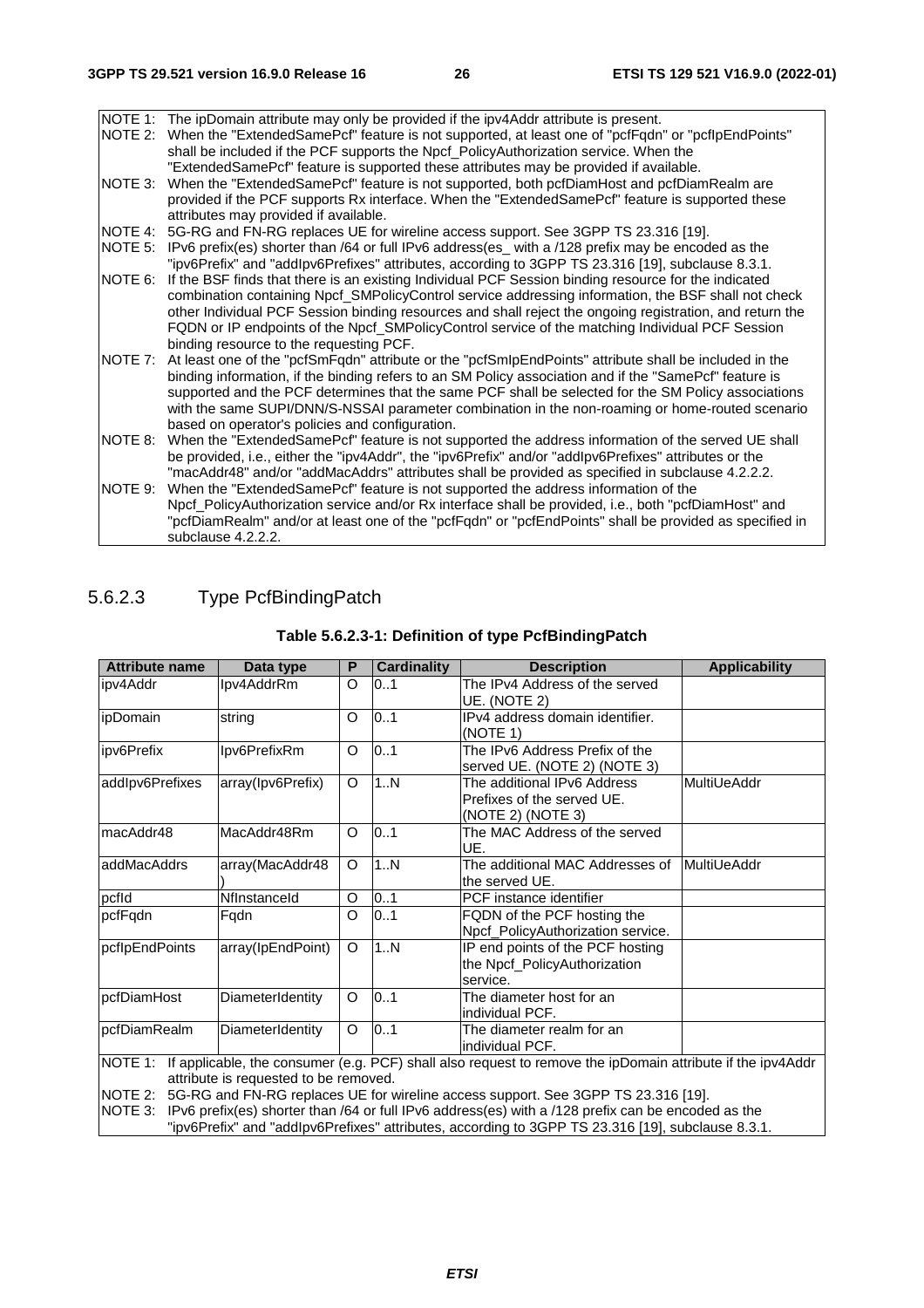### 5.6.2.4 Type ParameterCombination

| <b>Attribute name</b> | Data type                                                                                         | P       | <b>Cardinality</b> | <b>Description</b>                                                                                             | <b>Applicability</b> |  |
|-----------------------|---------------------------------------------------------------------------------------------------|---------|--------------------|----------------------------------------------------------------------------------------------------------------|----------------------|--|
| supi                  | Supi                                                                                              | O       | 10.1               | Subscription Permanent Identifier                                                                              |                      |  |
| dnn                   | Dnn                                                                                               | $\circ$ | 101                | DNN, a full DNN with both the                                                                                  |                      |  |
|                       |                                                                                                   |         |                    | Network Identifier and Operator                                                                                |                      |  |
|                       |                                                                                                   |         |                    | Identifier, or a DNN with the                                                                                  |                      |  |
|                       |                                                                                                   |         |                    | Network Identifier only.                                                                                       |                      |  |
| snssai                | Snssai                                                                                            | ∩       | 10.1               | The identification of slice.                                                                                   |                      |  |
|                       | NOTE 1: At least one of the attributes in this table shall be included.                           |         |                    |                                                                                                                |                      |  |
|                       |                                                                                                   |         |                    | NOTE 2: The applicable parameter combinations in a given deployment shall be disjoint combinations. E.g., if a |                      |  |
|                       | deployment requires a parameter combination that includes a SUPI value for a DNN/S-NSSAI          |         |                    |                                                                                                                |                      |  |
|                       | combination, subsequent parameter combinations of that DNN/S-NSSAI combination shall also include |         |                    |                                                                                                                |                      |  |
|                       | the corresponding SUPI attribute.                                                                 |         |                    |                                                                                                                |                      |  |

### **Table 5.6.2.4-1: Definition of type ParameterCombination**

### 5.6.2.5 Type ExtProblemDetails

### **Table 5.6.2.5-1: Definition of type ExtProblemDetails as a list of to be combined data types**

| Data Type              | <b>Cardinality</b> | <b>Description</b>              | <b>Applicability</b> |
|------------------------|--------------------|---------------------------------|----------------------|
| <b>IProblemDetails</b> | .                  | <b>Problem Details</b>          |                      |
| BindingResp            | 10                 | <b>IPCF Binding Information</b> |                      |

### 5.6.2.6 Type BindingResp

### **Table 5.6.2.6-1: Definition of type BindingResp**

| <b>Attribute name</b> | Data type                                                                                     | Ð | <b>Cardinality</b> | <b>Description</b>                 | <b>Applicability</b> |  |
|-----------------------|-----------------------------------------------------------------------------------------------|---|--------------------|------------------------------------|----------------------|--|
| pcfSmFqdn             | Fadn                                                                                          | O | 101                | <b>FQDN</b> of the PCF hosting the |                      |  |
|                       |                                                                                               |   |                    | Npcf_SMPolicyControl service.      |                      |  |
|                       |                                                                                               |   |                    | (NOTE)                             |                      |  |
|                       | pcfSmlpEndPoint  array(lpEndPoint)   O                                                        |   | 1N                 | IP end points of the PCF hosting   |                      |  |
|                       |                                                                                               |   |                    | the Npcf_SMPolicyControl           |                      |  |
|                       |                                                                                               |   |                    | service. (NOTE)                    |                      |  |
|                       | NOTE: Either the "pcfSmFqdn" attribute or the "pcfSmIpEndPoints" attribute shall be included. |   |                    |                                    |                      |  |

# 5.6.3 Simple data types and enumerations

### 5.6.3.1 Introduction

This subclause defines simple data types and enumerations that can be referenced from data structures defined in the previous subclauses.

### 5.6.3.2 Simple data types

The simple data types defined in table 5.6.3.2-1 shall be supported.

### **Table 5.6.3.2-1: Simple data types**

| <b>Type Name</b> | <b>Type Definition</b> | <b>Description</b> |  |
|------------------|------------------------|--------------------|--|
| n/a              |                        |                    |  |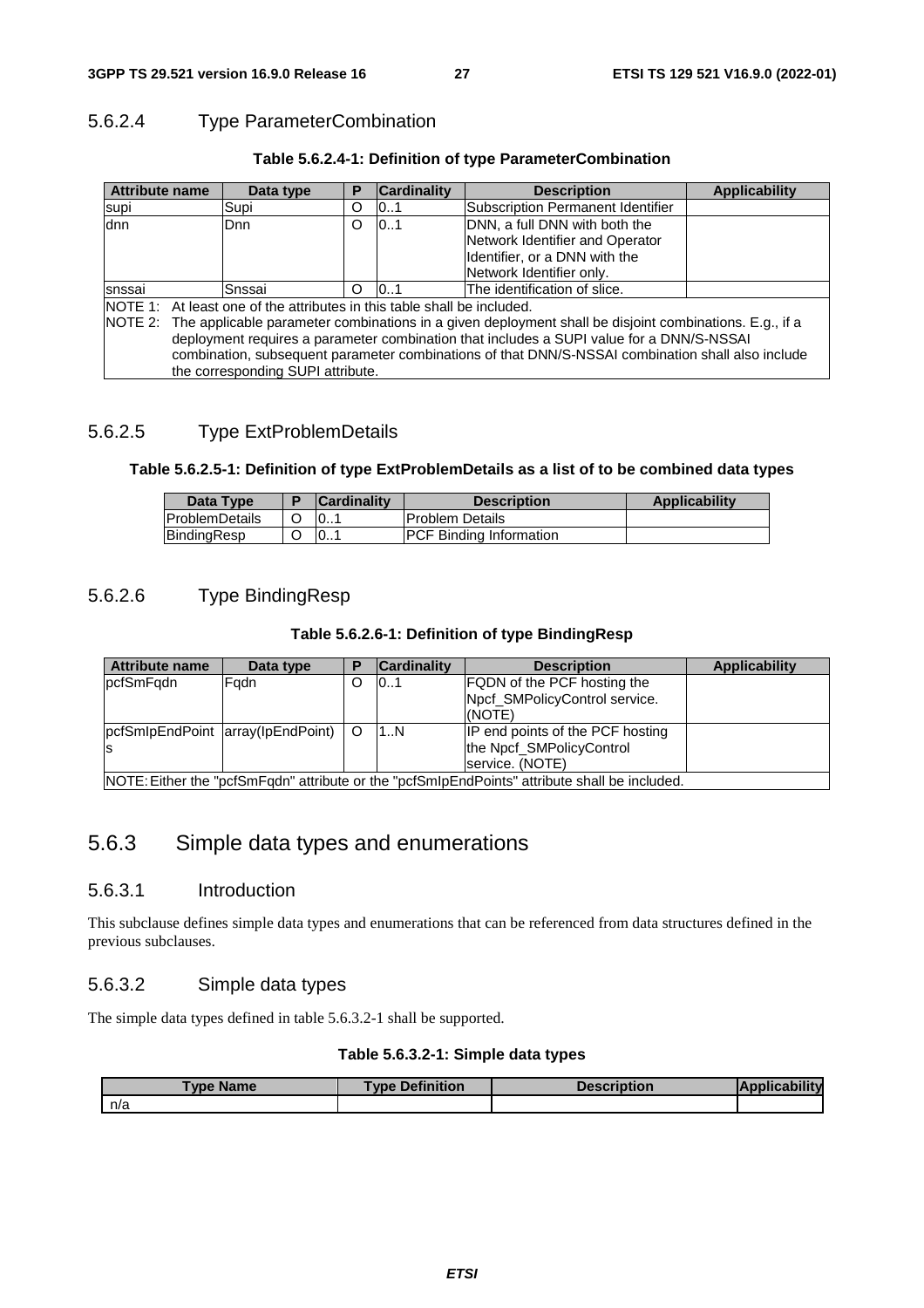### 5.6.3.3 Enumeration: BindingLevel

| <b>Enumeration value</b>     | <b>Description</b>                          | <b>Applicability</b> |
|------------------------------|---------------------------------------------|----------------------|
| SE™<br><b>NF</b>             | Indicates the NF set level of binding.      |                      |
| <b>INSTANCE</b><br><b>NF</b> | Indicates the NF instance level of binding. |                      |

# 5.7 Error handling

# 5.7.1 General

HTTP error handling shall be supported as specified in subclause 5.2.4 of 3GPP TS 29.500 [6].

For the Nbsf\_Management Service API, HTTP error responses shall be supported as specified in subclause 4.8 of 3GPP TS 29.501 [7]. Protocol errors and application errors specified in table 5.2.7.2-1 of 3GPP TS 29.500 [6] shall be supported for an HTTP method if the corresponding HTTP status codes are specified as mandatory for that HTTP method in table 5.2.7.1-1 of 3GPP TS 29.500 [6].

In addition, the requirements in the following subclauses shall apply.

# 5.7.2 Protocol Errors

In this Release of the specification, there are no additional protocol errors applicable for the Nbsf\_Management Service API.

# 5.7.3 Application Errors

The application errors defined for the Nbsf\_Management Service API are listed in table 5.7.3-1. The PCF shall include in the HTTP status code a "ProblemDetails" data structure with the "cause" attribute indicating the application error as listed in table 5.7.3-1.

| <b>Application Error</b>                                                         | <b>HTTP status code</b> | <b>Description</b>                           |  |  |  |
|----------------------------------------------------------------------------------|-------------------------|----------------------------------------------|--|--|--|
| MULTIPLE_BINDING_INFO_FOUND                                                      | 400 Bad Request         | Indicates that the BSF found more than one   |  |  |  |
|                                                                                  |                         | binding resource so it cannot provide the    |  |  |  |
|                                                                                  |                         | selected PCF to the consumer. (NOTE 1)       |  |  |  |
| EXISTING BINDING INFO FOUND                                                      | 403 Forbidden           | Indicates that the BSF found an existing PCF |  |  |  |
|                                                                                  |                         | binding information for the indicated        |  |  |  |
|                                                                                  |                         | combination. (NOTE 2)                        |  |  |  |
| NOTE 1: This application error is included in the responses to the GET request.  |                         |                                              |  |  |  |
| NOTE 2: This application error is included in the responses to the POST request. |                         |                                              |  |  |  |

# 5.8 Feature negotiation

The optional features in table 5.8-1 are defined for the Nbsf\_Management Service API. They shall be negotiated using the extensibility mechanism defined in subclause 6.6 of 3GPP TS 29.500 [6].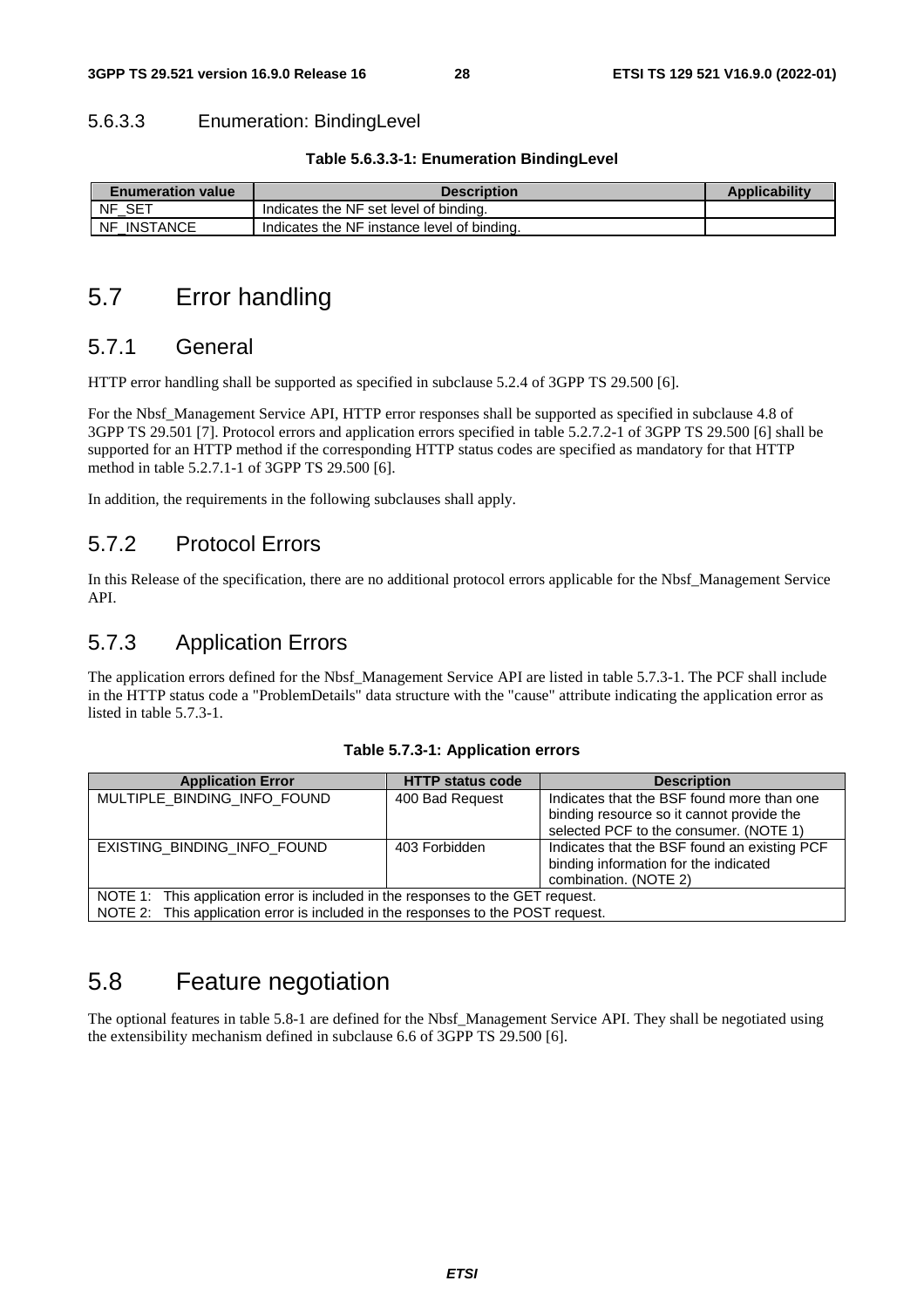| <b>Feature number</b>                                                                                                                                                                                                                                                                                                                                                                          | <b>Feature Name</b>    | <b>Description</b>                                                                                                                                                                                                                                                                                                                                                            |  |  |
|------------------------------------------------------------------------------------------------------------------------------------------------------------------------------------------------------------------------------------------------------------------------------------------------------------------------------------------------------------------------------------------------|------------------------|-------------------------------------------------------------------------------------------------------------------------------------------------------------------------------------------------------------------------------------------------------------------------------------------------------------------------------------------------------------------------------|--|--|
|                                                                                                                                                                                                                                                                                                                                                                                                | MultiUeAddr            | This feature indicates the support of multiple UE addresses (IPv6<br>prefixes or MAC addresses) in the same binding information.                                                                                                                                                                                                                                              |  |  |
| $\overline{2}$                                                                                                                                                                                                                                                                                                                                                                                 | BindingUpdate          | The consumer can use this feature for updating the session<br>binding information.                                                                                                                                                                                                                                                                                            |  |  |
| 3                                                                                                                                                                                                                                                                                                                                                                                              | SamePcf                | This feature indicates the support of same PCF selection for the<br>indicated combination.<br>(NOTE)                                                                                                                                                                                                                                                                          |  |  |
| $\overline{4}$                                                                                                                                                                                                                                                                                                                                                                                 | ES3XX                  | Extended Support for 3xx redirections. This feature indicates the<br>support of redirection for any service operation, according to<br>Stateless NF procedures as specified in subclauses 6.5.3.2 and<br>6.5.3.3 of 3GPP TS 29.500 [6] and according to HTTP redirection<br>principles for indirect communication, as specified in<br>subclause 6.10.9 of 3GPP TS 29.500 [6]. |  |  |
| 5                                                                                                                                                                                                                                                                                                                                                                                              | <b>ExtendedSamePcf</b> | This feature extends the support of same PCF selection for the<br>indicated combination. This feature requires the support of<br>SamePcf feature.<br>(NOTE)                                                                                                                                                                                                                   |  |  |
| NOTE:<br>The "SamePcf" feature is applicable to the deployments where the N5 and/or Rx interface apply and the<br>UE address is available in the PCF at the creation of the SM Policy Association. The "ExtendedSamePcf"<br>feature is applicable for any PCF deployment, regardless of UE address availability at the creation of SM<br>Policy association and/or N5 and/or Rx applicability. |                        |                                                                                                                                                                                                                                                                                                                                                                               |  |  |

|  |  | Table 5.8-1: Supported Features |  |
|--|--|---------------------------------|--|
|--|--|---------------------------------|--|

# 5.9 Security

As indicated in 3GPP TS 33.501 [15] and 3GPP TS 29.500 [6], the access to the Nbsf\_Management API may be authorized by means of the OAuth2 protocol (see IETF RFC 6749 [16]), based on local configuration, using the "Client Credentials" authorization grant, where the NRF (see 3GPP TS 29.510 [12]) plays the role of the authorization server.

If OAuth2 is used, a n NF Service Consumer, prior to consuming services offered by the Nbsf\_Management API, shall obtain a "token" from the authorization server, by invoking the Access Token Request service, as described in 3GPP TS 29.510 [12], subclause 5.4.2.2.

NOTE: When multiple NRFs are deployed in a network, the NRF used as authorization server is the same NRF that the NF Service Consumer used for discovering the Nbsf\_Management service.

The Nbsf\_Management API defines a single scope "nbsf-management" for the entire service, and it does not define any additional scopes at resource or operation level.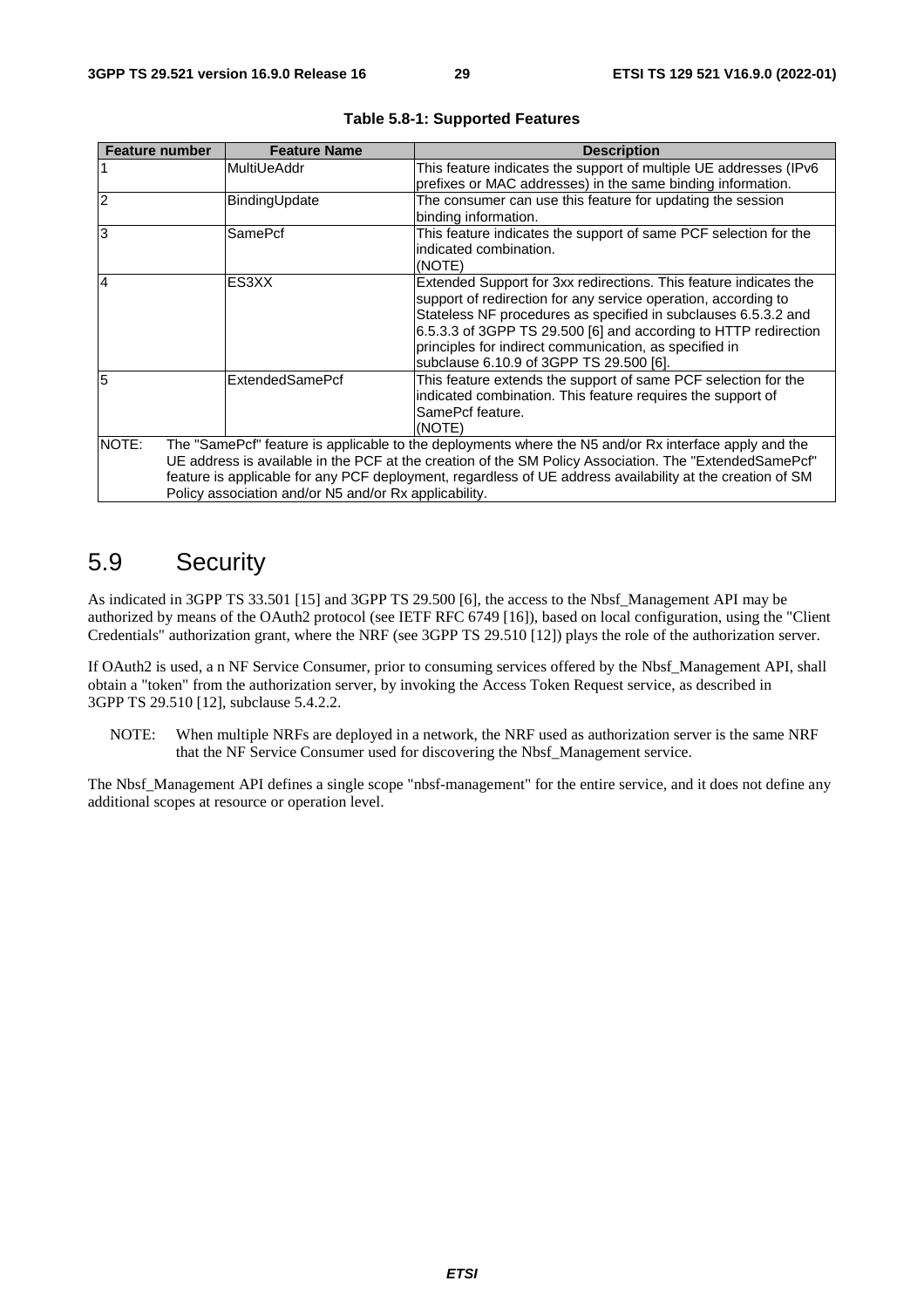# Annex A (normative): OpenAPI specification

# A.1 General

The present Annex contains an OpenAPI [11] specification of HTTP messages and content bodies used by the Nbsf\_Management API.

This Annex shall take precedence when being discrepant to other parts of the specification with respect to the encoding of information elements and methods within the API.

NOTE: The semantics and procedures, as well as conditions, e.g. for the applicability and allowed combinations of attributes or values, not expressed in the OpenAPI definitions but defined in other parts of the specification also apply.

Informative copies of the OpenAPI specification file contained in this 3GPP Technical Specification are available on a Git-based repository, that uses the GitLab software version control system (see clause 5B of the 3GPP TR 21.900 [18] and subclause 5.3.1 of the 3GPP TS 29.501 [7] for further information).

# A.2 Nbsf\_Management API

```
openapi: 3.0.0 
info: 
   version: 1.1.2 
   title: Nbsf_Management 
   description: | 
     Binding Support Management Service API. 
     © 2021, 3GPP Organizational Partners (ARIB, ATIS, CCSA, ETSI, TSDSI, TTA, TTC). 
     All rights reserved. 
externalDocs: 
   description: 3GPP TS 29.521 V16.8.0; 5G System; Binding Support Management Service. 
   url: 'http://www.3gpp.org/ftp/Specs/archive/29_series/29.521/' 
servers: 
   - url: '{apiRoot}/nbsf-management/v1' 
     variables: 
       apiRoot: 
         default: https://example.com 
         description: apiRoot as defined in subclause 4.4 of 3GPP TS 29.501. 
security: 
   - {} 
   - oAuth2ClientCredentials: 
     - nbsf-management 
paths: 
   /pcfBindings: 
     post: 
       summary: Create a new Individual PCF binding information 
       operationId: CreatePCFBinding 
       tags: 
         - PCF Bindings (Collection) 
       requestBody: 
         required: true 
         content: 
           application/json: 
              schema: 
                $ref: '#/components/schemas/PcfBinding' 
       responses: 
          '201': 
           description: The creation of an individual PCF session binding. 
            content: 
              application/json: 
                schema: 
                  $ref: '#/components/schemas/PcfBinding' 
           headers: 
              Location: 
                description: 'Contains the URI of the newly created resource, according to the 
structure: {apiRoot}/nbsf-management/v1/pcfBindings/{bindingId}' 
                required: true
```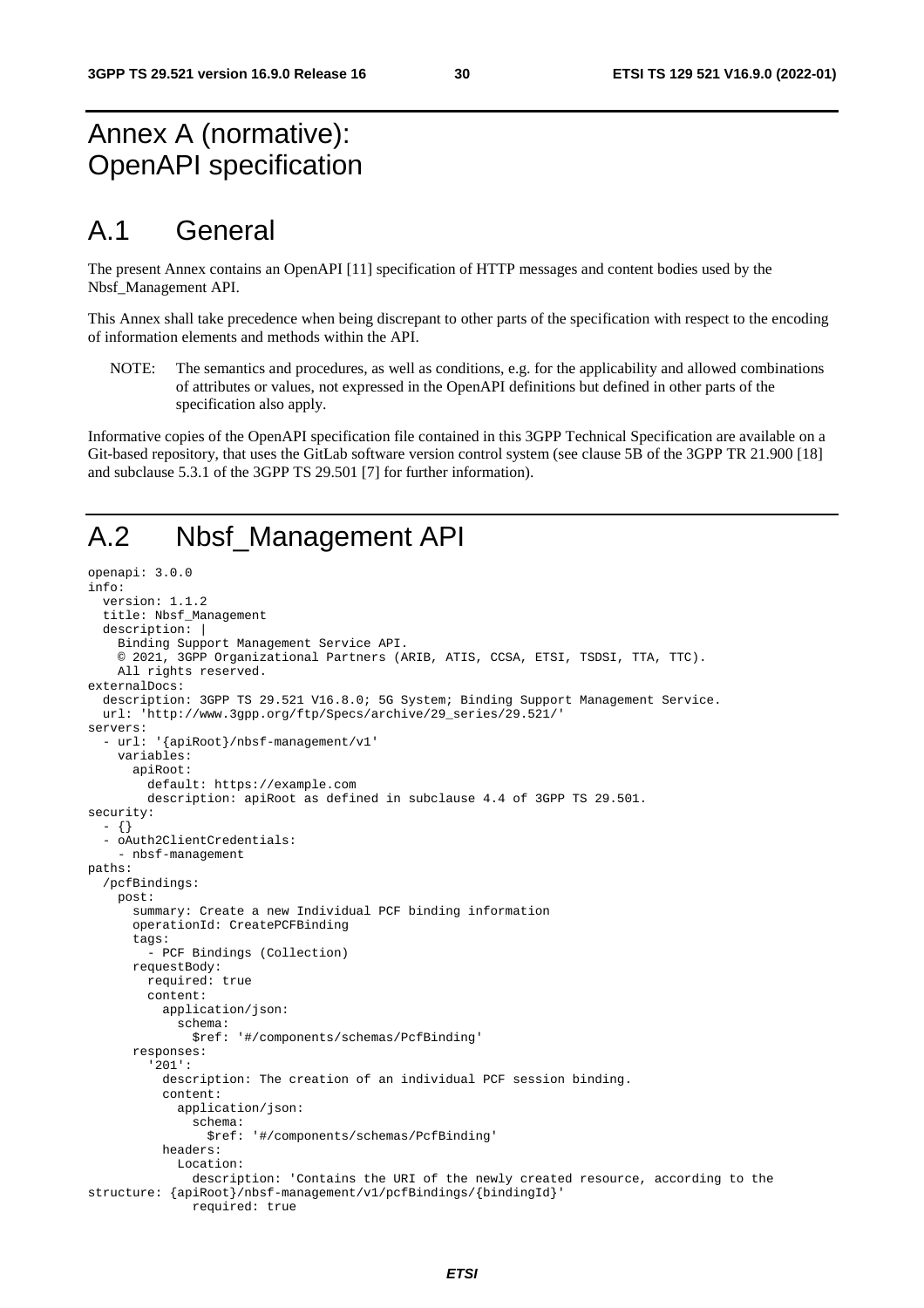schema: type: string '400': \$ref: 'TS29571\_CommonData.yaml#/components/responses/400' '401': \$ref: 'TS29571\_CommonData.yaml#/components/responses/401' '403': description: The existing PCF binding information stored in the BSF for the indicated combination is returned. content: application/problem+json: schema: \$ref: '#/components/schemas/ExtProblemDetails' '404': \$ref: 'TS29571\_CommonData.yaml#/components/responses/404' '411': \$ref: 'TS29571\_CommonData.yaml#/components/responses/411' '413': \$ref: 'TS29571\_CommonData.yaml#/components/responses/413' '415': \$ref: 'TS29571\_CommonData.yaml#/components/responses/415' '429': \$ref: 'TS29571\_CommonData.yaml#/components/responses/429' '500': \$ref: 'TS29571\_CommonData.yaml#/components/responses/500' '503': \$ref: 'TS29571\_CommonData.yaml#/components/responses/503' default: \$ref: 'TS29571\_CommonData.yaml#/components/responses/default' get: summary: Read PCF Bindings information operationId: GetPCFBindings tags: - PCF Bindings (Collection) parameters: - name: ipv4Addr in: query description: The IPv4 Address of the served UE. required: false schema: \$ref: 'TS29571\_CommonData.yaml#/components/schemas/Ipv4Addr' - name: ipv6Prefix in: query description: The IPv6 Address of the served UE. The NF service consumer shall append '/128' to the IPv6 address in the attribute value. E.g. '2001:db8:85a3::8a2e:370:7334/128'. required: false schema: \$ref: 'TS29571\_CommonData.yaml#/components/schemas/Ipv6Prefix' - name: macAddr48 in: query description: The MAC Address of the served UE. required: false schema: \$ref: 'TS29571\_CommonData.yaml#/components/schemas/MacAddr48' - name: dnn in: query description: DNN. required: false schema: \$ref: 'TS29571\_CommonData.yaml#/components/schemas/Dnn' - name: supi in: query description: Subscription Permanent Identifier. required: false schema: \$ref: 'TS29571\_CommonData.yaml#/components/schemas/Supi' - name: gpsi in: query description: Generic Public Subscription Identifier required: false schema: \$ref: 'TS29571\_CommonData.yaml#/components/schemas/Gpsi' - name: snssai in: query description: The identification of slice. required: false content: application/json: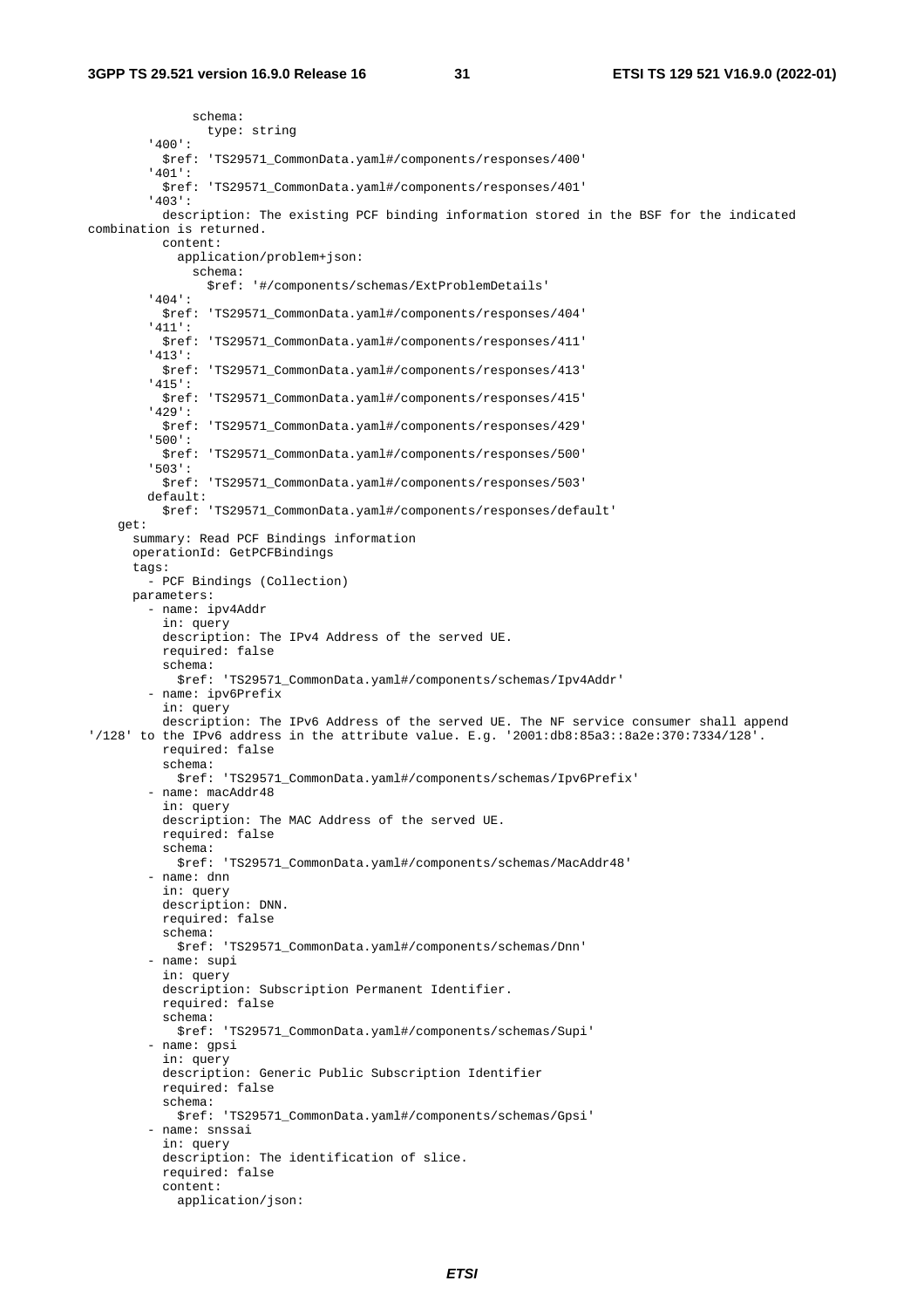schema: \$ref: 'TS29571\_CommonData.yaml#/components/schemas/Snssai' - name: ipDomain in: query description: The IPv4 address domain identifier. required: false schema: type: string - name: supp-feat in: query description: To filter irrelevant responses related to unsupported features schema: \$ref: 'TS29571\_CommonData.yaml#/components/schemas/SupportedFeatures' responses: '200': description: The individual PCF session binding session binding information resource matching the query parameter(s) is returned. content: application/json: schema: \$ref: '#/components/schemas/PcfBinding' '204': description: There is no PCF session binding information matching the query parameter(s). '400': \$ref: 'TS29571\_CommonData.yaml#/components/responses/400' '401': \$ref: 'TS29571\_CommonData.yaml#/components/responses/401' '403': \$ref: 'TS29571\_CommonData.yaml#/components/responses/403' '404': \$ref: 'TS29571\_CommonData.yaml#/components/responses/404' '406': \$ref: 'TS29571\_CommonData.yaml#/components/responses/406' '414': \$ref: 'TS29571\_CommonData.yaml#/components/responses/414' '429': \$ref: 'TS29571\_CommonData.yaml#/components/responses/429' '500': \$ref: 'TS29571\_CommonData.yaml#/components/responses/500' '503': \$ref: 'TS29571\_CommonData.yaml#/components/responses/503' default: \$ref: 'TS29571\_CommonData.yaml#/components/responses/default' /pcfBindings/{bindingId}: delete: summary: Delete an existing Individual PCF Binding information operationId: DeleteIndPCFBinding tags: - Individual PCF Binding (Document) parameters: - name: bindingId in: path description: Represents the individual PCF Session Binding. required: true schema: type: string responses: '204': description: No Content. The Individual PCF session binding information resource is deleted. '307': \$ref: 'TS29571\_CommonData.yaml#/components/responses/307' '308': \$ref: 'TS29571\_CommonData.yaml#/components/responses/308' '400': \$ref: 'TS29571\_CommonData.yaml#/components/responses/400' '401': \$ref: 'TS29571\_CommonData.yaml#/components/responses/401' '403': \$ref: 'TS29571\_CommonData.yaml#/components/responses/403' '404': \$ref: 'TS29571\_CommonData.yaml#/components/responses/404' '429': \$ref: 'TS29571\_CommonData.yaml#/components/responses/429' '500': \$ref: 'TS29571\_CommonData.yaml#/components/responses/500' '503': \$ref: 'TS29571\_CommonData.yaml#/components/responses/503'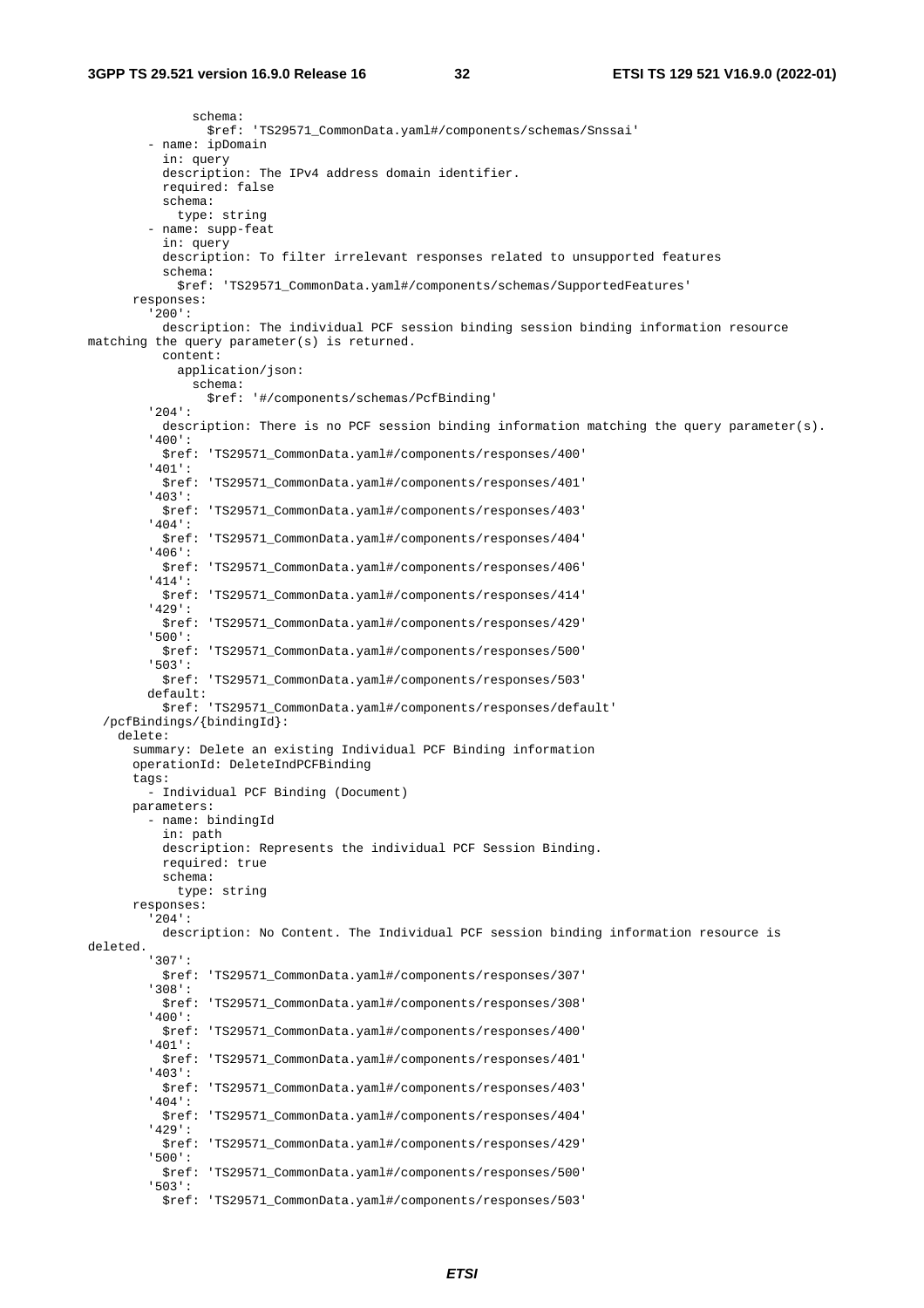default: \$ref: 'TS29571\_CommonData.yaml#/components/responses/default' patch: summary: Update an existing Individual PCF Binding information operationId: UpdateIndPCFBinding tags: - Individual PCF Binding (Document) parameters: - name: bindingId in: path description: Represents the individual PCF Session Binding. required: true schema: type: string requestBody: description: Parameters to update the existing session binding required: true content: application/merge-patch+json: schema: \$ref: '#/components/schemas/PcfBindingPatch' responses: '200': description: OK (Successful update of the session binding) content: application/json: schema: \$ref: '#/components/schemas/PcfBinding' '307': \$ref: 'TS29571\_CommonData.yaml#/components/responses/307' '308': \$ref: 'TS29571\_CommonData.yaml#/components/responses/308' '400': \$ref: 'TS29571\_CommonData.yaml#/components/responses/400' '401': \$ref: 'TS29571\_CommonData.yaml#/components/responses/401' '403': \$ref: 'TS29571\_CommonData.yaml#/components/responses/403' '404': \$ref: 'TS29571\_CommonData.yaml#/components/responses/404' '411': \$ref: 'TS29571\_CommonData.yaml#/components/responses/411' '413': \$ref: 'TS29571\_CommonData.yaml#/components/responses/413' '415': \$ref: 'TS29571\_CommonData.yaml#/components/responses/415' '429': \$ref: 'TS29571\_CommonData.yaml#/components/responses/429' '500': \$ref: 'TS29571\_CommonData.yaml#/components/responses/500' '503': \$ref: 'TS29571\_CommonData.yaml#/components/responses/503' default: \$ref: 'TS29571\_CommonData.yaml#/components/responses/default' components: securitySchemes: oAuth2ClientCredentials: type: oauth2 flows: clientCredentials: tokenUrl: '{nrfApiRoot}/oauth2/token' scopes: nbsf-management: Access to the Nbsf\_Management API schemas: PcfBinding: type: object properties: supi: \$ref: 'TS29571\_CommonData.yaml#/components/schemas/Supi' gpsi: \$ref: 'TS29571\_CommonData.yaml#/components/schemas/Gpsi' ipv4Addr: \$ref: 'TS29571\_CommonData.yaml#/components/schemas/Ipv4Addr' ipv6Prefix: \$ref: 'TS29571\_CommonData.yaml#/components/schemas/Ipv6Prefix' addIpv6Prefixes: type: array items: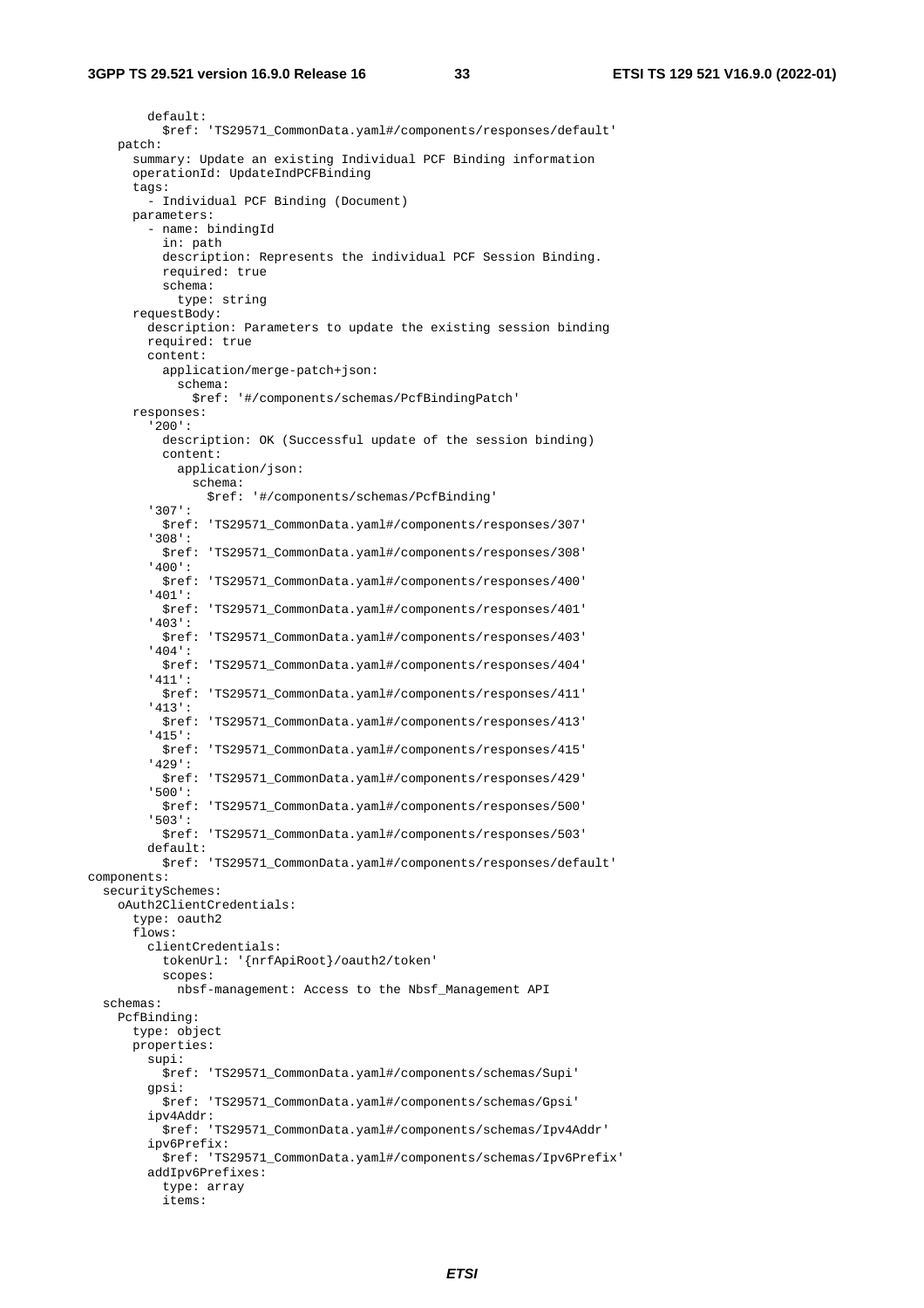\$ref: 'TS29571\_CommonData.yaml#/components/schemas/Ipv6Prefix' minItems: 1 description: The additional IPv6 Address Prefixes of the served UE. ipDomain: type: string macAddr48: \$ref: 'TS29571\_CommonData.yaml#/components/schemas/MacAddr48' addMacAddrs: type: array items: \$ref: 'TS29571\_CommonData.yaml#/components/schemas/MacAddr48' minItems: 1 description: The additional MAC Addresses of the served UE. dnn: \$ref: 'TS29571\_CommonData.yaml#/components/schemas/Dnn' pcfFqdn: \$ref: 'TS29510\_Nnrf\_NFManagement.yaml#/components/schemas/Fqdn' pcfIpEndPoints: type: array items: \$ref: 'TS29510\_Nnrf\_NFManagement.yaml#/components/schemas/IpEndPoint' minItems: 1 description: IP end points of the PCF hosting the Npcf\_PolicyAuthorization service. pcfDiamHost: \$ref: 'TS29571\_CommonData.yaml#/components/schemas/DiameterIdentity' pcfDiamRealm: \$ref: 'TS29571\_CommonData.yaml#/components/schemas/DiameterIdentity' pcfSmFqdn: \$ref: 'TS29510\_Nnrf\_NFManagement.yaml#/components/schemas/Fqdn' pcfSmIpEndPoints: type: array items: \$ref: 'TS29510\_Nnrf\_NFManagement.yaml#/components/schemas/IpEndPoint' minItems: 1 description: IP end points of the PCF hosting the Npcf\_SMPolicyControl service. snssai: \$ref: 'TS29571\_CommonData.yaml#/components/schemas/Snssai' suppFeat: \$ref: 'TS29571\_CommonData.yaml#/components/schemas/SupportedFeatures' pcfId: \$ref: 'TS29571\_CommonData.yaml#/components/schemas/NfInstanceId' pcfSetId: \$ref: 'TS29571\_CommonData.yaml#/components/schemas/NfSetId' recoveryTime: \$ref: 'TS29571\_CommonData.yaml#/components/schemas/DateTime' paraCom: \$ref: '#/components/schemas/ParameterCombination' bindLevel: \$ref: '#/components/schemas/BindingLevel' ipv4FrameRouteList: type: array items: \$ref: 'TS29571\_CommonData.yaml#/components/schemas/Ipv4AddrMask' minItems: 1 ipv6FrameRouteList: type: array items: \$ref: 'TS29571\_CommonData.yaml#/components/schemas/Ipv6Prefix' minItems: 1 required: - dnn - snssai PcfBindingPatch: type: object properties: ipv4Addr: \$ref: 'TS29571\_CommonData.yaml#/components/schemas/Ipv4AddrRm' ipDomain: type: string nullable: true ipv6Prefix: \$ref: 'TS29571\_CommonData.yaml#/components/schemas/Ipv6PrefixRm' addIpv6Prefixes: type: array items: \$ref: 'TS29571\_CommonData.yaml#/components/schemas/Ipv6Prefix' minItems: 1 description: The additional IPv6 Address Prefixes of the served UE.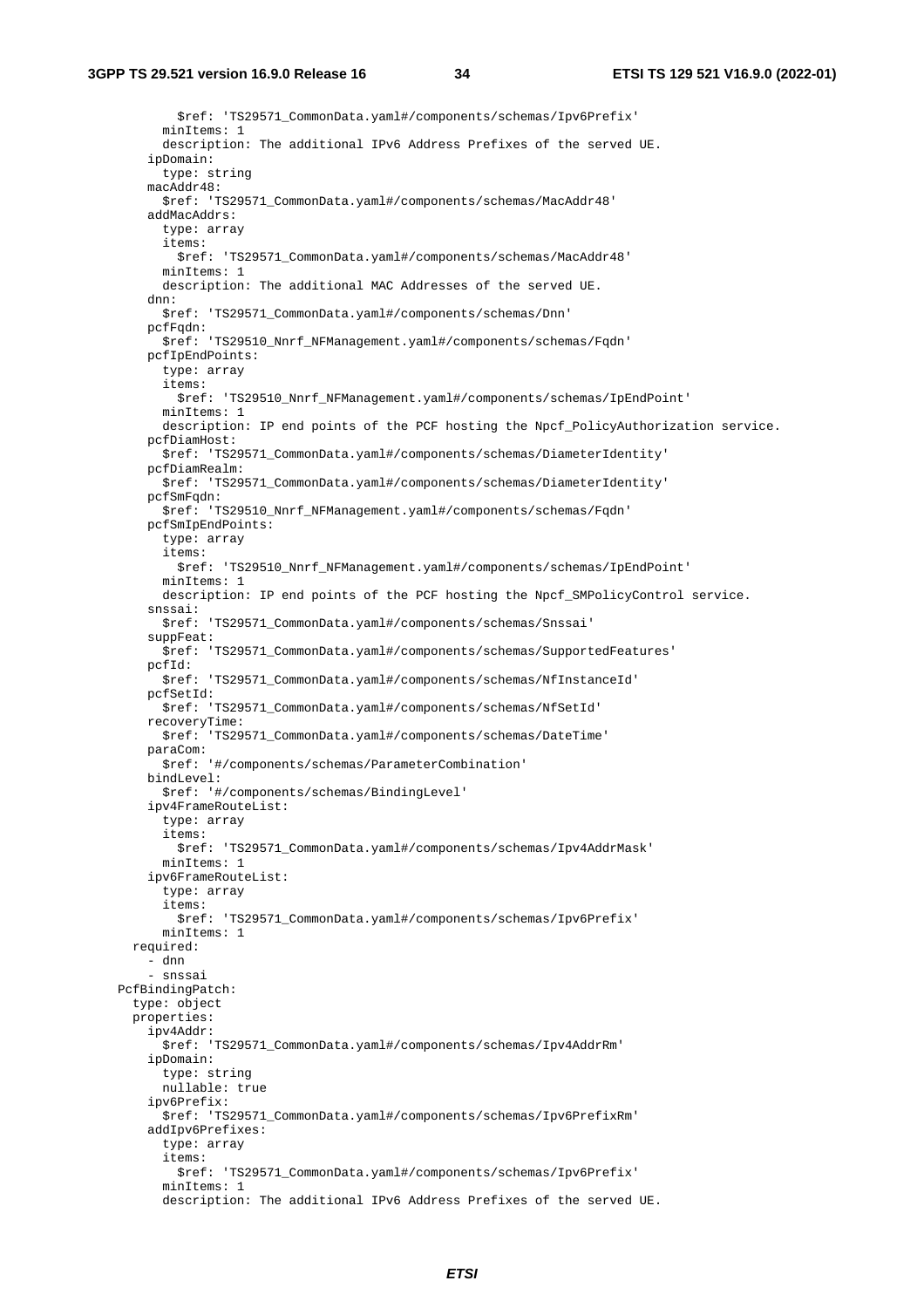nullable: true macAddr48: \$ref: 'TS29571\_CommonData.yaml#/components/schemas/MacAddr48Rm' addMacAddrs: type: array items: \$ref: 'TS29571\_CommonData.yaml#/components/schemas/MacAddr48' minItems: 1 description: The additional MAC Addresses of the served UE. nullable: true pcfId: \$ref: 'TS29571\_CommonData.yaml#/components/schemas/NfInstanceId' pcfFqdn: \$ref: 'TS29510\_Nnrf\_NFManagement.yaml#/components/schemas/Fqdn' pcfIpEndPoints: type: array items: \$ref: 'TS29510\_Nnrf\_NFManagement.yaml#/components/schemas/IpEndPoint' minItems: 1 description: IP end points of the PCF hosting the Npcf\_PolicyAuthorization service. pcfDiamHost: \$ref: 'TS29571\_CommonData.yaml#/components/schemas/DiameterIdentity' pcfDiamRealm: \$ref: 'TS29571\_CommonData.yaml#/components/schemas/DiameterIdentity' ParameterCombination: type: object properties: supi: \$ref: 'TS29571\_CommonData.yaml#/components/schemas/Supi' dnn: \$ref: 'TS29571\_CommonData.yaml#/components/schemas/Dnn' snssai: \$ref: 'TS29571\_CommonData.yaml#/components/schemas/Snssai' ExtProblemDetails: allOf: - \$ref: 'TS29571\_CommonData.yaml#/components/schemas/ProblemDetails' - \$ref: '#/components/schemas/BindingResp' BindingResp: type: object properties: pcfSmFqdn: \$ref: 'TS29510\_Nnrf\_NFManagement.yaml#/components/schemas/Fqdn' pcfSmIpEndPoints: type: array items: \$ref: 'TS29510\_Nnrf\_NFManagement.yaml#/components/schemas/IpEndPoint' minItems: 1 description: IP end points of the PCF hosting the Npcf\_SMPolicyControl service. BindingLevel: anyOf: - type: string enum: - NF\_SET - NF\_INSTANCE - type: string description: > This string provides forward-compatibility with future extensions to the enumeration but is not used to encode content defined in the present version of this API. description: > Possible values are - "NF\_SET" - "NF\_INSTANCE"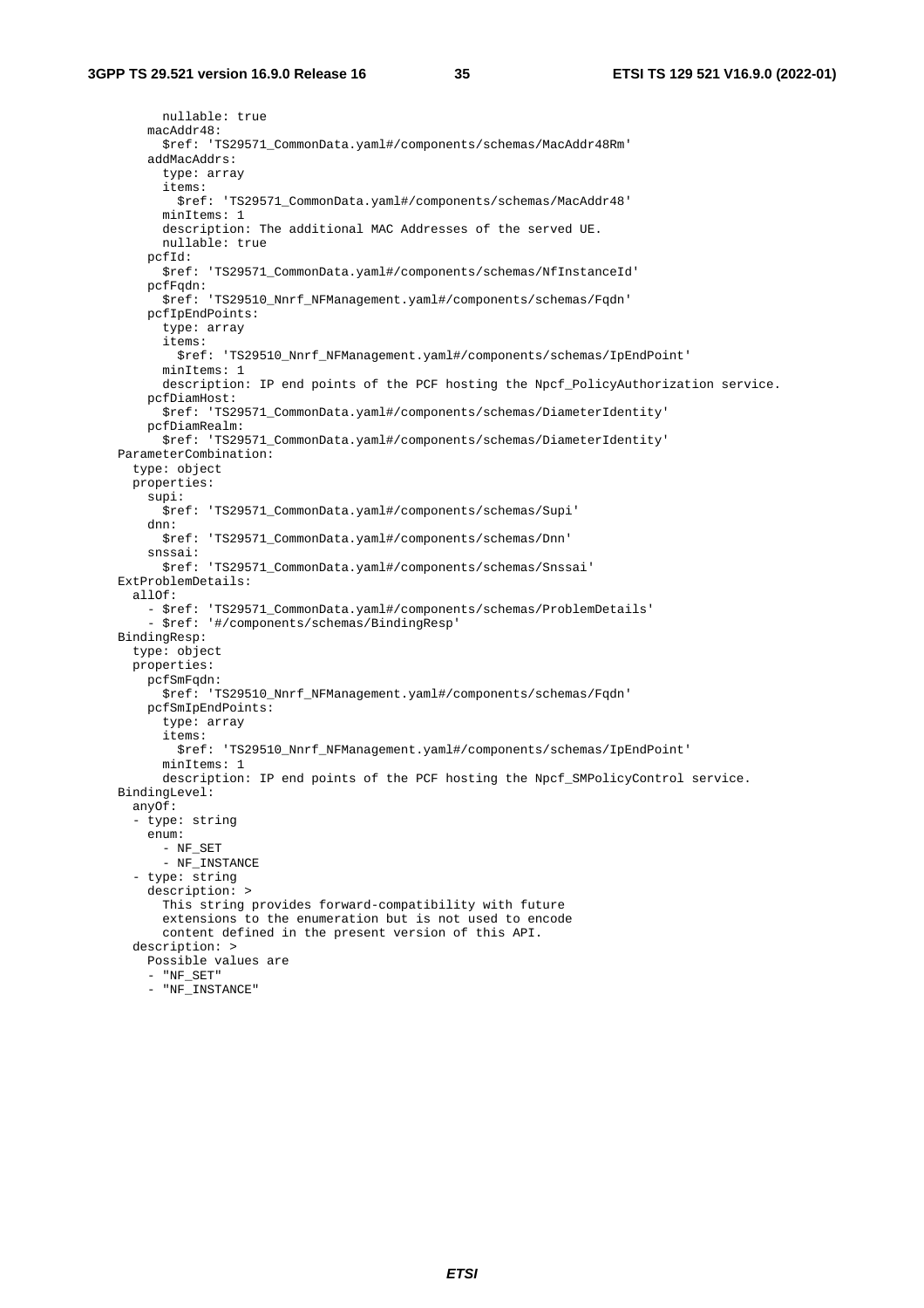# Annex B (informative): Deployment option to support BSF and DRA coexistence due to network migration

As described in Annex B of 3GPP TS 23.503 [4], the Diameter Routing Agent (DRA) and the BSF can coexist in an operator's network during the network migration to 5GC. The DRA is described in 3GPP TS 29.213 [14] and can be a service consumer of the Nbsf\_Management service.

During the Rx session establishment, the DRA can discover the selected PCF for the related subscriber by using the Nbsf\_Management\_Discovery service operation to obtain the related PCF address if it has no stored binding information derived from an ongoing Gx session for that subscriber.

- NOTE 1: For a UE in the EPC there is a Gx session and the DRA stores the binding information. For a UE in the 5GC the Npcf\_SmPolicyControl service is used and the BSF stores the binding information.
- NOTE 2: If the DRA has no stored binding information derived from an ongoing Gx session for a subscriber, the DRA needs to request new binding information for each Rx session establishment because the information in the BSF could have changed compared to any previous binding information the DRA requested.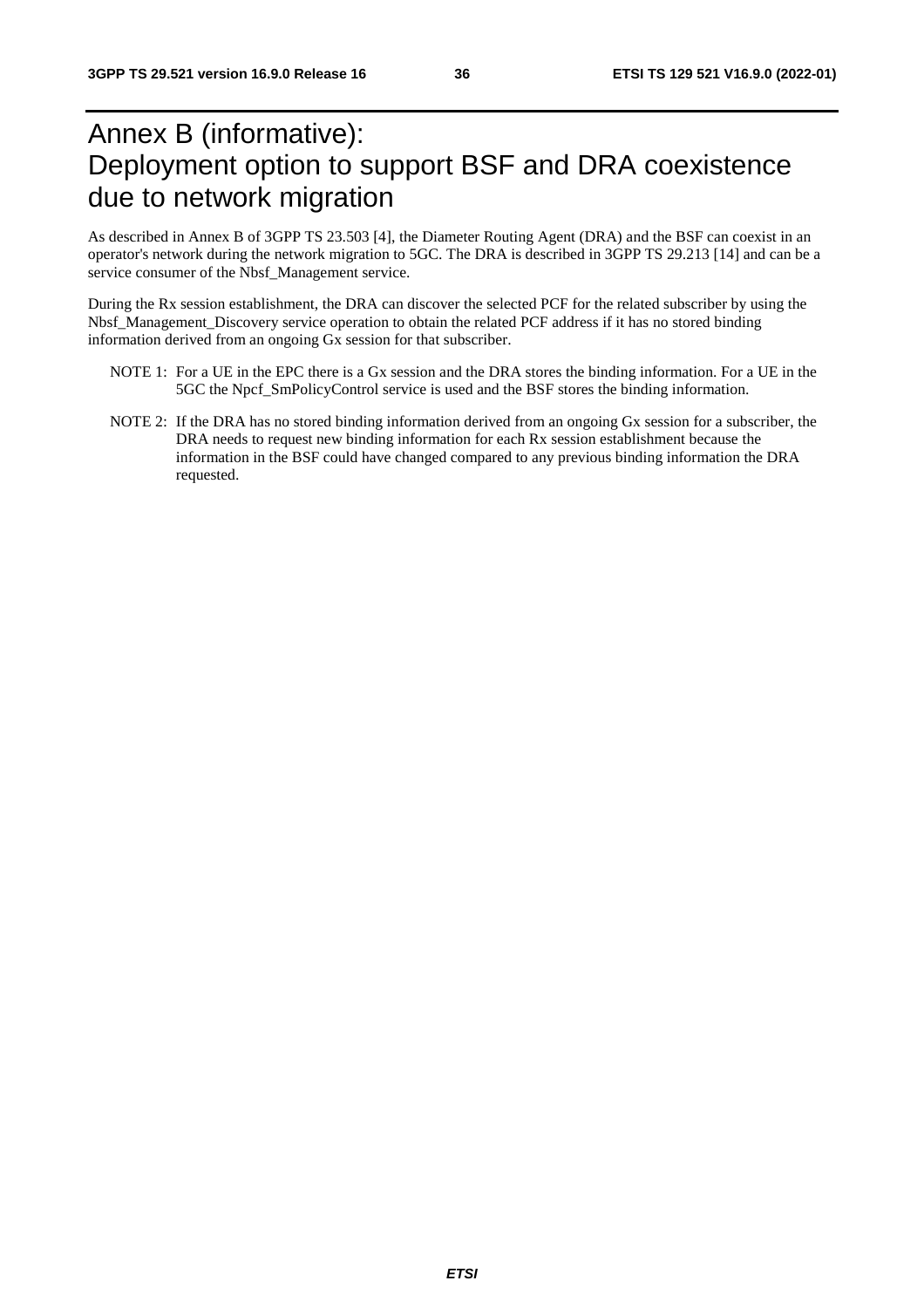Annex C (informative): Change history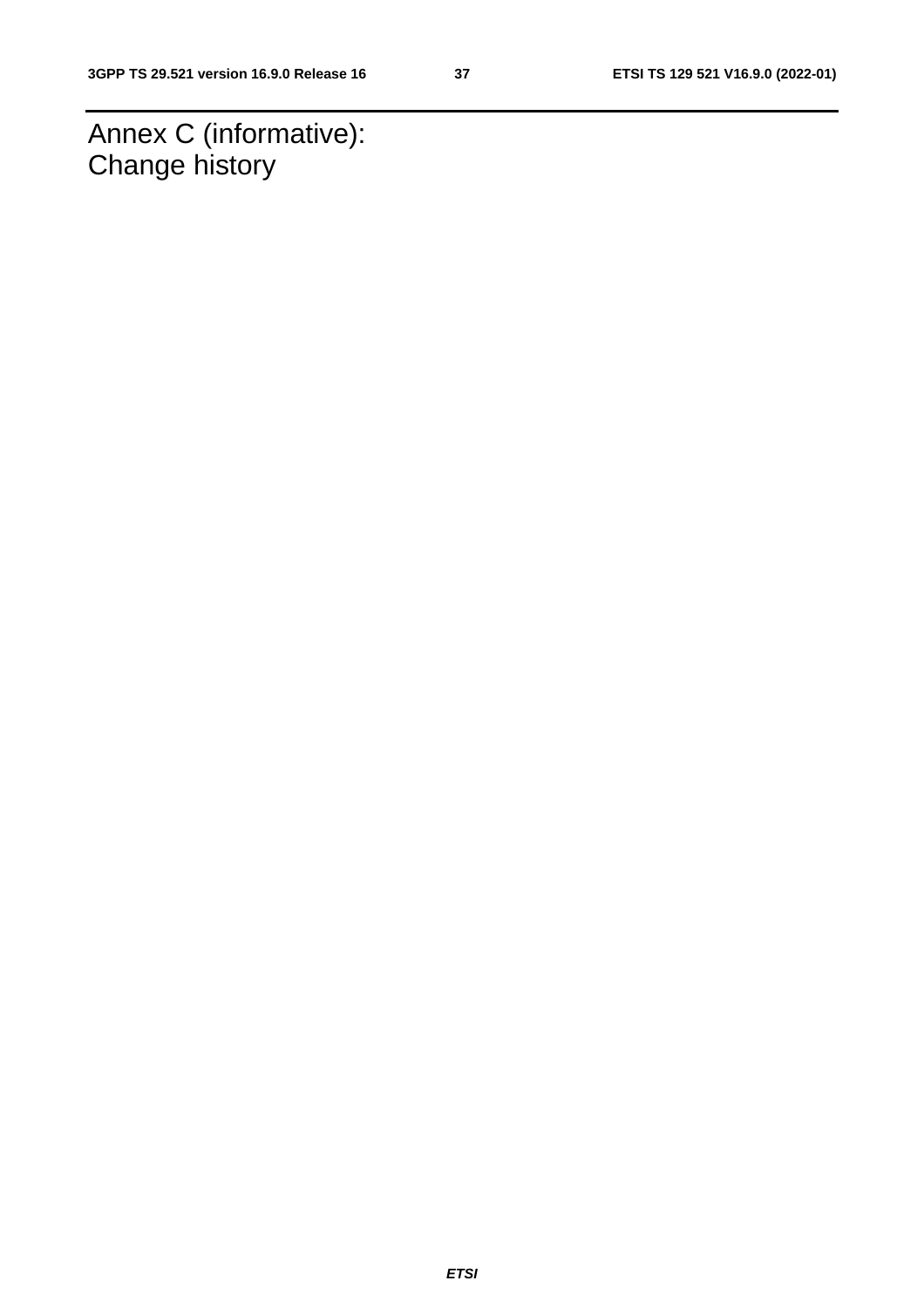| <b>Change history</b> |       |           |           |                |                         |                                                                                                          |            |
|-----------------------|-------|-----------|-----------|----------------|-------------------------|----------------------------------------------------------------------------------------------------------|------------|
| <b>Date</b>           | TSG#  | TSG Doc.  | <b>CR</b> | Rev            | Cat                     | Subject/Comment                                                                                          | <b>New</b> |
| 2018-01               |       |           |           |                |                         | TS skeleton of Binding Support Management<br>Service specification                                       | 0.0.0      |
| 2018-01               |       |           |           |                |                         | Inclusion of documents agreed in CT3#94 C3-<br>180301, C3-180191, C3-180192 and C3-180193.               | 0.1.0      |
| 2018-03               |       |           |           |                |                         | Inclusion of documents agreed in CT3#95 C3-<br>181350 and C3-181352.                                     | 0.2.0      |
| 2018-04               |       |           |           |                |                         | Inclusion of documents agreed in CT3#96 C3-<br>182424 and C3-182510.                                     | 0.3.0      |
| 2018-05               |       |           |           |                |                         | Inclusion of documents agreed in CT3#97 C3-<br>183287, C3-183500, C3-183881, C3-183502 and<br>C3-183733. | 0.4.0      |
| 2018-06               | CT#80 | CP-181031 |           |                |                         | TS sent to plenary for approval.                                                                         | 1.0.0      |
| 2018-06               | CT#80 | CP-181031 |           |                |                         | TS approved by plenary                                                                                   | 15.0.0     |
| 2018-09               | CT#81 | CP-182015 | 0001      | <b>2</b>       | F                       | PCF id correction for BSF                                                                                | 15.1.0     |
| 2018-09               | CT#81 | CP-182015 | 0002      |                | F                       | Reference update: OpenAPI specification                                                                  | 15.1.0     |
| 2018-09               | CT#81 | CP-182015 | 0004      | 2              | F                       | Clarification on mandatory HTTP error status<br>codes                                                    | 15.1.0     |
| 2018-09               | CT#81 | CP-182015 | 0005      | 6              | B                       | OpenAPI for TS 29.521                                                                                    | 15.1.0     |
| 2018-09               | CT#81 | CP-182015 | 0006      |                | F                       | Description of Structured data types                                                                     | 15.1.0     |
| 2018-09               | CT#81 | CP-182015 | 0007      |                | $\overline{B}$          | Support of IPv4 overlapping                                                                              | 15.1.0     |
| 2018-09               | CT#81 | CP-182015 | 0008      |                | $\overline{\mathsf{F}}$ | Correction of the service name                                                                           | 15.1.0     |
| 2018-09               | CT#81 | CP-182015 | 0009      |                | F                       | Resource structure presentation                                                                          | 15.1.0     |
| 2018-12               | CT#82 | CP-183205 | 0011      |                | $\overline{F}$          | Default value for apiRoot Default value for<br>apiRoot                                                   | 15.2.0     |
| 2018-12               | CT#82 | CP-183205 | 0012      |                | F                       | Correction to DELETE Method for<br>Nbsf_Management Service API                                           | 15.2.0     |
| 2018-12               | CT#82 | CP-183205 | 0013      |                | F                       | Correction to Typos in URI Paths                                                                         | 15.2.0     |
| 2018-12               | CT#82 | CP-183205 | 0015      |                | F                       | API version                                                                                              | 15.2.0     |
| 2018-12               | CT#82 | CP-183205 | 0016      |                | F                       | ExternalDocs OpenAPI field                                                                               | 15.2.0     |
| 2018-12               | CT#82 | CP-183205 | 0017      |                | F                       | Location header field in OpenAPI                                                                         | 15.2.0     |
| 2018-12               | CT#82 | CP-183205 | 0018      | ∣1             | F                       | Security                                                                                                 | 15.2.0     |
| $2018 - 12$           | CT#82 | CP-183205 | 0019      | $\overline{1}$ | F                       | supported content types                                                                                  | 15.2.0     |
| 2018-12               | CT#82 | CP-183205 | 0020      | <b>2</b>       | F                       | <b>HTTP Error responses</b>                                                                              | 15.2.0     |
| 2018-12               | CT#82 | CP-183205 | 0021      | $\overline{2}$ | $\overline{\mathsf{F}}$ | DRA as service consumer                                                                                  | 15.2.0     |
| 2018-12               | CT#82 | CP-183205 | 0023      |                | F                       | Change presence in BSF binding                                                                           | 15.2.0     |
| 2018-12               | CT#82 | CP-183205 | 0024      |                | F                       | Presence conditions in yaml file                                                                         | 15.2.0     |
| 2018-12               | CT#82 | CP-183205 | 0025      | $\vert$ 1      | $\overline{\mathsf{F}}$ | Missing 201 response body for POST to<br>/pcfBindings                                                    | 15.2.0     |
| 2019-03               | CT#83 | CP-190113 | 0028      | $\overline{2}$ | F                       | Handling of unsupported query parameter<br>combinations                                                  | 15.3.0     |
| 2019-03               | CT#83 | CP-190113 | 0029      | $\overline{1}$ | $\overline{F}$          | Correction of description of the<br>Nbsf_Management_Register Service and                                 | 15.3.0     |
|                       |       |           |           |                |                         | Nbsf_Management_Discovery service operations                                                             |            |
| 2019-03               | CT#83 | CP-190113 | 0030      |                | F                       | <b>BSF</b> resource cleanup                                                                              | 15.3.0     |
| 2019-03               | CT#83 | CP-190113 | 0031      | l 1            | F                       | Formatting of structured data types in query<br>parameters                                               | 15.3.0     |
| 2019-03               | CT#83 | CP-190113 | 0032      | $\vert$ 1      | F                       | Correction on the handling of UE addresses                                                               | 15.3.0     |
| 2019-03               | CT#83 | CP-190110 | 0033      | $\overline{2}$ | F                       | Miscellaneous BSF correction                                                                             | 15.3.0     |
| 2019-03               | CT#83 | CP-190140 | 0034      | $\vert$ 1      | F                       | OpenAPI Version number update                                                                            | 15.3.0     |
| 2019-06               | CT#84 | CP-191079 | 0036      |                | F                       | Remove NSI ID                                                                                            | 15.4.0     |
| 2019-06               | CT#84 | CP-191106 | 0037      | $\overline{5}$ | B                       | Support multiple UE addresses in one binding                                                             | 16.0.0     |
| 2019-06               | CT#84 | CP-191106 | 0038      | 5              | B                       | Binding update support                                                                                   | 16.0.0     |
| 2019-06               | CT#84 | CP-191079 | 0039      |                | F                       | Precedence of OpenAPI file                                                                               | 15.4.0     |
| 2019-06               | CT#84 | CP-191079 | 0040      |                | F                       | Copyright Note in YAML files                                                                             | 15.4.0     |
| 2019-06               | CT#84 | CP-191089 | 0041      | $\mathbf{1}$   | F                       | Correction of Location header in<br>Nbsf_Management OpenAPI                                              | 16.0.0     |
| 2019-06               | CT#84 | CP-191101 | 0043      | <b>2</b>       | F                       | OpenAPI version number update                                                                            | 16.0.0     |
| 2019-09               | CT#85 | CP-192199 | 0045      | $\overline{2}$ | $\overline{F}$          | Session binding for IPv6 addresses                                                                       | 16.1.0     |
| 2019-09               | CT#85 | CP-192156 | 0046      |                | F                       | Support multiple UE addresses in BSF                                                                     | 16.1.0     |
| 2019-09               | CT#85 | CP-192152 | 0047      |                | B                       | IP address handling in wireline access                                                                   | 16.1.0     |
| 2019-09               | CT#85 | CP-192234 | 0050      | 2              | F                       | OpenAPI version update TS 29.521 Rel-16                                                                  | 16.1.0     |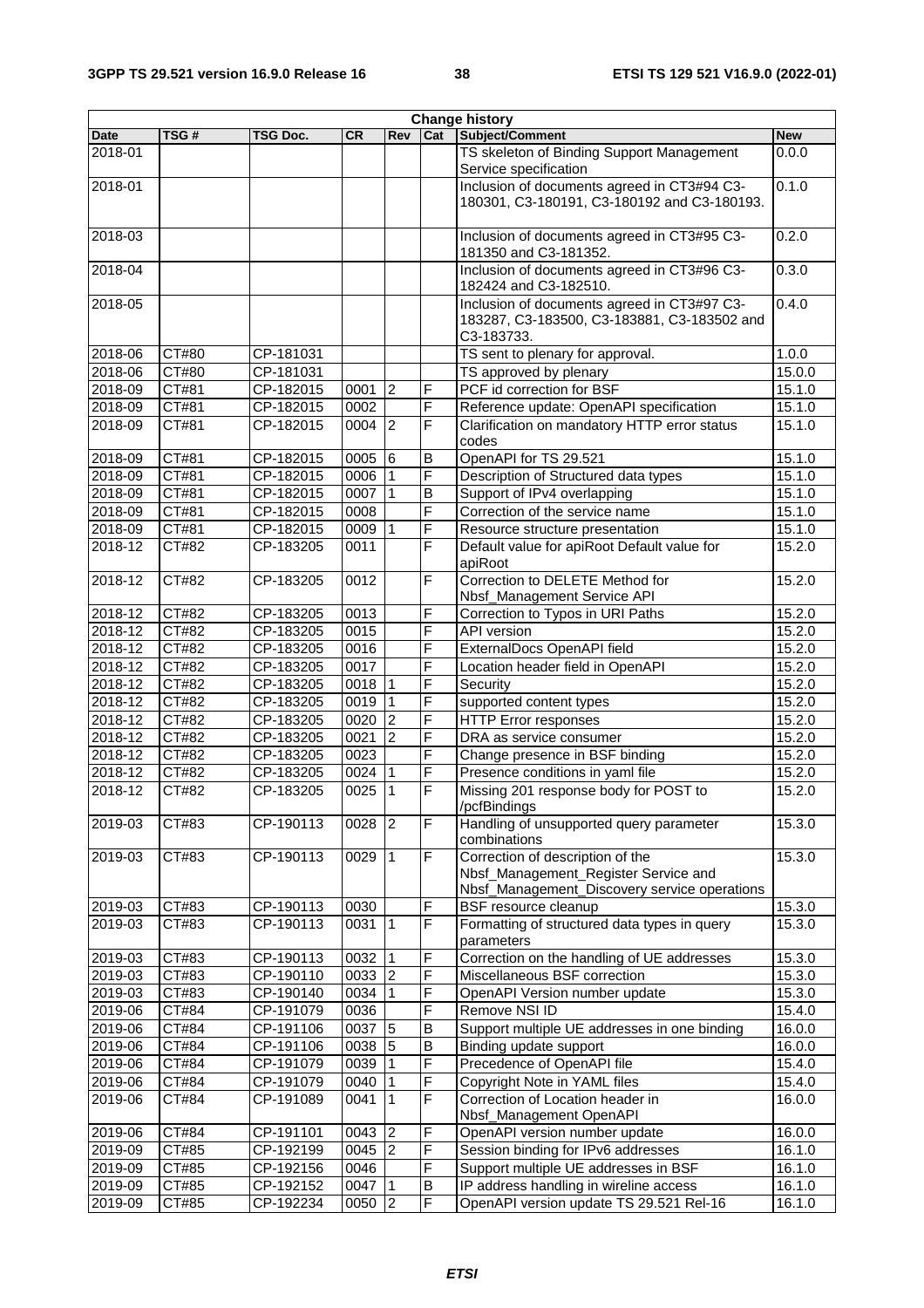| 2019-12        | CT#86  | CP-193197 | $0053$ 3   |                | B                       | Same PCF selection for the same UE ID, S-<br>NSSAI and DNN combination | 16.2.0 |
|----------------|--------|-----------|------------|----------------|-------------------------|------------------------------------------------------------------------|--------|
| 2019-12        | CT#86  | CP-193197 | 0054       |                | F                       | Update of API version and TS version in OpenAPI 16.2.0<br>file         |        |
| 2020-03        | CT#87e | CP-200207 | 0055       | 1              | B                       | Update of the same PCF selection                                       | 16.3.0 |
| 2020-03        | CT#87e | CP-200207 | 0056       |                | $\overline{\mathsf{B}}$ | <b>DNN</b> Clarification                                               | 16.3.0 |
| 2020-03        | CT#87e | CP-200208 | 0058       | $\overline{2}$ | B                       | Adding NWDAF as Nbsf_management service<br>consumer                    | 16.3.0 |
| 2020-03        | CT#87e | CP-200207 | 0059       |                | F                       | Resolve editor note for PATCH                                          | 16.3.0 |
| 2020-03        | CT#87e | CP-200207 | 0060       | $\overline{1}$ | F                       | Miscellaneous errors                                                   | 16.3.0 |
| 2020-03        | CT#87e | CP-200253 | 0061       | $\overline{1}$ | F                       | Support of the Update service operation                                | 16.3.0 |
| 2020-03        | CT#87e | CP-200214 | 0062       |                | F                       | OpenAPI: usage of the "tags" keyword                                   | 16.3.0 |
| 2020-03        | CT#87e | CP-200260 | 0063       | l 1            | B                       | PCF set Id/PCF Id in<br>Nbsf_Management_Register/Update                | 16.3.0 |
| 2020-03        | CT#87e | CP-200215 | 0064       |                | $\overline{\mathsf{F}}$ | Correction on PcfBinding                                               | 16.3.0 |
| 2020-03        | CT#87e | CP-200216 | 0065       |                | F                       | Update of OpenAPI version and TS version in<br>externalDocs field      | 16.3.0 |
| $2020 - 06$    | CT#88e | CP-201233 | 0066       | l 1            | F                       | <b>Corrections on SamePcf</b>                                          | 16.4.0 |
| 2020-06        | CT#88e | CP-201246 | 0067       |                | F                       | Corrections related to UEaddr                                          | 16.4.0 |
| 2020-06        | CT#88e | CP-201259 | 0068       | Ι3             | B                       | Update of PCF address(es)                                              | 16.4.0 |
| 2020-06        | CT#88e | CP-201275 | 0069       | $\overline{2}$ | B                       | Clarification of the DS-TT MAC address                                 | 16.4.0 |
| 2020-06        | CT#88e | CP-201228 | 0070       | 3              | $\overline{\mathsf{B}}$ | Support of full Frame Routing feature                                  | 16.4.0 |
| 2020-06        | CT#88e | CP-201212 | 0071       | $\overline{1}$ | F                       | Binding information retrieval: PCF set ID and PCF<br>instance ID       | 16.4.0 |
| 2020-06        | CT#88e | CP-201296 | 0073       | $\overline{2}$ | F                       | Correct use of application error                                       | 16.4.0 |
| 2020-06        | CT#88e | CP-201228 | 0074       |                | F                       | Correct IPv6 prefix                                                    | 16.4.0 |
| 2020-06        | CT#88e | CP-201244 | 0076       | l 1            | $\overline{F}$          | Storage of YAML files in ETSI Forge                                    | 16.4.0 |
| 2020-06        | CT#88e | CP-201246 | 0080       | 1              | F                       | Adding DRA as Nbsf_management service<br>consumer                      | 16.4.0 |
| 2020-06        | CT#88e | CP-201258 | 0081       | $\mathbf 1$    | $\overline{B}$          | Update of PCF address(es)                                              | 16.4.0 |
| 2020-06        | CT#88e | CP-201256 | 0083       | $\mathbf{1}$   | F                       | URI of the Nbsf_Management service                                     | 16.4.0 |
| 2020-06        | CT#88e | CP-201222 | 0085       | $\mathbf{1}$   | A                       | Correction to the condition of BSF service<br>operations               | 16.4.0 |
| 2020-06        | CT#88e | CP-201244 | 0086       | $\overline{1}$ | F                       | Optionality of ProblemDetails                                          | 16.4.0 |
| 2020-06        | CT#88e | CP-201233 | 0087       | ∣1             | F                       | suppFeat attribute within PcfBinding data                              | 16.4.0 |
| 2020-06        | CT#88e | CP-201244 | 0088       | $\overline{1}$ | $\overline{\mathsf{F}}$ | Supported headers, Resource Data type and<br>yaml mapping              | 16.4.0 |
| 2020-06        | CT#88e | CP-201255 | 0090       |                | F                       | Update of OpenAPI version and TS version in<br>externalDocs field      | 16.4.0 |
| 2020-09        | CT#89e | CP-202077 | 0092       |                | F                       | Data type corrections                                                  | 16.5.0 |
| 2020-12 CT#90e |        | CP-203139 | $0093$   1 |                | F                       | <b>Essential Corrections and alignments</b>                            | 16.6.0 |
| 2021-03        | CT#91e | CP-210191 | 0094       | $\vert$ 1      | F                       | Support of stateless NFs                                               | 16.7.0 |
| 2021-03        | CT#91e | CP-210202 | 0095       |                | F                       | Correction to Framed Routing feature                                   | 16.7.0 |
| 2021-03        | CT#91e | CP-210217 | 0096       |                | F                       | Storage of YAML files in ETSI Forge                                    | 16.7.0 |
| 2021-03        | CT#91e | CP-210205 | 0098       |                | F                       | Correction to SamePcf feature                                          | 16.7.0 |
| 2021-03        | CT#91e | CP-210239 | 0101       |                | F                       | Update of OpenAPI version and TS version in<br>externalDocs field      | 16.7.0 |
| 2021-06        | CT#92e | CP-211219 | 0104       |                | F                       | Correction to Overview and Introduction                                | 16.8.0 |
| 2021-06        | CT#92e | CP-211200 | 0106       | $\overline{1}$ | $\overline{F}$          | Redirect responses with "application/json" media<br>type               | 16.8.0 |
| 2021-06        | CT#92e | CP-211219 | 0108       | l 1            | F                       | Correction to ExtendedSamePcf feature                                  | 16.8.0 |
| 2021-06        | CT#92e | CP-211264 | 0110       |                | F                       | Update of OpenAPI version and TS version in<br>externalDocs field      | 16.8.0 |
| 2021-12        | CT#94e | CP-213224 | 0131       |                | F                       | Correction to PCF Session binding update<br>procedure                  | 16.9.0 |